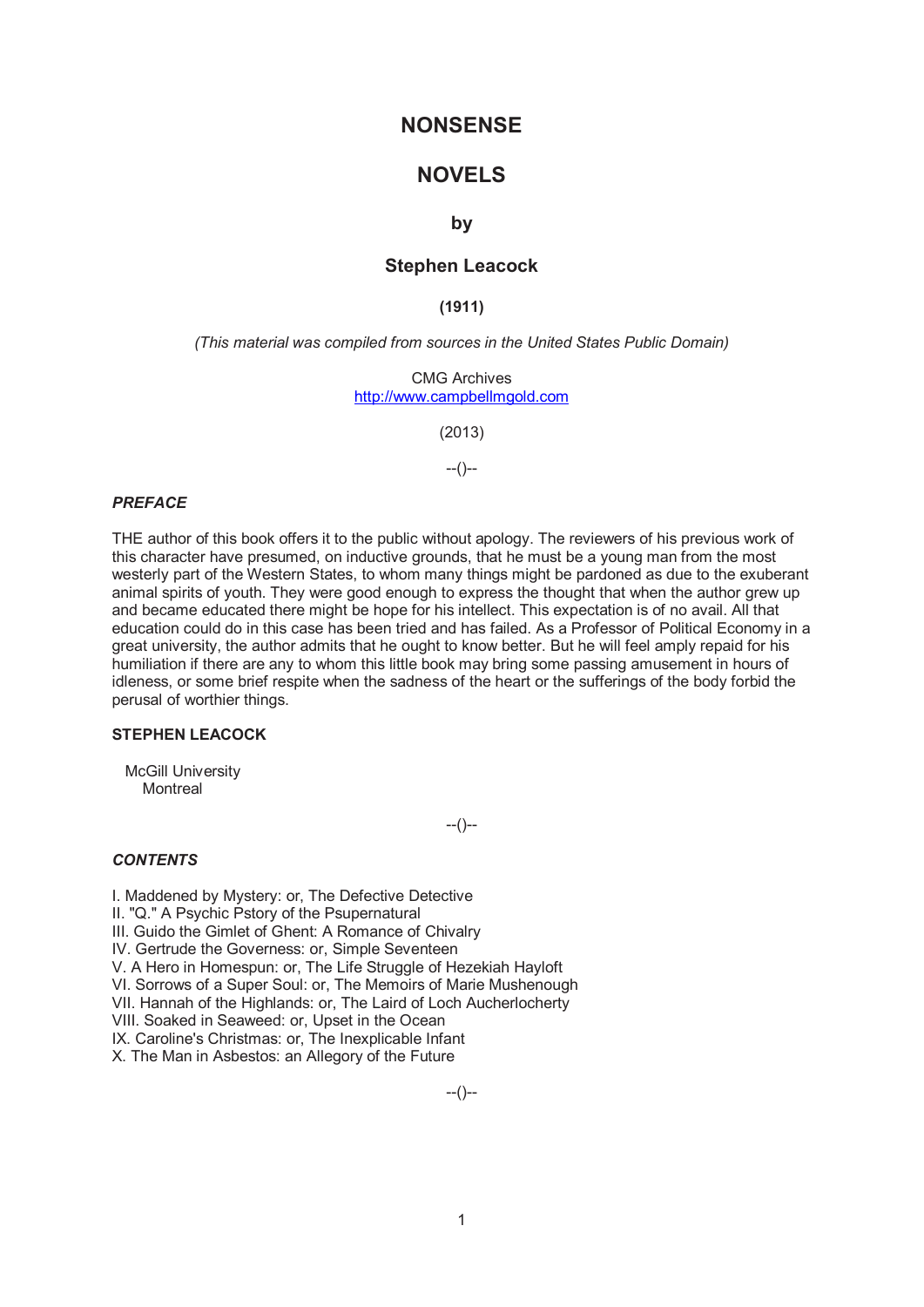#### *I. — Maddened by Mystery: or, The Defective Detective*

THE great detective sat in his office. He wore a long green gown and half a dozen secret badges pinned to the outside of it.

Three or four pairs of false whiskers hung on a whisker-stand beside him.

Goggles, blue spectacles and motor glasses lay within easy reach.

He could completely disguise himself at a second's notice.

Half a bucket of cocaine and a dipper stood on a chair at his elbow.

His face was absolutely impenetrable.

A pile of cryptograms lay on the desk. The Great Detective hastily tore them open one after the other, solved them, and threw them down the cryptogram-shute at his side.

There was a rap at the door.

The Great Detective hurriedly wrapped himself in a pink domino, adjusted a pair of false black whiskers and cried,

"Come in."

His secretary entered. "Ha," said the detective, "it is you!"

He laid aside his disguise.

"Sir," said the young man in intense excitement, "a mystery has been committed!"

"Ha!" said the Great Detective, his eye kindling, "is it such as to completely baffle the police of the entire continent?"

"They are so completely baffled with it," said the secretary, "that they are lying collapsed in heaps; many of them have committed suicide."

"So," said the detective, "and is the mystery one that is absolutely unparalleled in the whole recorded annals of the London police?"

"It is."

"And I suppose," said the detective, "that it involves names which you would scarcely dare to breathe, at least without first using some kind of atomiser or throat-gargle."

"Exactly."

"And it is connected, I presume, with the highest diplomatic consequences, so that if we fail to solve it England will be at war with the whole world in sixteen minutes?"

His secretary, still quivering with excitement, again answered yes.

"And finally," said the Great Detective, "I presume that it was committed in broad daylight, in some such place as the entrance of the Bank of England, or in the cloak-room of the House of Commons, and under the very eyes of the police?"

"Those," said the secretary, "are the very conditions of the mystery."

"Good," said the Great Detective, "now wrap yourself in this disguise, put on these brown whiskers and tell me what it is."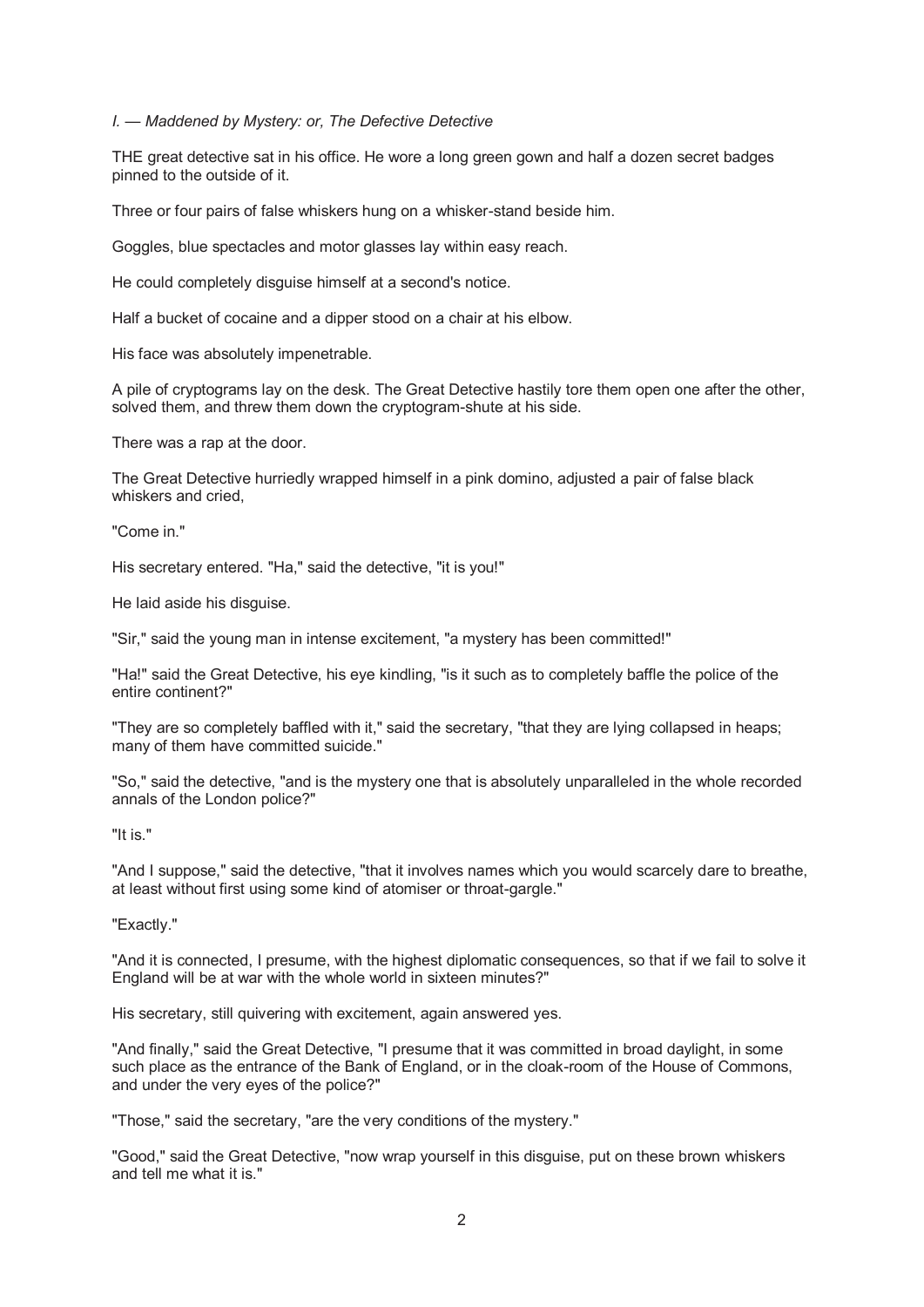The secretary wrapped himself in a blue domino with lace insertions, then, bending over, he whispered in the ear of the Great Detective:

"The Prince of Wurttemberg has been kidnapped."

The Great Detective bounded from his chair as if he had been kicked from below.

A prince stolen! Evidently a Bourbon! The scion of one of the oldest families in Europe kidnapped. Here was a mystery indeed worthy of his analytical brain.

His mind began to move like lightning.

"Stop!" he said, "how do you know this?"

The secretary handed him a telegram. It was from the Prefect of Police of Paris. It read: "The Prince of Wurttemberg stolen. Probably forwarded to London. Must have him here for the opening day of Exhibition. 1,000 pounds reward."

So! The Prince had been kidnapped out of Paris at the very time when his appearance at the International Exposition would have been a political event of the first magnitude.

With the Great Detective to think was to act, and to act was to think. Frequently he could do both together.

"Wire to Paris for a description of the Prince."

The secretary bowed and left.

At the same moment there was slight scratching at the door.

A visitor entered. He crawled stealthily on his hands and knees. A hearthrug thrown over his head and shoulders disguised his identity.

He crawled to the middle of the room.

Then he rose.

Great Heaven!

It was the Prime Minister of England.

"You!" said the detective.

"Me," said the Prime Minister.

"You have come in regard the kidnapping of the Prince of Wurttemberg?"

The Prime Minister started.

"How do you know?" he said.

The Great Detective smiled his inscrutable smile.

"Yes," said the Prime Minister. "I will use no concealment. I am interested, deeply interested. Find the Prince of Wurttemberg, get him safe back to Paris and I will add 500 pounds to the reward already offered. But listen," he said impressively as he left the room, "see to it that no attempt is made to alter the marking of the prince, or to clip his tail."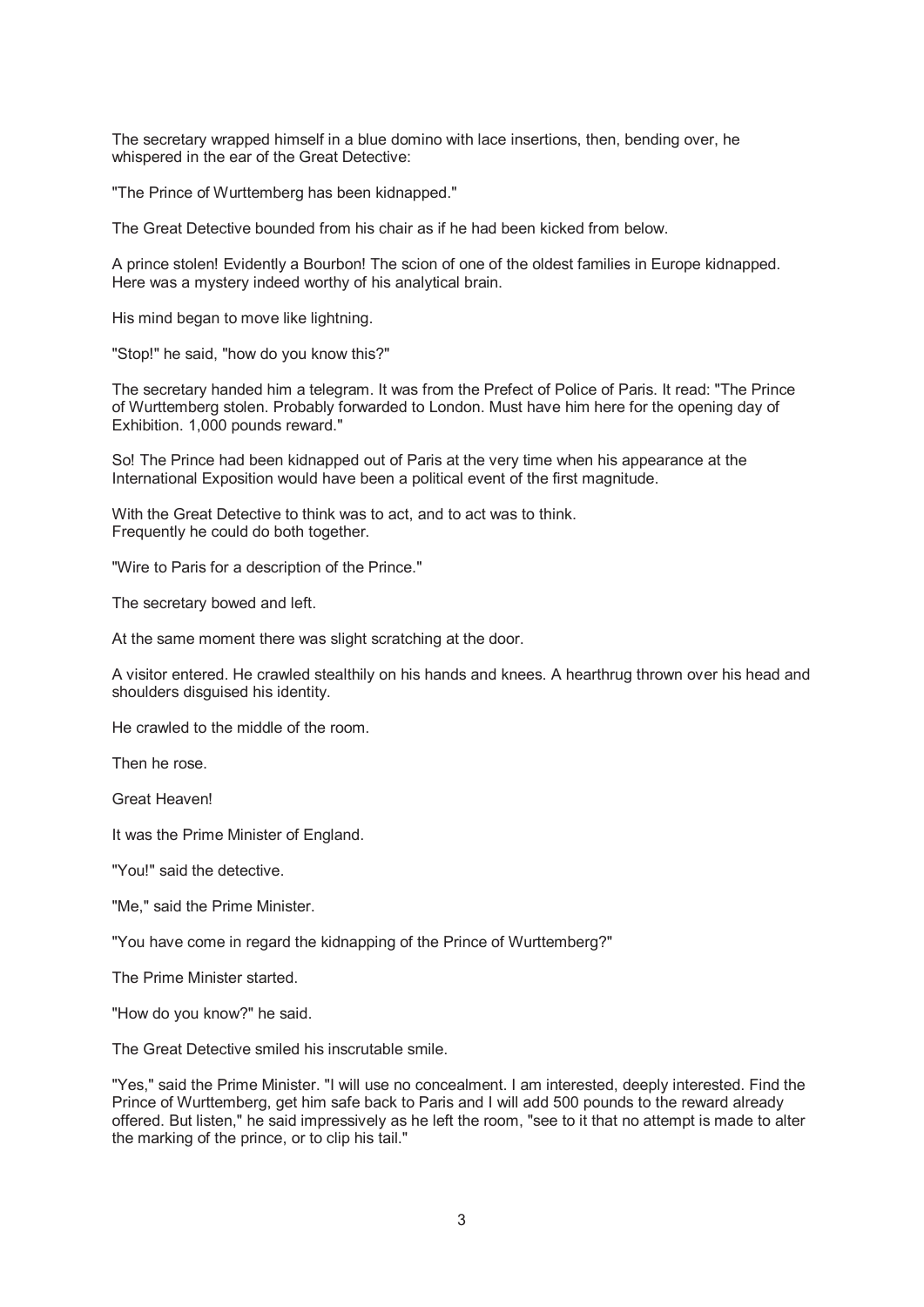So! To clip the Prince's tail! The brain of the Great Detective reeled. So! a gang of miscreants had conspired to—but no! the thing was not possible.

There was another rap at the door.

A second visitor was seen. He wormed his way in, lying almost prone upon his stomach, and wriggling across the floor. He was enveloped in a long purple cloak. He stood up and peeped over the top of it.

Great Heaven!

It was the Archbishop of Canterbury!

"Your Grace!" exclaimed the detective in amazement—"pray do not stand, I beg you. Sit down, lie down, anything rather than stand."

The Archbishop took off his mitre and laid it wearily on the whisker-stand.

"You are here in regard to the Prince of Wurttemberg."

The Archbishop started and crossed himself. Was the man a magician?

"Yes," he said, "much depends on getting him back. But I have only come to say this: my sister is desirous of seeing you. She is coming here. She has been extremely indiscreet and her fortune hangs upon the Prince. Get him back to Paris or I fear she will be ruined."

The Archbishop regained his mitre, uncrossed himself, wrapped his cloak about him, and crawled stealthily out on his hands and knees, purring like a cat.

The face of the Great Detective showed the most profound sympathy. It ran up and down in furrows. "So," he muttered, "the sister of the Archbishop, the Countess of Dashleigh!" Accustomed as he was to the life of the aristocracy, even the Great Detective felt that there was here intrigue of more than customary complexity.

There was a loud rapping at the door.

There entered the Countess of Dashleigh. She was all in furs.

She was the most beautiful woman in England. She strode imperiously into the room. She seized a chair imperiously and seated herself on it, imperial side up.

She took off her tiara of diamonds and put it on the tiara-holder beside her and uncoiled her boa of pearls and put it on the pearl-stand.

"You have come," said the Great Detective, "about the Prince of Wurttemberg."

"Wretched little pup!" said the Countess of Dashleigh in disgust.

So! A further complication! Far from being in love with the Prince, the Countess denounced the young Bourbon as a pup!

"You are interested in him, I believe."

"Interested!" said the Countess. "I should rather say so. Why, I bred him!"

"You which?" gasped the Great Detective, his usually impassive features suffused with a carmine blush.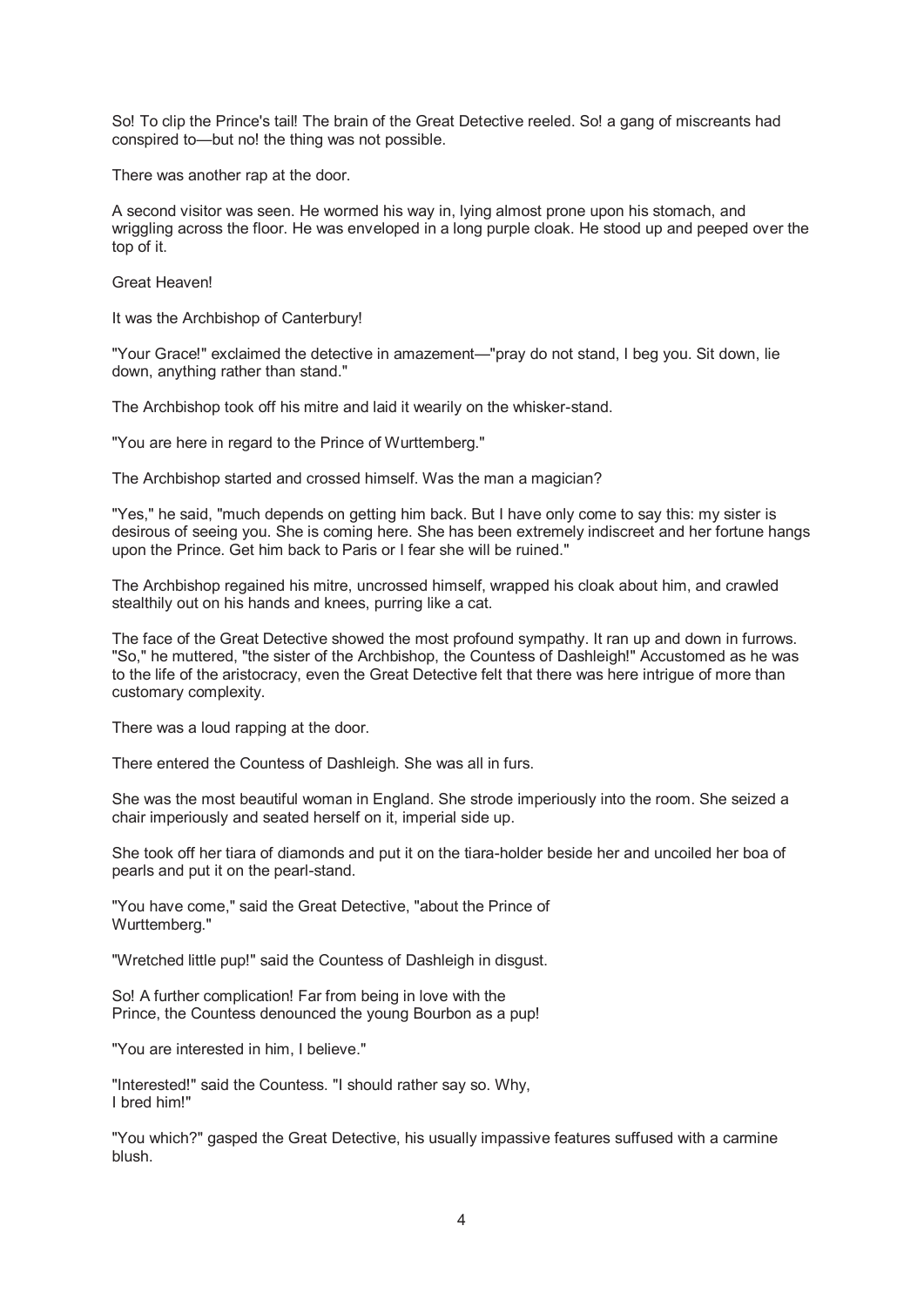"I bred him," said the Countess, "and I've got 10,000 pounds upon his chances, so no wonder I want him back in Paris. Only listen," she said, "if they've got hold of the Prince and cut his tail or spoiled the markings of his stomach it would be far better to have him quietly put out of the way here."

The Great Detective reeled and leaned up against the side of the room. So! The cold-blooded admission of the beautiful woman for the moment took away his breath! Herself the mother of the young Bourbon, misallied with one of the greatest families of Europe, staking her fortune on a Royalist plot, and yet with so instinctive a knowledge of European politics as to know that any removal of the hereditary birth-marks of the Prince would forfeit for him the sympathy of the French populace.

The Countess resumed her tiara.

She left.

The secretary re-entered.

"I have three telegrams from Paris," he said, "they are completely baffling."

He handed over the first telegram.

It read:

"The Prince of Wurttemberg has a long, wet snout, broad ears, very long body, and short hind legs."

The Great Detective looked puzzled.

He read the second telegram.

"The Prince of Wurttemberg is easily recognised by his deep bark."

And then the third.

"The Prince of Wurttemberg can be recognised by a patch of white hair across the centre of his back."

The two men looked at one another. The mystery was maddening, impenetrable.

The Great Detective spoke.

"Give me my domino," he said. "These clues must be followed up," then pausing, while his quick brain analysed and summed up the evidence before him—"a young man," he muttered, "evidently young since described as a 'pup,' with a long, wet snout (ha! addicted obviously to drinking), a streak of white hair across his back (a first sign of the results of his abandoned life)—yes, yes," he continued, "with this clue I shall find him easily."

The Great Detective rose.

He wrapped himself in a long black cloak with white whiskers and blue spectacles attached.

Completely disguised, he issued forth.

He began the search.

For four days he visited every corner of London.

He entered every saloon in the city. In each of them he drank a glass of rum. In some of them he assumed the disguise of a sailor. In others he entered as a solider. Into others he penetrated as a clergyman. His disguise was perfect. Nobody paid any attention to him as long as he had the price of a drink.

The search proved fruitless.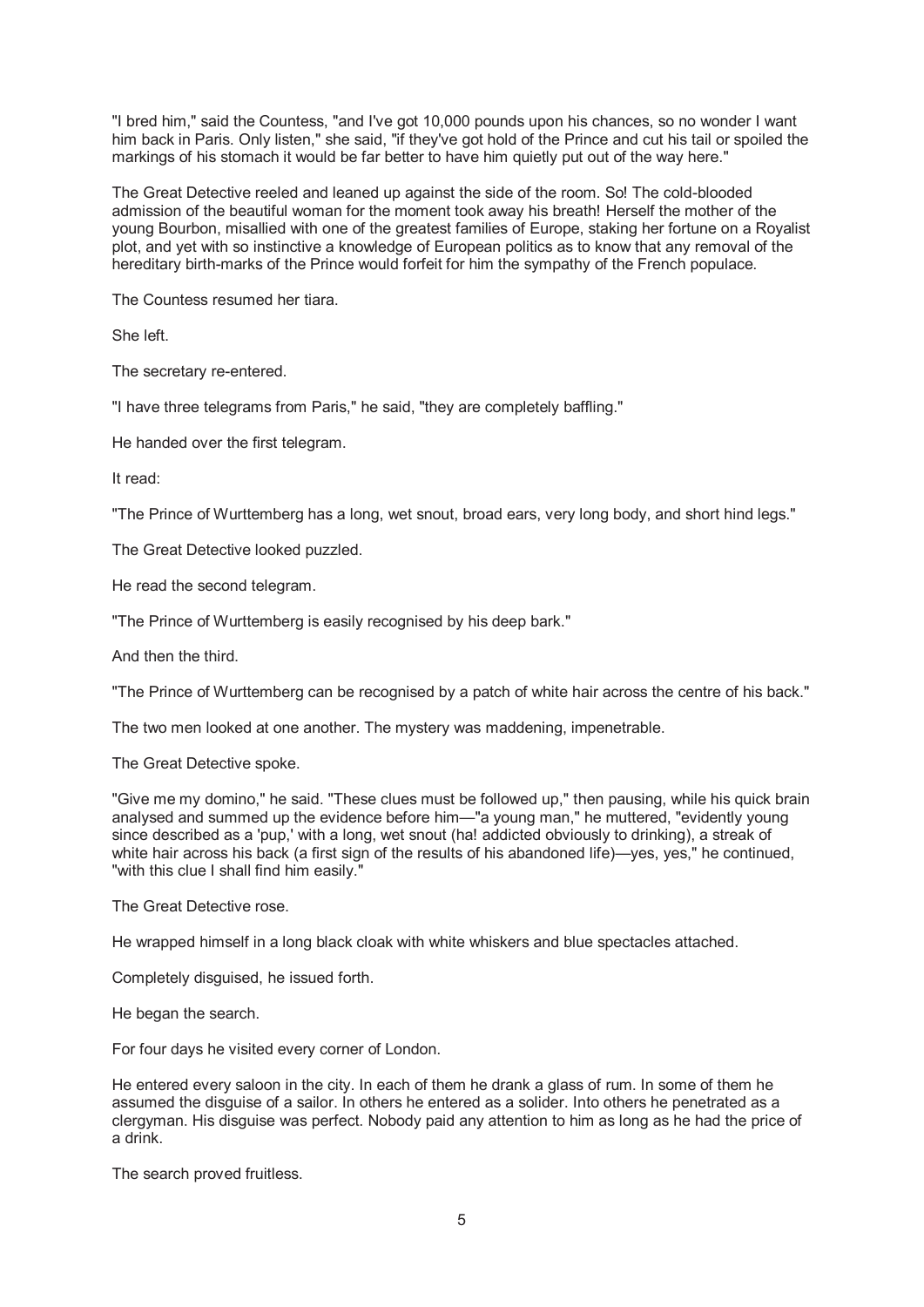Two young men were arrested under suspicion of being the Prince, only to be released.

The identification was incomplete in each case.

One had a long wet snout but no hair on his back.

The other had hair on his back but couldn't bark.

Neither of them was the young Bourbon.

The Great Detective continued his search.

He stopped at nothing.

Secretly, after nightfall, he visited the home of the Prime Minister. He examined it from top to bottom. He measured all the doors and windows. He took up the flooring. He inspected the plumbing. He examined the furniture. He found nothing.

With equal secrecy he penetrated into the palace of the Archbishop. He examined it from top to bottom. Disguised as a choir-boy he took part in the offices of the church. He found nothing.

Still undismayed, the Great Detective made his way into the home of the Countess of Dashleigh. Disguised as a housemaid, he entered the service of the Countess.

Then at last a clue came which gave him a solution of the mystery.

On the wall of the Countess's boudoir was a large framed engraving.

It was a portrait.

Under it was a printed legend:

#### **THE PRINCE OF WURTTEMBERG**

The portrait was that of a Dachshund.

The long body, the broad ears, the unclipped tail, the short hind legs—all was there.

In a fraction of a second the lightning mind of the Great Detective had penetrated the whole mystery.

## **THE PRINCE WAS A DOG!!!!**

Hastily throwing a domino over his housemaid's dress, he rushed to the street. He summoned a passing hansom, and in a few moments was at his house.

"I have it," he gasped to his secretary. "The mystery is solved. I have pieced it together. By sheer analysis I have reasoned it out. Listen—hind legs, hair on back, wet snout, pup—eh, what? does that suggest nothing to you?"

"Nothing," said the secretary; "it seems perfectly hopeless."

The Great Detective, now recovered from his excitement, smiled faintly.

"It means simply this, my dear fellow. The Prince of Wurttemberg is a dog, a prize Dachshund. The Countess of Dashleigh bred him, and he is worth some 25,000 pounds in addition to the prize of 10,000 pounds offered at the Paris dog show. Can you wonder that——"

At that moment the Great Detective was interrupted by the scream of a woman.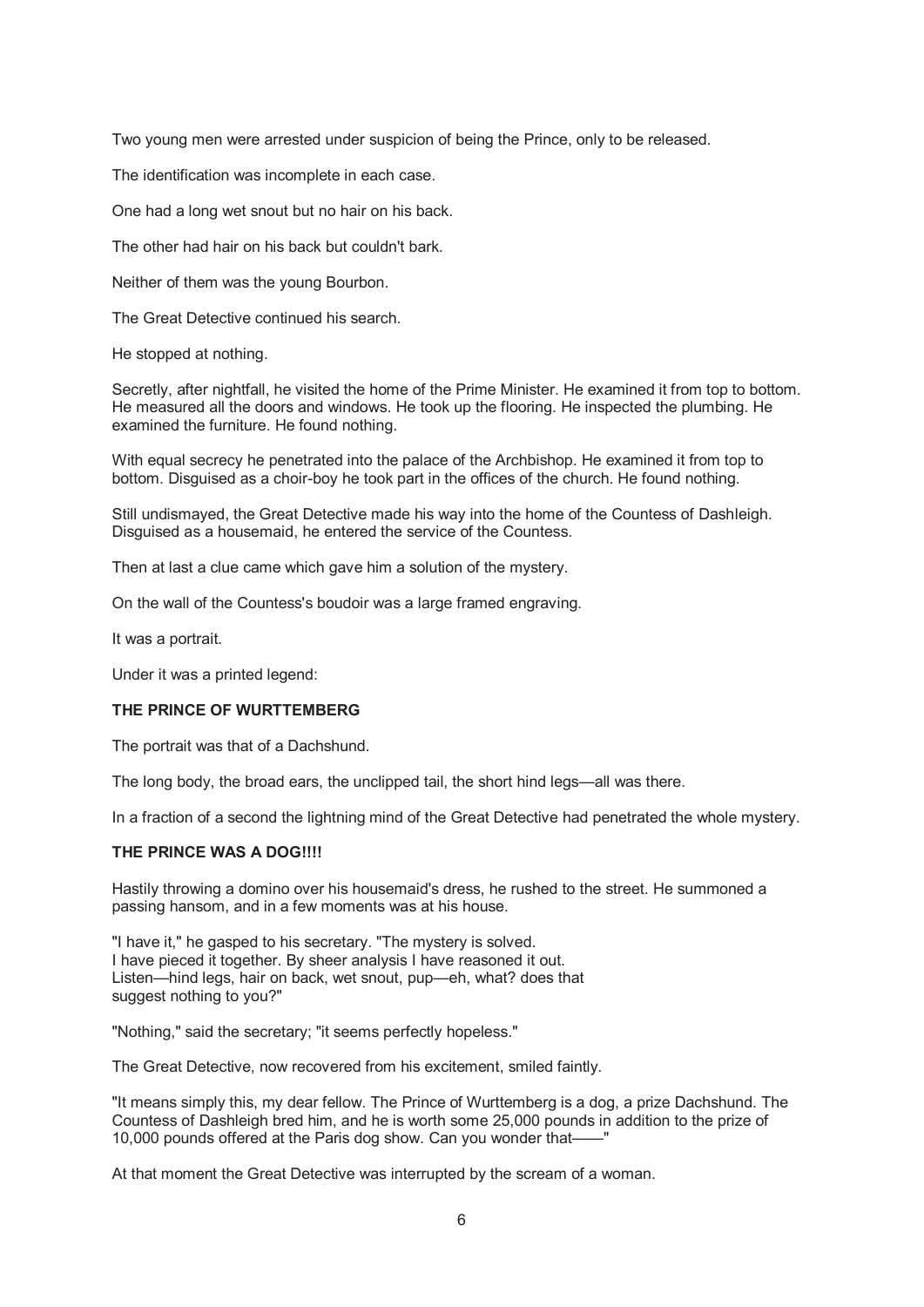"Great Heaven!"

The Countess of Dashleigh dashed into the room.

Her face was wild.

Her tiara was in disorder.

Her pearls were dripping all over the place.

She wrung her hands and moaned.

"They have cut his tail," she gasped, "and taken all the hair off his back. What can I do? I am undone!!"

"Madame," said the Great Detective, calm as bronze, "do yourself up. I can save you yet."

"You!"

"Me!"

"How?"

"Listen. This is how. The Prince was to have been shown at Paris."

The Countess nodded.

"Your fortune was staked on him?"

The Countess nodded again.

"The dog was stolen, carried to London, his tail cut and his marks disfigured."

Amazed at the quiet penetration of the Great Detective, the Countess kept on nodding and nodding.

"And you are ruined?"

"I am," she gasped, and sank to the floor in a heap of pearls.

"Madame," said the Great Detective, "all is not lost."

He straightened himself up to his full height. A look of inflinchable unflexibility flickered over his features.

The honour of England, the fortune of the most beautiful woman in England was at stake.

"I will do it," he murmured.

"Rise dear lady," he continued. "Fear nothing. I WILL IMPERSONATE THE DOG!!!"

That night the Great Detective might have been seen on the deck of the Calais packet boat with his secretary. He was on his hands and knees in a long black cloak, and his secretary had him on a short chain.

He barked at the waves exultingly and licked the secretary's hand.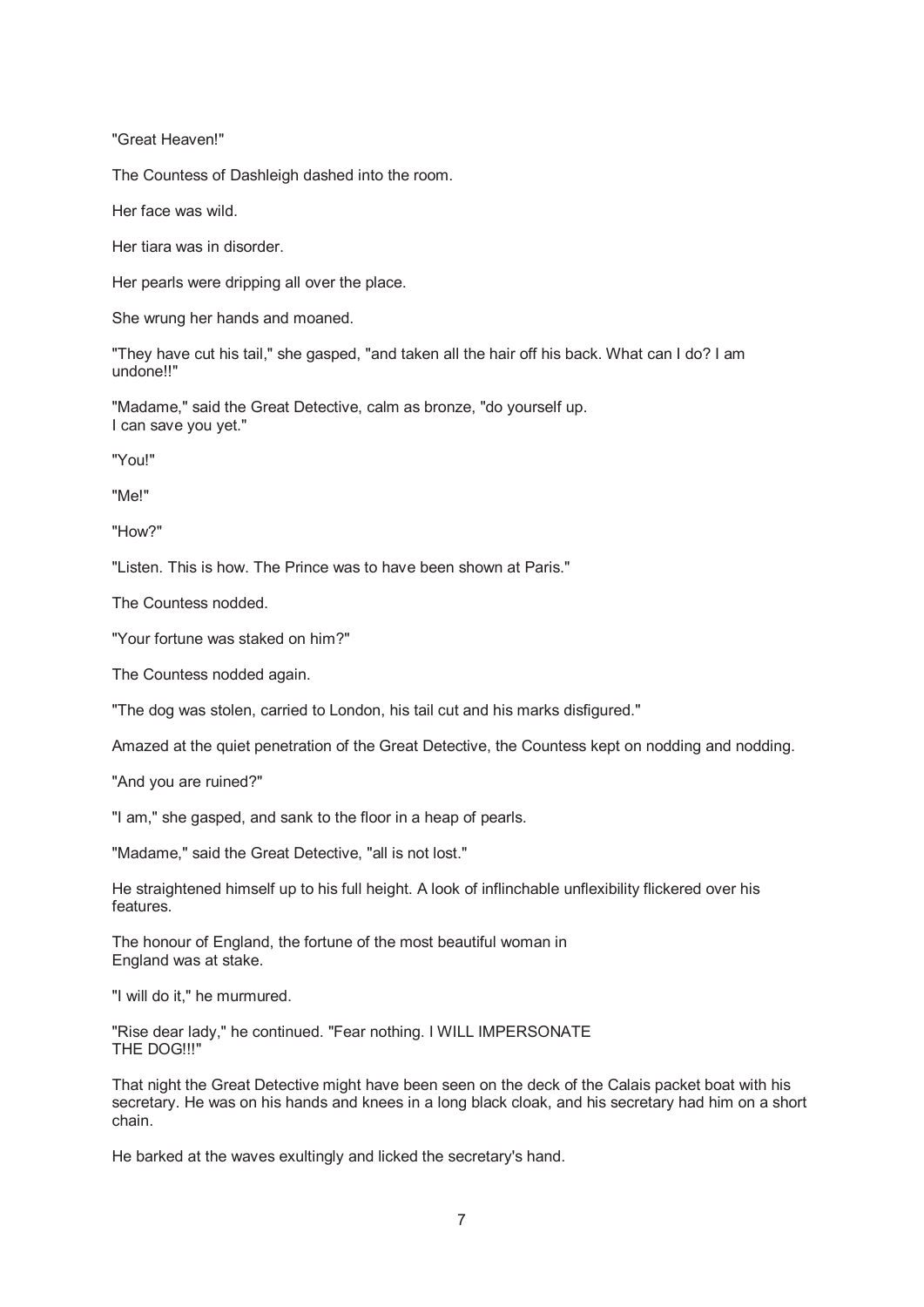"What a beautiful dog," said the passengers.

The disguise was absolutely complete.

The Great Detective had been coated over with mucilage to which dog hairs had been applied. The markings on his back were perfect. His tail, adjusted with an automatic coupler, moved up and down responsive to every thought. His deep eyes were full of intelligence.

Next day he was exhibited in the Dachshund class at the International show.

He won all hearts.

*"Quel beau chien!"* cried the French people.

*"Ach! was ein Dog!"* cried the Spanish.

The Great Detective took the first prize!

The fortune of the Countess was saved.

Unfortunately as the Great Detective had neglected to pay the dog tax, he was caught and destroyed by the dog-catchers. But that is, of course, quite outside of the present narrative, and is only mentioned as an odd fact in conclusion.

#### *II. — "Q." A Psychic Pstory of the Psupernatural*

I CANNOT expect that any of my readers will believe the story which I am about to narrate. Looking back upon it, I scarcely believe it myself. Yet my narrative is so extraordinary and throws such light upon the nature of our communications with beings of another world, that I feel I am not entitled to withhold it from the public.

I had gone over to visit Annerly at his rooms. It was Saturday, October 31. I remember the date so precisely because it was my pay day, and I had received six sovereigns and ten shillings. I remembered the sum so exactly because I had put the money into my pocket, and I remember into which pocket I had put it because I had no money in any other pocket. My mind is perfectly clear on all these points.

Annerly and I sat smoking for some time.

Then quite suddenly-

"Do you believe in the supernatural?" he asked.

I started as if I had been struck.

At the moment when Annerly spoke of the supernatural I had been thinking of something entirely different. The fact that he should speak of it at the very instant when I was thinking of something else, struck me as at least a very singular coincidence.

For a moment I could only stare.

"What I mean is," said Annerly, "do you believe in phantasms of the dead?"

"Phantasms?" I repeated.

"Yes, phantasms, or if you prefer the word, phanograms, or say if you will phanogrammatical manifestations, or more simply psychophantasmal phenomena?"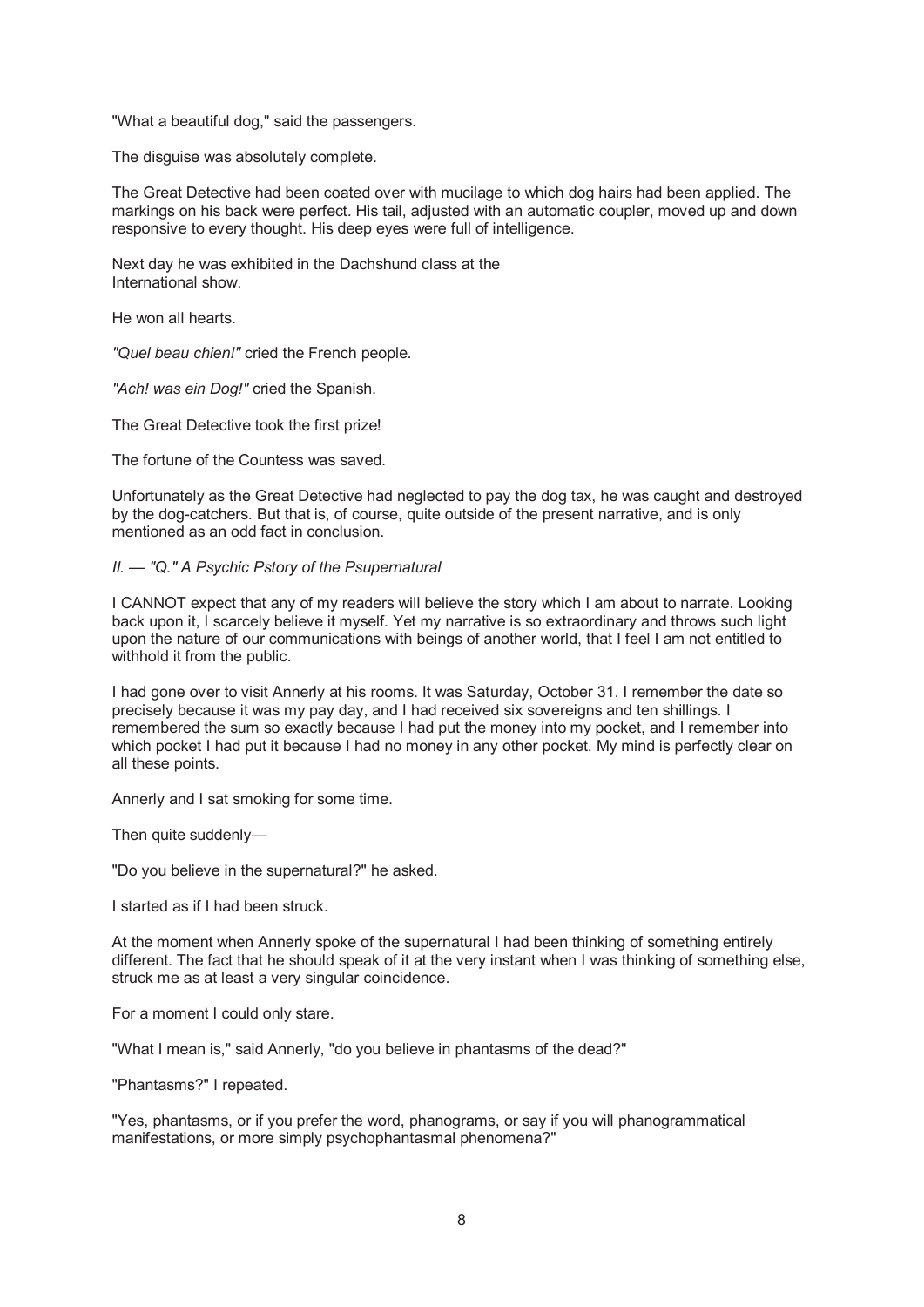I looked at Annerly with a keener sense of interest than I had ever felt in him before. I felt that he was about to deal with events and experiences of which in the two or three months that I had known him he had never seen fit to speak.

I wondered now that it had never occurred to me that a man whose hair at fifty-five was already streaked with grey, must have passed through some terrible ordeal.

Presently Annerly spoke again.

"Last night I saw Q," he said.

"Good heavens!" I ejaculated. I did not in the least know who Q was, but it struck me with a thrill of indescribable terror that Annerly had seen Q. In my own quiet and measured existence such a thing had never happened.

"Yes," said Annerly, "I saw Q as plainly as if he were standing here. But perhaps I had better tell you something of my past relationship with Q, and you will understand exactly what the present situation is."

Annerly seated himself in a chair on the other side of the fire from me, lighted a pipe and continued.

"When first I knew Q he lived not very far from a small town in the south of England, which I will call X, and was betrothed to a beautiful and accomplished girl whom I will name M."

Annerly had hardly begun to speak before I found myself listening with riveted attention. I realised that it was no ordinary experience that he was about to narrate. I more than suspected that Q and M were not the real names of his unfortunate acquaintances, but were in reality two letters of the alphabet selected almost at random to disguise the names of his friends. I was still pondering over the ingenuity of the thing when Annerly went on:

"When Q and I first became friends, he had a favourite dog, which, if necessary, I might name Z, and which followed him in and out of X on his daily walk."

"In and out of X," I repeated in astonishment.

"Yes," said Annerly, "in and out."

My senses were now fully alert. That Z should have followed Q out of X, I could readily understand, but that he should first have followed him in seemed to pass the bounds of comprehension.

"Well," said Annerly, "Q and Miss M were to be married. Everything was arranged. The wedding was to take place on the last day of the year. Exactly six months and four days before the appointed day (I remember the date because the coincidence struck me as peculiar at the time) Q came to me late in the evening in great distress. He had just had, he said, a premonition of his own death. That evening, while sitting with Miss M on the verandah of her house, he had distinctly seen a projection of the dog R pass along the road."

"Stop a moment," I said. "Did you not say that the dog's name was Z?"

Annerly frowned slightly.

"Quite so," he replied. "Z, or more correctly Z R, since Q was in the habit, perhaps from motives of affection, of calling him R as well as Z. Well, then, the projection, or phanogram, of the dog passed in front of them so plainly that Miss M swore that she could have believed that it was the dog himself. Opposite the house the phantasm stopped for a moment and wagged its tail. Then it passed on, and quite suddenly disappeared around the corner of a stone wall, as if hidden by the bricks. What made the thing still more mysterious was that Miss M's mother, who is partially blind, had only partially seen the dog."

Annerly paused a moment. Then he went on: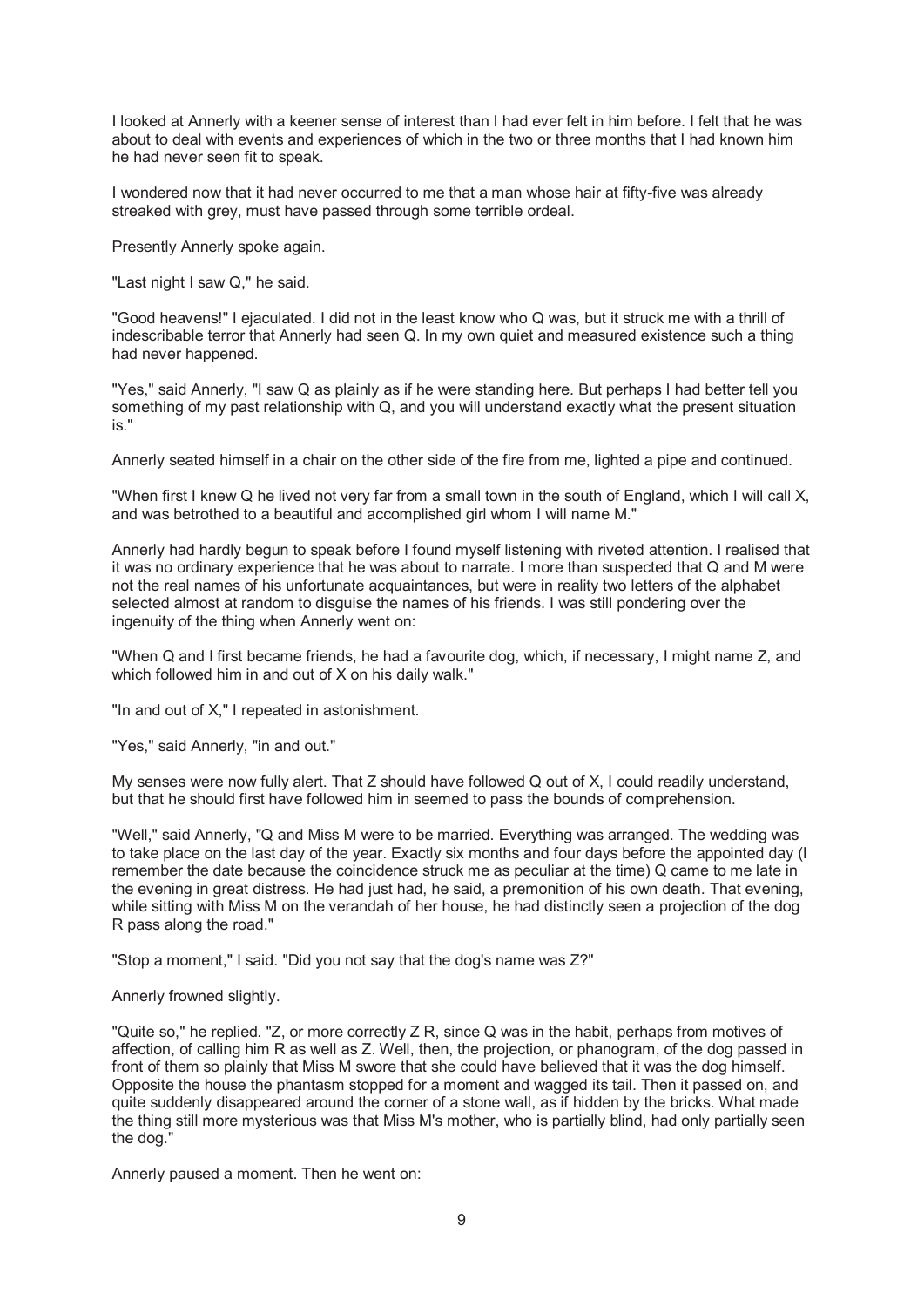"This singular occurrence was interpreted by Q, no doubt correctly, to indicate his own approaching death. I did what I could to remove this feeling, but it was impossible to do so, and he presently wrung my hand and left me, firmly convinced that he would not live till morning."

"Good heavens!" I exclaimed, "and he died that night?"

"No, he did not," said Annerly quietly, "that is the inexplicable part of it."

"Tell me about it," I said.

"He rose that morning as usual, dressed himself with his customary care, omitting none of his clothes, and walked down to his office at the usual hour. He told me afterwards that he remembered the circumstances so clearly from the fact that he had gone to the office by the usual route instead of taking any other direction."

"Stop a moment," I said. "Did anything unusual happen to mark that particular day?"

"I anticipated that you would ask that question," said Annerly, "but as far as I can gather, absolutely nothing happened. Q returned from his work, and ate his dinner apparently much as usual, and presently went to bed complaining of a slight feeling of drowsiness, but nothing more. His stepmother, with whom he lived, said afterwards that she could hear the sound of his breathing quite distinctly during the night."

"And did he die that night?" I asked, breathless with excitement.

"No," said Annerly, "he did not. He rose next morning feeling about as before except that the sense of drowsiness had apparently passed, and that the sound of his breathing was no longer audible."

Annerly again fell into silence. Anxious as I was to hear the rest of his astounding narrative, I did not like to press him with questions. The fact that our relations had hitherto been only of a formal character, and that this was the first occasion on which he had invited me to visit him at his rooms, prevented me from assuming too great an intimacy.

"Well," he continued, "Q went to his office each day after that with absolute regularity. As far as I can gather there was nothing either in his surroundings or his conduct to indicate that any peculiar fate was impending over him. He saw Miss M regularly, and the time fixed for their marriage drew nearer each day."

"Each day?" I repeated in astonishment.

"Yes," said Annerly, "every day. For some time before his marriage I saw but little of him. But two weeks before that event was due to happen, I passed Q one day in the street. He seemed for a moment about to stop, then he raised his hat, smiled and passed on."

"One moment," I said, "if you will allow me a question that seems of importance—did he pass on and then smile and raise his hat, or did he smile into his hat, raise it, and then pass on afterwards?"

"Your question is quite justified," said Annerly, "though I think I can answer with perfect accuracy that he first smiled, then stopped smiling and raised his hat, and then stopped raising his hat and passed on."

"However," he continued, "the essential fact is this: on the day appointed for the wedding, Q and Miss M were duly married."

"Impossible!" I gasped; "duly married, both of them?"

"Yes," said Annerly, "both at the same time. After the wedding Mr. and Mrs. Q—-"

"Mr. and Mrs. Q," I repeated in perplexity.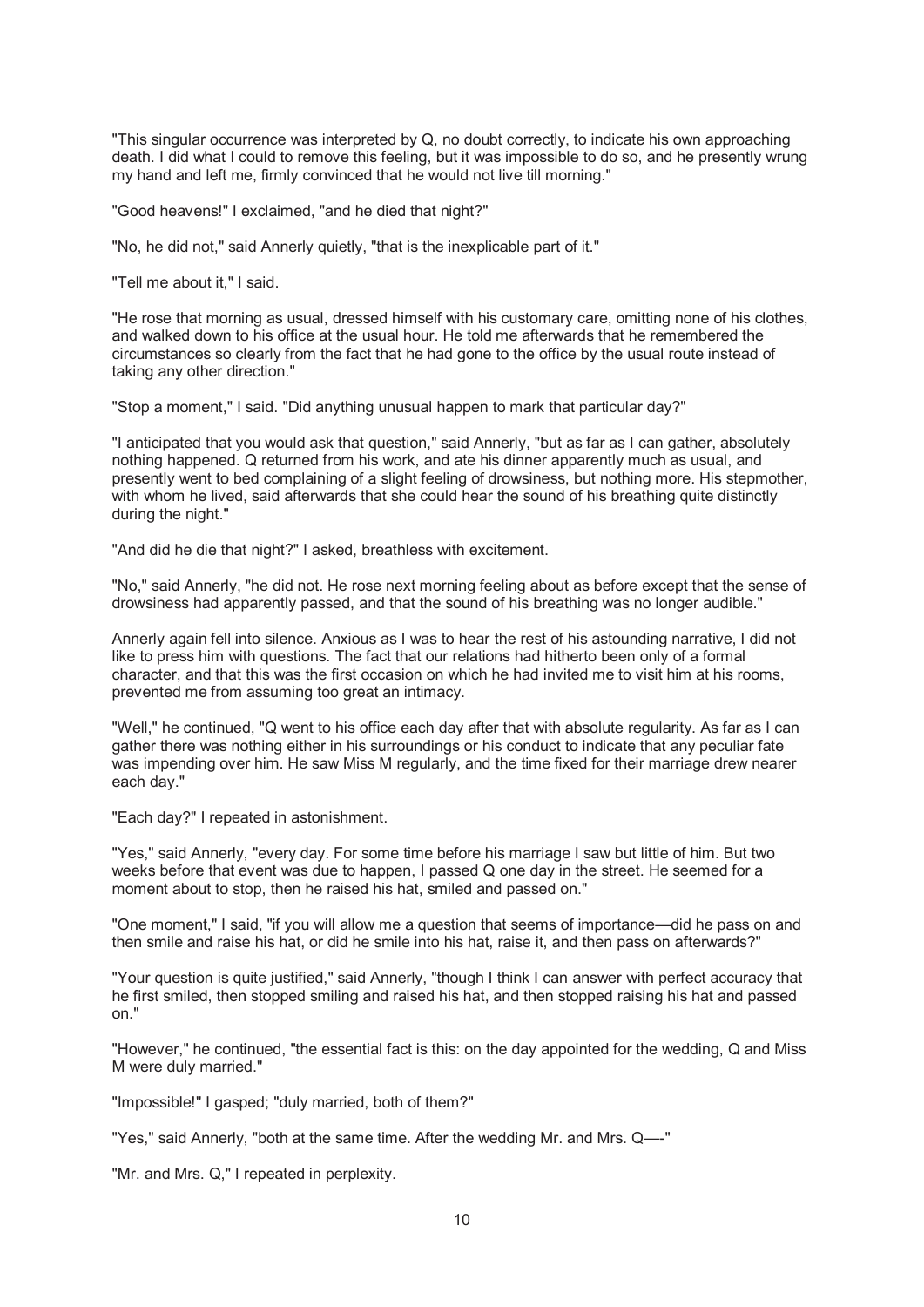"Yes," he answered, "Mr. and Mrs. Q—- for after the wedding Miss M. took the name of Q—- left England and went out to Australia, where they were to reside."

"Stop one moment," I said, "and let me be quite clear—in going out to settle in Australia it was their intention to reside there?"

"Yes," said Annerly, "that at any rate was generally understood. I myself saw them off on the steamer, and shook hands with Q, standing at the same time quite close to him."

"Well," I said, "and since the two Q's, as I suppose one might almost call them, went to Australia, have you heard anything from them?"

"That," replied Annerly, "is a matter that has shown the same singularity as the rest of my experience. It is now four years since Q and his wife went to Australia. At first I heard from him quite regularly, and received two letters each month. Presently I only received one letter every two months, and later two letters every six months, and then only one letter every twelve months. Then until last night I heard nothing whatever of Q for a year and a half."

I was now on the tiptoe of expectancy.

"Last night," said Annerly very quietly, "Q appeared in this room, or rather, a phantasm or psychic manifestation of him. He seemed in great distress, made gestures which I could not understand, and kept turning his trouser pockets inside out. I was too spellbound to question him, and tried in vain to divine his meaning. Presently the phantasm seized a pencil from the table, and wrote the words, 'Two sovereigns, to-morrow night, urgent.'"

Annerly was again silent. I sat in deep thought. "How do you interpret the meaning which Q's phanogram meant to convey?"

"I think," he announced, "it means this. Q, who is evidently dead, meant to visualise that fact, meant, so to speak, to deatomise the idea that he was demonetised, and that he wanted two sovereigns tonight."

"And how," I asked, amazed at Annerly's instinctive penetration into the mysteries of the psychic world, "how do you intend to get it to him?"

"I intend," he announced, "to try a bold, a daring experiment, which, if it succeeds, will bring us into immediate connection with the world of spirits. My plan is to leave two sovereigns here upon the edge of the table during the night. If they are gone in the morning, I shall know that Q has contrived to deastralise himself, and has taken the sovereigns. The only question is, do you happen to have two sovereigns? I myself, unfortunately, have nothing but small change about me."

Here was a piece of rare good fortune, the coincidence of which seemed to add another link to the chain of circumstance. As it happened I had with me the six sovereigns which I had just drawn as my week's pay.

"Luckily," I said, "I am able to arrange that. I happen to have money with me." And I took two sovereigns from my pocket.

Annerly was delighted at our good luck. Our preparations for the experiment were soon made.

We placed the table in the middle of the room in such a way that there could be no fear of contact or collision with any of the furniture. The chairs were carefully set against the wall, and so placed that no two of them occupied the same place as any other two, while the pictures and ornaments about the room were left entirely undisturbed. We were careful not to remove any of the wall-paper from the wall, nor to detach any of the window-panes from the window. When all was ready the two sovereigns were laid side by side upon the table, with the heads up in such a way that the lower sides or tails were supported by only the table itself. We then extinguished the light. I said "Good night" to Annerly, and groped my way out into the dark, feverish with excitement.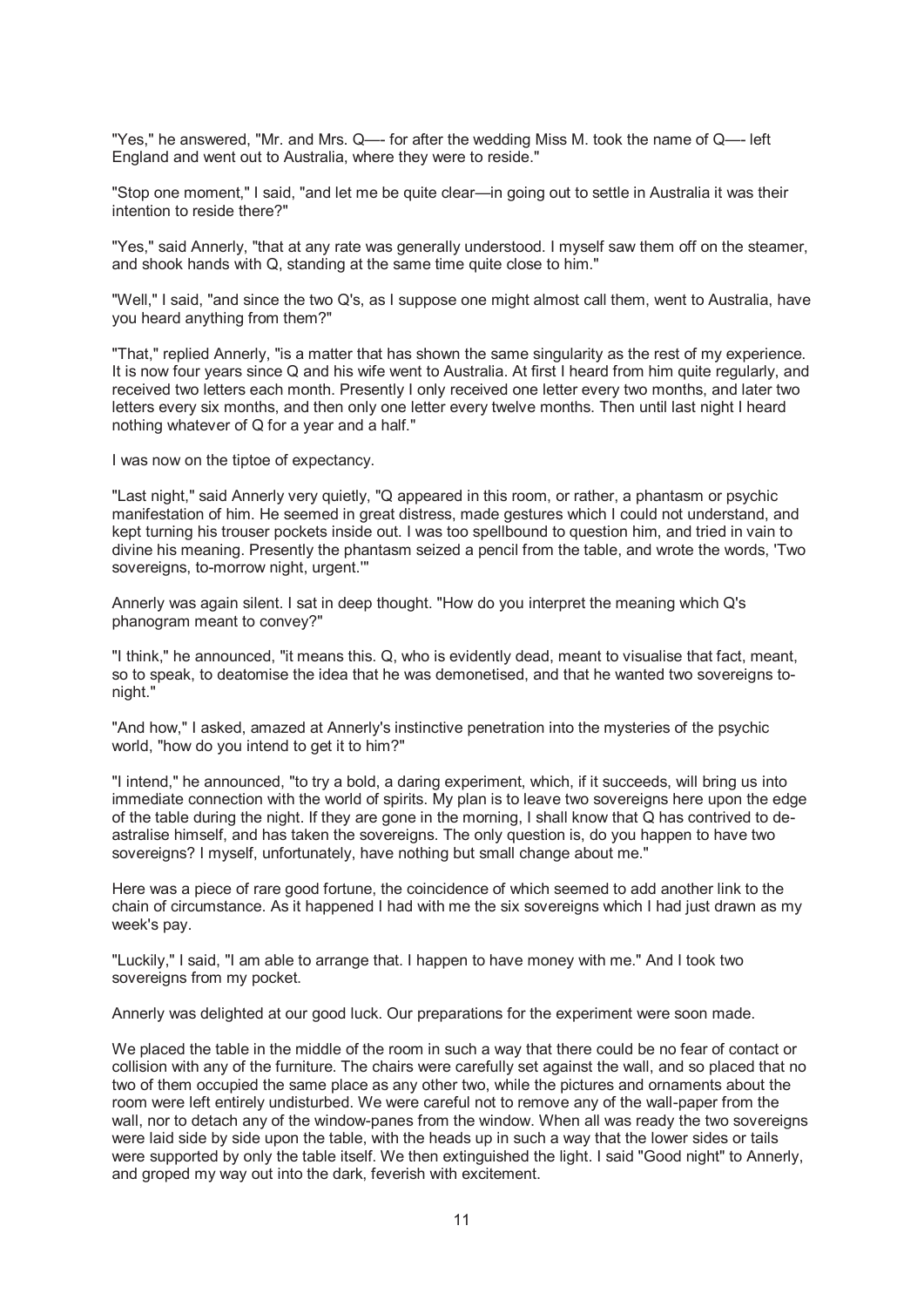My readers may well imagine my state of eagerness to know the result of the experiment. I could scarcely sleep for anxiety to know the issue. I had, of course, every faith in the completeness of our preparations, but was not without misgivings that the experiment might fail, as my own mental temperament and disposition might not be of the precise kind needed for the success of these experiments.

On this score, however, I need have had no alarm. The event showed that my mind was a media, or if the word is better, a transparency, of the very first order for psychic work of this character.

In the morning Annerly came rushing over to my lodgings, his face beaming with excitement.

"Glorious, glorious," he almost shouted, "we have succeeded! The sovereigns are gone. We are in direct monetary communication with Q."

I need not dwell on the exquisite thrill of happiness which went through me. All that day and all the following day, the sense that I was in communication with Q was ever present with me.

My only hope was that an opportunity might offer for the renewal of our inter-communication with the spirit world.

The following night my wishes were gratified. Late in the evening Annerly called me up on the telephone.

"Come over at once to my lodgings," he said. "Q's phanogram is communicating with us."

I hastened over, and arrived almost breathless. "Q has been here again," said Annerly, "and appeared in the same distress as before. A projection of him stood in the room, and kept writing with its finger on the table. I could distinguish the word 'sovereigns,' but nothing more."

"Do you not suppose," I said, "that Q for some reason which we cannot fathom, wishes us to again leave two sovereigns for him?"

"By Jove!" said Annerly enthusiastically, "I believe you've hit it. At any rate, let us try; we can but fail."

That night we placed again two of my sovereigns on the table, and arranged the furniture with the same scrupulous care as before.

Still somewhat doubtful of my own psychic fitness for the work in which I was engaged, I endeavoured to keep my mind so poised as to readily offer a mark for any astral disturbance that might be about. The result showed that it had offered just such a mark. Our experiment succeeded completely. The two coins had vanished in the morning.

For nearly two months we continued our experiments on these lines. At times Annerly himself, so he told me, would leave money, often considerable sums, within reach of the phantasm, which never failed to remove them during the night. But Annerly, being a man of strict honour, never carried on these experiments alone except when it proved impossible to communicate with me in time for me to come.

At other times he would call me up with the simple message, "Q is here," or would send me a telegram, or a written note saying, "Q needs money; bring any that you have, but no more."

On my own part, I was extremely anxious to bring our experiments prominently before the public, or to interest the Society for Psychic Research, and similar bodies, in the daring transit which we had effected between the world of sentience and the psycho-astric, or pseudo-ethereal existence. It seemed to me that we alone had succeeded in thus conveying money directly and without mediation, from one world to another. Others, indeed, had done so by the interposition of a medium, or by subscription to an occult magazine, but we had performed the feat with such simplicity that I was anxious to make our experience public, for the benefit of others like myself.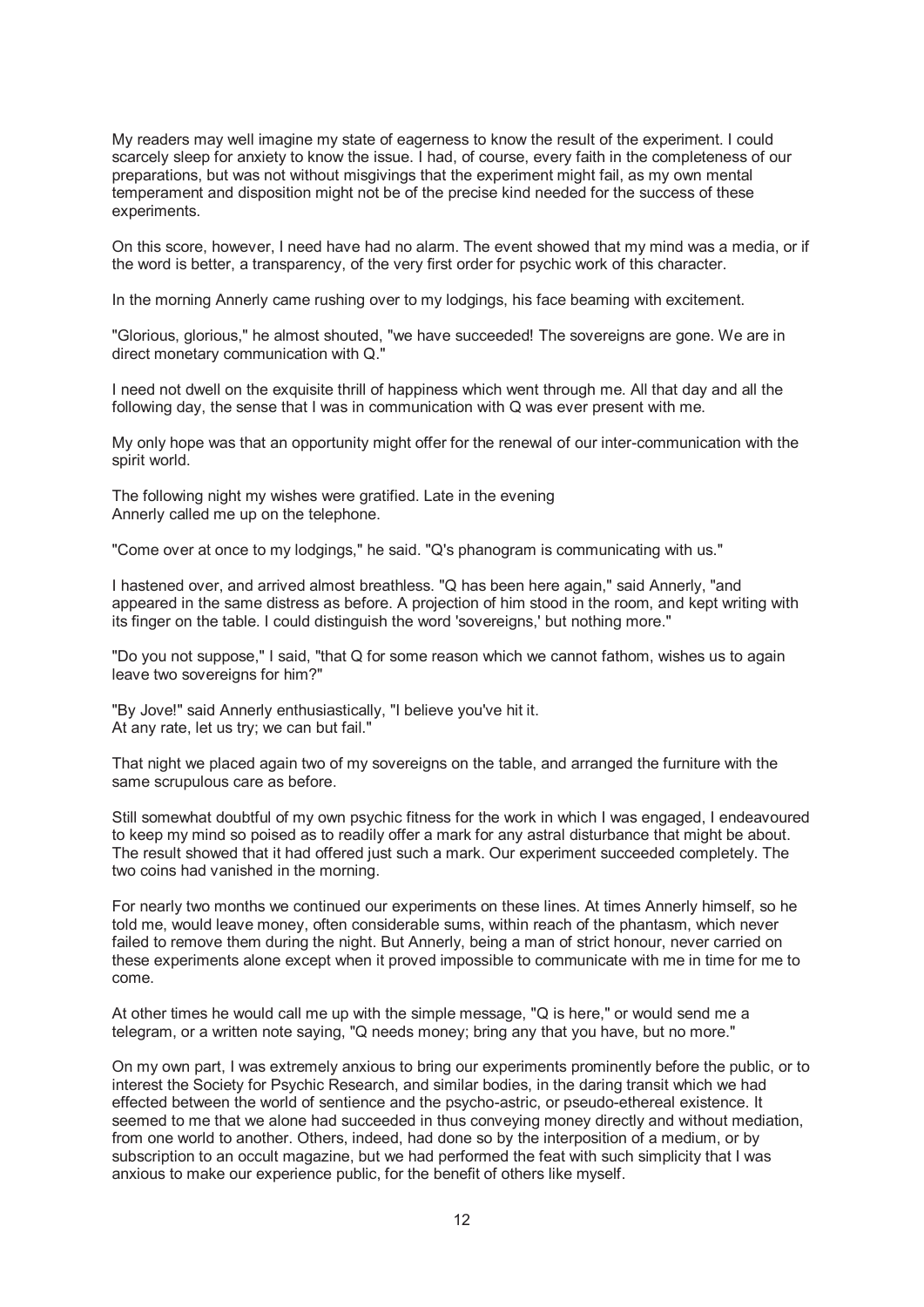Annerly, however, was averse from this course, being fearful that it might break off our relations with Q.

It was some three months after our first inter-astral psycho-monetary experiment, that there came the culmination of my experiences—so mysterious as to leave me still lost in perplexity.

Annerly had come in to see me one afternoon. He looked nervous and depressed.

"I have just had a psychic communication from Q," he said in answer to my inquiries, "which I can hardly fathom. As far as I can judge, Q has formed some plan for interesting other phantasms in the kind of work that we are doing. He proposes to form, on his side of the gulf, an association that is to work in harmony with us, for monetary dealings on a large scale, between the two worlds."

My reader may well imagine that my eyes almost blazed with excitement at the magnitude of the prospect opened up.

"Q wishes us to gather together all the capital that we can, and to send it across to him, in order that he may be able to organise with him a corporate association of phanograms, or perhaps in this case, one would more correctly call them phantoids."

I had no sooner grasped Annerly's meaning than I became enthusiastic over it.

We decided to try the great experiment that night.

My own worldly capital was, unfortunately, no great amount. I had, however, some 500 pounds in bank stock left to me at my father's decease, which I could, of course, realise within a few hours. I was fearful, however, lest it might prove too small to enable Q to organise his fellow phantoids with it.

I carried the money in notes and sovereigns to Annerly's room, where it was laid on the table. Annerly was fortunately able to contribute a larger sum, which, however, he was not to place beside mine until after I had withdrawn, in order that conjunction of our monetary personalities might not dematerialise the astral phenomenon.

We made our preparations this time with exceptional care. Annerly quietly confident, I, it must be confessed, extremely nervous and fearful of failure. We removed our boots, and walked about on our stockinged feet, and at Annerly's suggestion, not only placed the furniture as before, but turned the coal-scuttle upside down, and laid a wet towel over the top of the wastepaper basket.

All complete, I wrung Annerly's hand, and went out into the darkness.

I waited next morning in vain. Nine o'clock came, ten o'clock, and finally eleven, and still no word of him. Then feverish with anxiety, I sought his lodgings.

Judge of my utter consternation to find that Annerly had disappeared. He had vanished as if off the face of the earth. By what awful error in our preparations, by what neglect of some necessary psychic precautions, he had met his fate, I cannot tell. But the evidence was only too clear, that Annerly had been engulfed into the astral world, carrying with him the money for the transfer of which he had risked his mundane existence.

The proof of his disappearance was easy to find. As soon as I dared do so with discretion I ventured upon a few inquiries. The fact that he had been engulfed while still owing four months' rent for his rooms, and that he had vanished without even having time to pay such bills as he had outstanding with local tradesmen, showed that he must have been devisualised at a moment's notice.

The awful fear that I might be held accountable for his death, prevented me from making the affair public.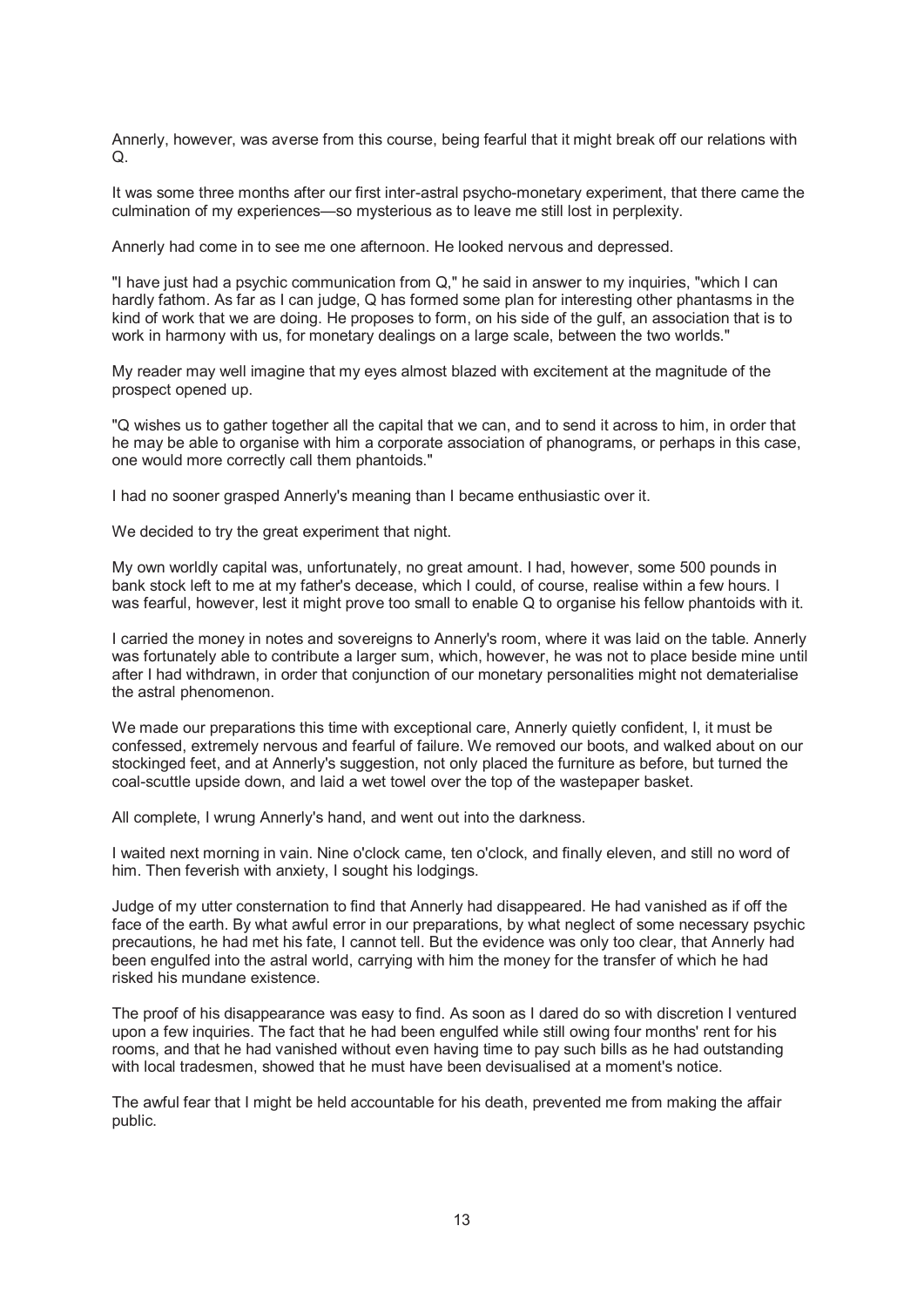Till that moment I had not realised the risks that he had incurred in our reckless dealing with the world of spirits. Annerly fell a victim to the great cause of psychic science, and the record of our experiments remains in the face of prejudice as a witness to its truth.

*III. — Guido the Gimlet of Ghent: A Romance of Chivalry*

IT was in the flood-tide of chivalry. Knighthood was in the pod.

The sun was slowly setting in the east, rising and falling occasionally as it subsided, and illuminating with its dying beams the towers of the grim castle of Buggensberg.

Isolde the Slender stood upon an embattled turret of the castle. Her arms were outstretched to the empty air, and her face, upturned as if in colloquy with heaven, was distraught with yearning.

Anon she murmured, "Guido"—and bewhiles a deep sigh rent her breast.

Sylph-like and ethereal in her beauty, she scarcely seemed to breathe.

In fact she hardly did.

Willowy and slender in form, she was as graceful as a meridian of longitude. Her body seemed almost too frail for motion, while her features were of a mould so delicate as to preclude all thought of intellectual operation.

She was begirt with a flowing kirtle of deep blue, bebound with a belt bebuckled with a silvern clasp, while about her waist a stomacher of point lace ended in the ruffled farthingale at her throat. On her head she bore a sugar-loaf hat shaped like an extinguisher and pointing backward at an angle of 45 degrees.

"Guido," she murmured, "Guido."

And erstwhile she would wring her hands as one distraught and mutter, "He cometh not."

The sun sank and night fell, enwrapping in shadow the frowning castle of Buggensberg, and the ancient city of Ghent at its foot. And as the darkness gathered, the windows of the castle shone out with fiery red, for it was Yuletide, and it was wassail all in the Great Hall of the castle, and this night the Margrave of Buggensberg made him a feast, and celebrated the betrothal of Isolde, his daughter, with Tancred the Tenspot.

And to the feast he had bidden all his liege lords and vassals— Hubert the Husky, Edward the Earwig, Rollo the Rumbottle, and many others.

In the meantime the Lady Isolde stood upon the battlements and mourned for the absent Guido.

The love of Guido and Isolde was of that pure and almost divine type, found only in the middle ages.

They had never seen one another. Guido had never seen Isolde, Isolde had never seen Guido. They had never heard one another speak. They had never been together. They did not know one another.

Yet they loved.

Their love had sprung into being suddenly and romantically, with all the mystic charm which is love's greatest happiness.

Years before, Guido had seen the name of Isolde the Slender painted on a fence.

He had turned pale, fallen into a swoon and started at once for Jerusalem.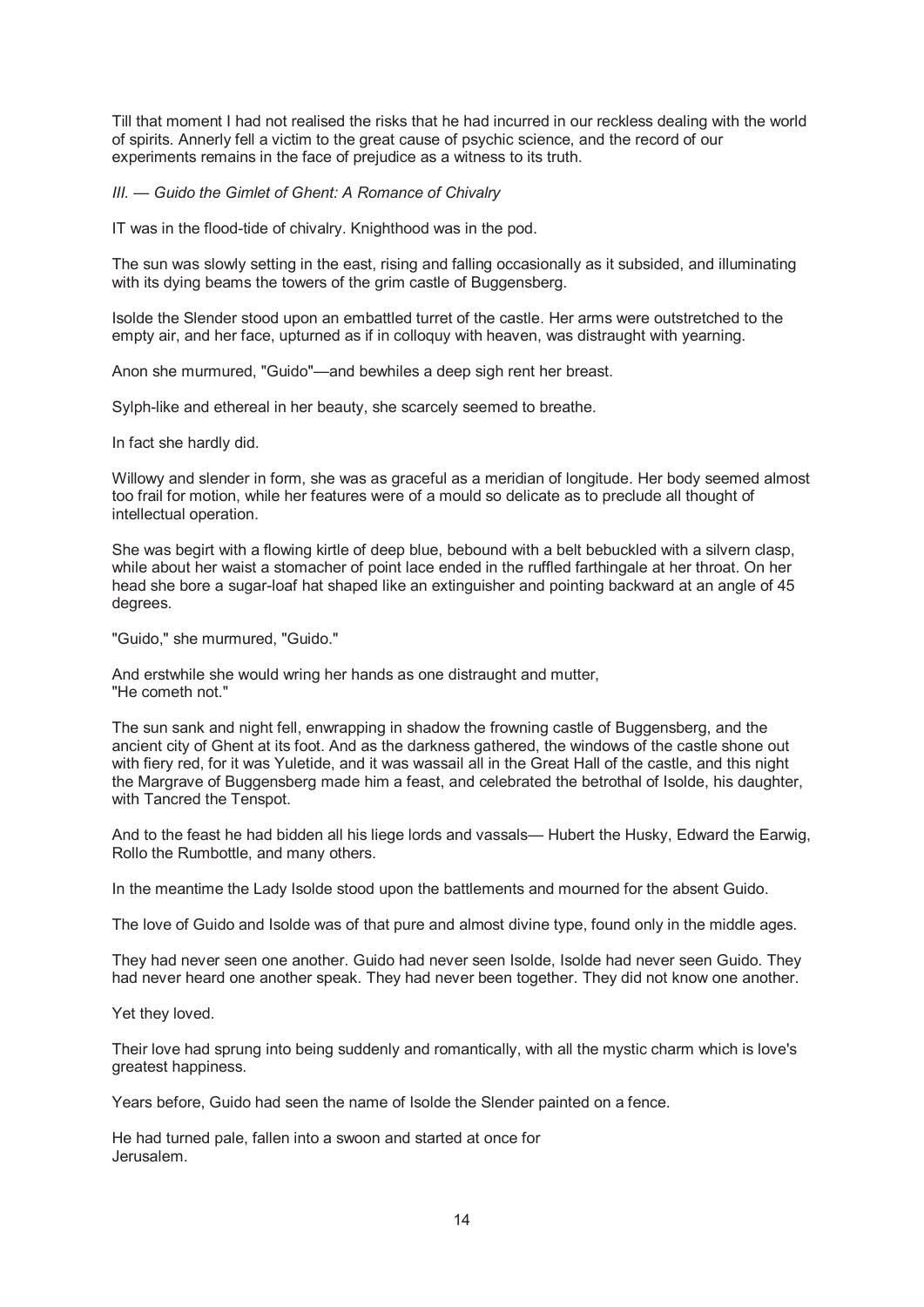On the very same day Isolde in passing through the streets of Ghent had seen the coat of arms of Guido hanging on a clothes line.

She had fallen back into the arms of her tire-women more dead than alive.

Since that day they had loved.

Isolde would wander forth from the castle at earliest morn, with the name of Guido on her lips. She told his name to the trees. She whispered it to the flowers. She breathed it to the birds. Quite a lot of them knew it. At times she would ride her palfrey along the sands of the sea and call "Guido" to the waves! At other times she would tell it to the grass or even to a stick of cordwood or a ton of coal.

Guido and Isolde, though they had never met, cherished each the features of the other. Beneath his coat of mail Guido carried a miniature of Isolde, carven on ivory. He had found it at the bottom of the castle crag, between the castle and the old town of Ghent at its foot.

How did he know that it was Isolde?

There was no need for him to ask.

His *heart* had spoken.

The eye of love cannot be deceived.

And Isolde? She, too, cherished beneath her stomacher a miniature of Guido the Gimlet. She had it of a travelling chapman in whose pack she had discovered it, and had paid its price in pearls. How had she known that he it was, that is, that it was he? Because of the Coat of Arms emblazoned beneath the miniature. The same heraldic design that had first shaken her to the heart. Sleeping or waking it was ever before her eyes: A lion, proper, quartered in a field of gules, and a dog, improper, threequarters in a field of buckwheat.

And if the love of Isolde burned thus purely for Guido, the love of Guido burned for Isolde with a flame no less pure.

No sooner had love entered Guido's heart than he had determined to do some great feat of emprise or adventure, some high achievement of deringdo which should make him worthy to woo her.

He placed himself under a vow that he would eat nothing, save only food, and drink nothing, save only liquor, till such season as he should have performed his feat.

For this cause he had at once set out for Jerusalem to kill a Saracen for her. He killed one, quite a large one. Still under his vow, he set out again at once to the very confines of Pannonia determined to kill a Turk for her. From Pannonia he passed into the Highlands of Britain, where he killed her a Caledonian.

Every year and every month Guido performed for Isolde some new achievement of emprise.

And in the meantime Isolde waited.

It was not that suitors were lacking. Isolde the Slender had suitors in plenty ready to do her lightest hest.

Feats of arms were done daily for her sake. To win her love suitors were willing to vow themselves to perdition. For Isolde's sake, Otto the Otter had cast himself into the sea. Conrad the Cocoanut had hurled himself from the highest battlement of the castle head first into the mud. Hugo the Hopeless had hanged himself by the waistband to a hickory tree and had refused all efforts to dislodge him. For her sake Sickfried the Susceptible had swallowed sulphuric acid.

But Isolde the Slender was heedless of the court thus paid to her.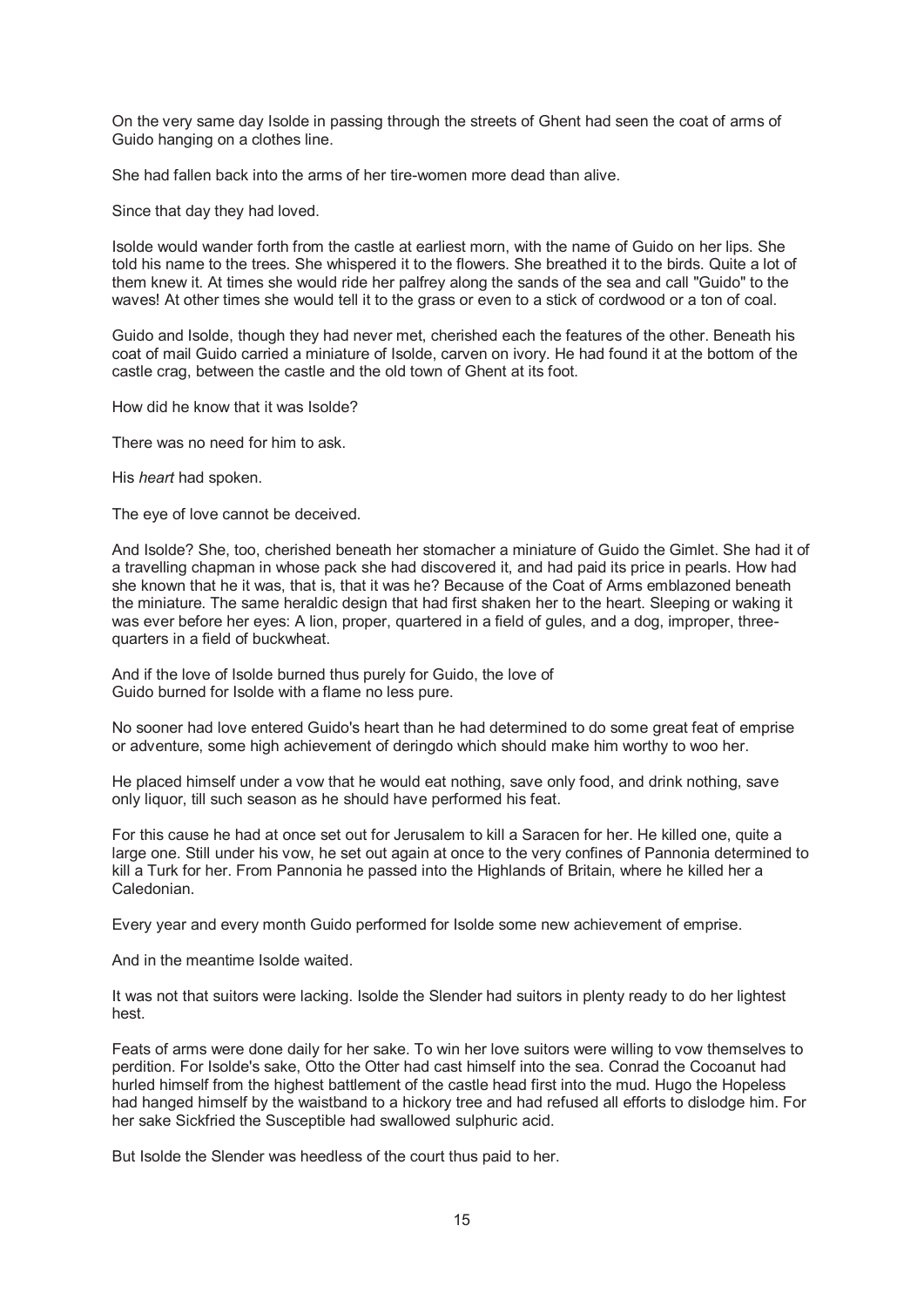In vain her stepmother, Agatha the Angular, urged her to marry. In vain her father, the Margrave of Buggensberg, commanded her to choose the one or the other of the suitors.

Her heart remained unswervingly true to the Gimlet.

From time to time love tokens passed between the lovers. From Jerusalem Guido had sent to her a stick with a notch in it to signify his undying constancy. From Pannonia he sent a piece of board, and from Venetia about two feet of scantling. All these Isolde treasured. At night they lay beneath her pillow.

Then, after years of wandering, Guido had determined to crown his love with a final achievement for Isolde's sake.

It was his design to return to Ghent, to scale by night the castle cliff and to prove his love for Isolde by killing her father for her, casting her stepmother from the battlements, burning the castle, and carrying her away.

This design he was now hastening to put into execution. Attended by fifty trusty followers under the lead of Carlo the Corkscrew and Beowulf the Bradawl, he had made his way to Ghent. Under cover of night they had reached the foot of the castle cliff; and now, on their hands and knees in single file, they were crawling round and round the spiral path that led up to the gate of the fortress. At six of the clock they had spiralled once. At seven of the clock they had reappeared at the second round, and as the feast in the hall reached its height, they reappeared on the fourth lap.

Guido the Gimlet was in the lead. His coat of mail was hidden beneath a parti-coloured cloak and he bore in his hand a horn.

By arrangement he was to penetrate into the castle by the postern gate in disguise, steal from the Margrave by artifice the key of the great door, and then by a blast of his horn summon his followers to the assault. Alas! there was need for haste, for at this very Yuletide, on this very night, the Margrave, wearied of Isolde's resistance, had determined to bestow her hand upon Tancred the Tenspot.

It was wassail all in the great hall. The huge Margrave, seated at the head of the board, drained flagon after flagon of wine, and pledged deep the health of Tancred the Tenspot, who sat plumed and armoured beside him.

Great was the merriment of the Margrave, for beside him, crouched upon the floor, was a new jester, whom the seneschal had just admitted by the postern gate, and the novelty of whose jests made the huge sides of the Margrave shake and shake again.

"Odds Bodikins!" he roared, "but the tale is as rare as it is new! and so the wagoner said to the Pilgrim that sith he had asked him to put him off the wagon at that town, put him off he must, albeit it was but the small of the night—by St. Pancras! whence hath the fellow so novel a tale?—nay, tell it me but once more, haply I may remember it"—and the Baron fell back in a perfect paroxysm of merriment.

As he fell back, Guido—for the disguised jester was none other than he, that is, than him—sprang forward and seized from the girdle of the Margrave the key of the great door that dangled at his waist.

Then, casting aside the jester's cloak and cap, he rose to his full height, standing in his coat of mail.

In one hand he brandished the double-headed mace of the Crusader, and in the other a horn.

The guests sprang to their feet, their hands upon their daggers.

"Guido the Gimlet!" they cried.

"Hold," said Guido, "I have you in my power!!"

Then placing the horn to his lips and drawing a deep breath, he blew with his utmost force.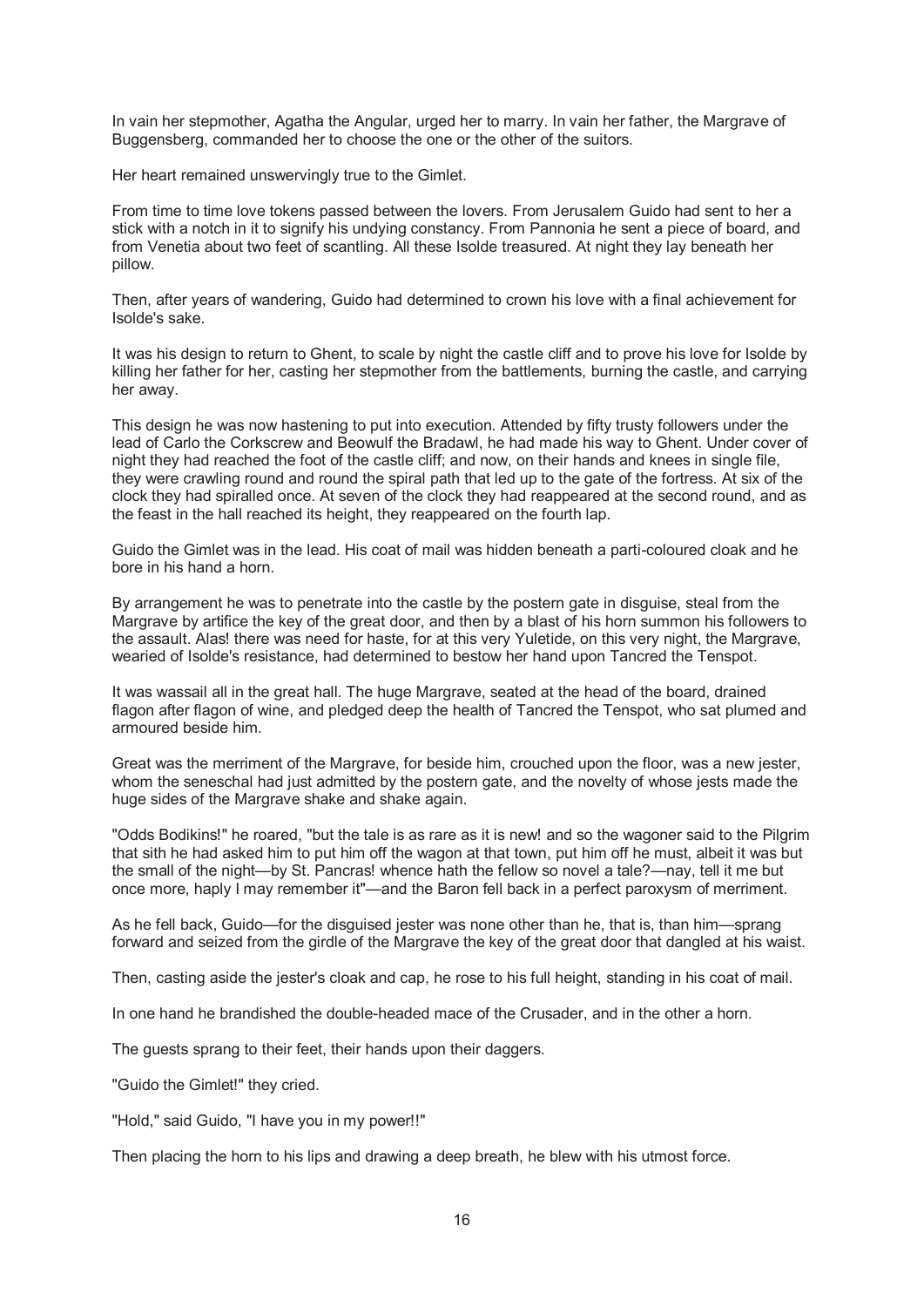And then again he blew—blew like anything.

Not a sound came.

The horn wouldn't blow!

"Seize him!" cried the Baron.

"Stop," said Guido, "I claim the laws of chivalry. I am here to seek the Lady Isolde, betrothed by you to Tancred. Let me fight Tancred in single combat, man to man."

A shout of approbation gave consent.

The combat that followed was terrific.

First Guido, raising his mace high in the air with both hands, brought it down with terrible force on Tancred's mailed head. Then Guido stood still, and Tancred raising his mace in the air brought it down upon Guido's head. Then Tancred stood still and turned his back, and Guido, swinging his mace sideways, gave him a terrific blow from behind, midway, right centre. Tancred returned the blow. Then Tancred knelt down on his hands and knees and Guido brought the mace down on his back. It was a sheer contest of skill and agility. For a time the issue was doubtful. Then Tancred's armour began to bend, his blows weakened, he fell prone. Guido pressed his advantage and hammered him out as flat as a sardine can. Then placing his foot on Tancred's chest, he lowered his vizor and looked around about him.

At this second there was a resounding shriek.

Isolde the Slender, alarmed by the sound of the blows, precipitated herself into the room.

For a moment the lovers looked into each other's faces.

Then with their countenances distraught with agony they fell swooning in different directions.

There had been a mistake!

Guido was not Guido, and Isolde was not Isolde. They were wrong about the miniatures. Each of them was a picture of somebody else.

Torrents of remorse flooded over the lovers' hearts.

Isolde thought of the unhappy Tancred, hammered out as flat as a picture-card and hopelessly spoilt; of Conrad the Cocoanut head first in the mud, and Sickfried the Susceptible coiled up with agonies of sulphuric acid.

Guido thought of the dead Saracens and the slaughtered Turks.

And all for nothing!

The guerdon of their love had proved vain. Each of them was not what the other had thought. So it is ever with the loves of this world, and herein is the medieval allegory of this tale.

The hearts of the two lovers broke together.

They expired.

Meantime Carlo the Corkscrew and Beowulf the Bradawl, and their forty followers, were hustling down the spirals as fast as they could crawl, hind end uppermost.

*IV. — Gertrude the Governess: or, Simple Seventeen*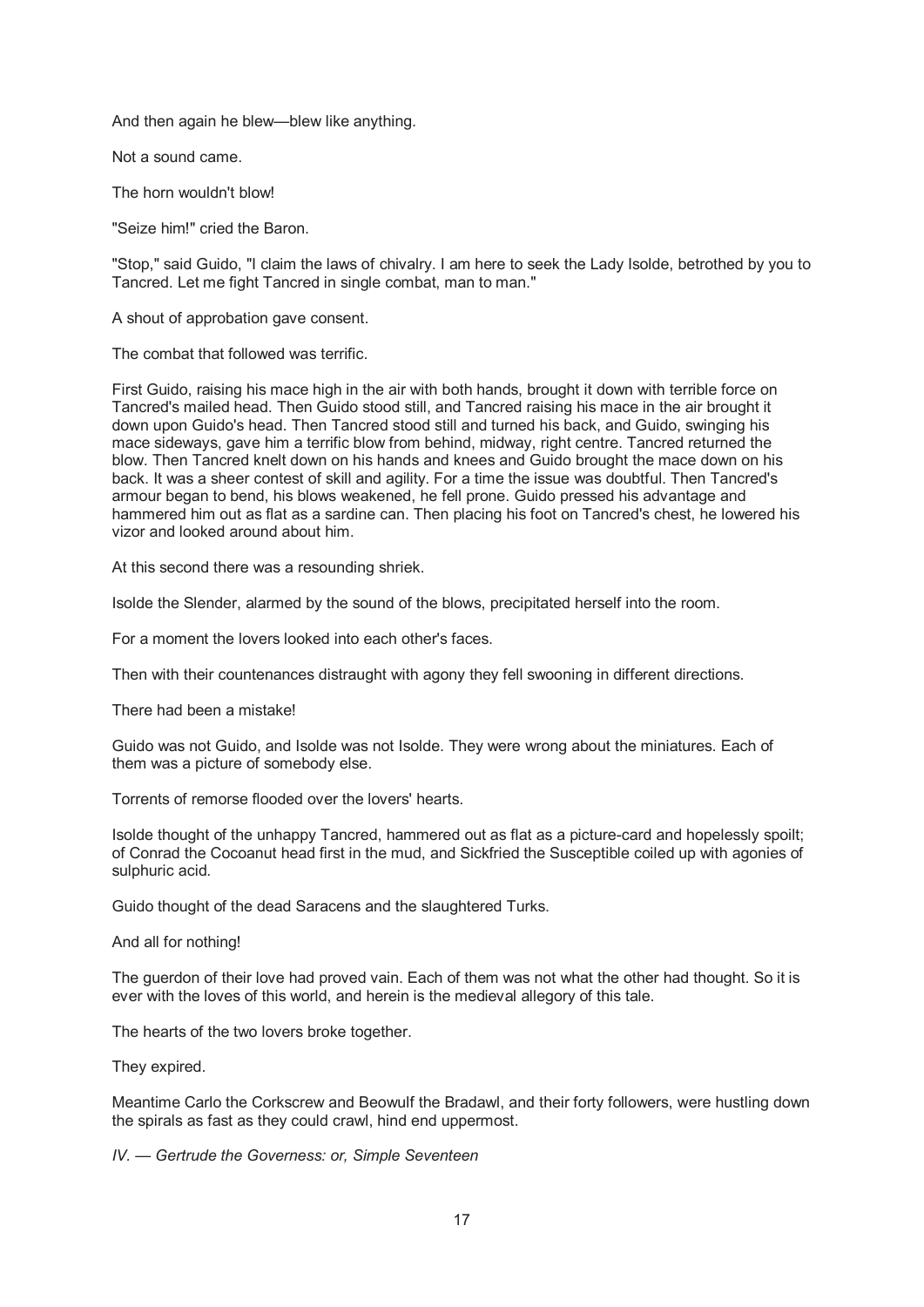#### *Synopsis of Previous Chapters: There are no Previous Chapters.*

IT was a wild and stormy night on the West Coast of Scotland. This, however, is immaterial to the present story, as the scene is not laid in the West of Scotland. For the matter of that the weather was just as bad on the East Coast of Ireland.

But the scene of this narrative is laid in the South of England and takes place in and around Knotacentinum Towers (pronounced as if written Nosham Taws), the seat of Lord Knotacent (pronounced as if written Nosh).

But it is not necessary to pronounce either of these names in reading them.

Nosham Taws was a typical English home. The main part of the house was an Elizabethan structure of warm red brick, while the elder portion, of which the Earl was inordinately proud, still showed the outlines of a Norman Keep, to which had been added a Lancastrian Jail and a Plantagenet Orphan Asylum. From the house in all directions stretched magnificent woodland and park with oaks and elms of immemorial antiquity, while nearer the house stood raspberry bushes and geranium plants which had been set out by the Crusaders.

About the grand old mansion the air was loud with the chirping of thrushes, the cawing of partridges and the clear sweet note of the rook, while deer, antelope and other quadrupeds strutted about the lawn so tame as to eat off the sun-dial. In fact, the place was a regular menagerie.

From the house downwards through the park stretched a beautiful broad avenue laid out by Henry VII.

Lord Nosh stood upon the hearthrug of the library. Trained diplomat and statesman as he was, his stern aristocratic face was upside down with fury.

"Boy," he said, "you shall marry this girl or I disinherit you. You are no son of mine."

Young Lord Ronald, erect before him, flung back a glance as defiant as his own.

"I defy you," he said. "Henceforth you are no father of mine. I will get another. I will marry none but a woman I can love. This girl that we have never seen-

"Fool," said the Earl, "would you throw aside our estate and name of a thousand years? The girl, I am told, is beautiful; her aunt is willing; they are French; pah! they understand such things in France."

"But your reason——"

"I give no reason," said the Earl. "Listen, Ronald, I give one month. For that time you remain here. If at the end of it you refuse me, I cut you off with a shilling."

Lord Ronald said nothing; he flung himself from the room, flung himself upon his horse and rode madly off in all directions.

As the door of the library closed upon Ronald the Earl sank into a chair. His face changed. It was no longer that of the haughty nobleman, but of the hunted criminal. "He must marry the girl," he muttered. "Soon she will know all. Tutchemoff has escaped from Siberia. He knows and will tell. The whole of the mines pass to her, this property with it, and I—but enough." He rose, walked to the sideboard, drained a dipper full of gin and bitters, and became again a high-bred English gentleman.

It was at this moment that a high dogcart, driven by a groom in the livery of Earl Nosh, might have been seen entering the avenue of Nosham Taws. Beside him sat a young girl, scarce more than a child, in fact not nearly so big as the groom.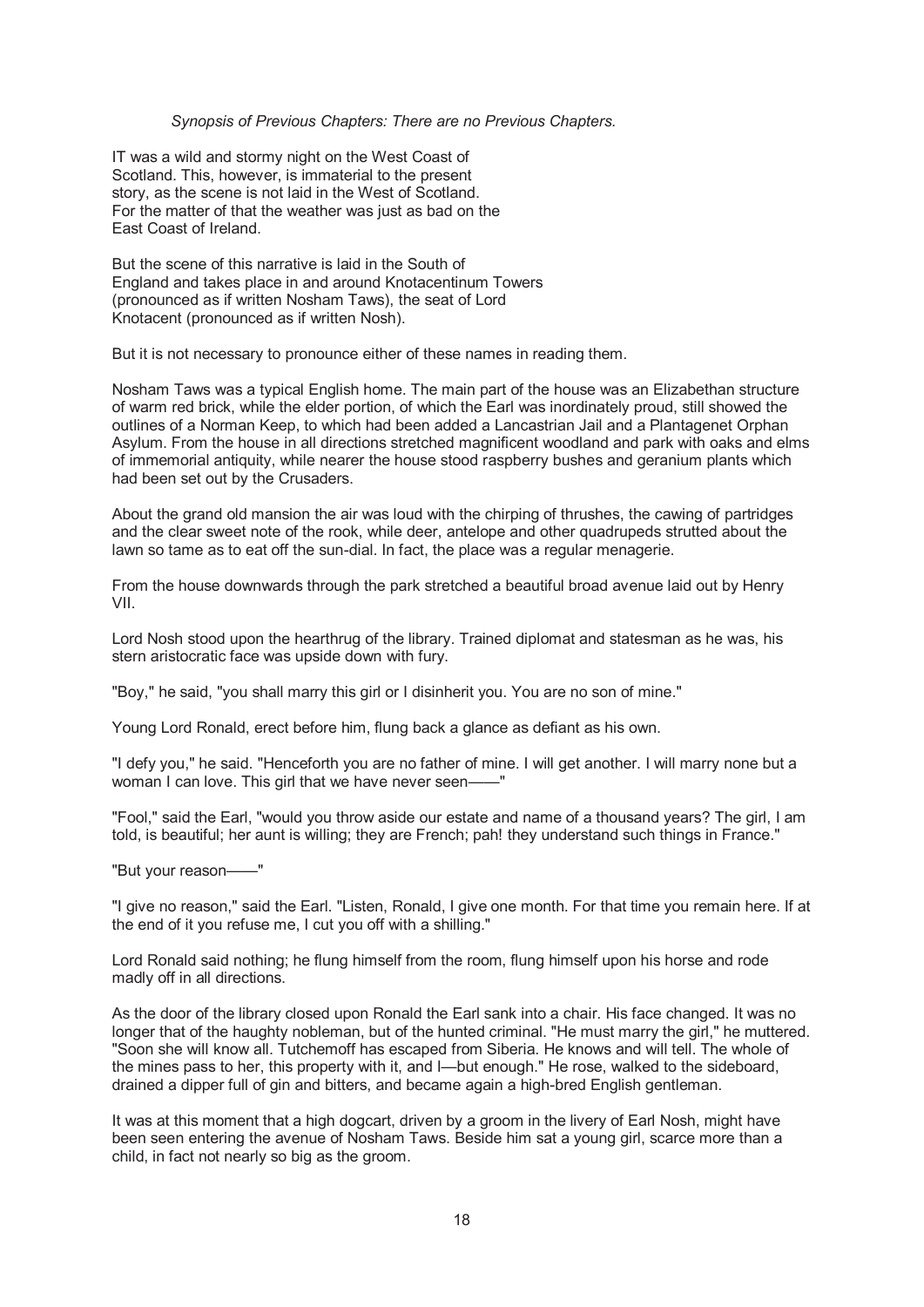The apple-pie hat which she wore, surmounted with black willow plumes, concealed from view a face so face-like in its appearance as to be positively facial.

It was—need we say it—Gertrude the Governess, who was this day to enter upon her duties at Nosham Taws.

At the same time that the dogcart entered the avenue at one end there might have been seen riding down it from the other a tall young man, whose long, aristocratic face proclaimed his birth and who was mounted upon a horse with a face even longer than his own.

And who is this tall young man who draws nearer to Gertrude with every revolution of the horse? Ah, who, indeed? Ah, who, who? I wonder if any of my readers could guess that this was none other than Lord Ronald.

The two were destined to meet. Nearer and nearer they came. And then still nearer. Then for one brief moment they met. As they passed Gertrude raised her head and directed towards the young nobleman two eyes so eye-like in their expression as to be absolutely circular, while Lord Ronald directed towards the occupant of the dogcart a gaze so gaze-like that nothing but a gazelle, or a gaspipe, could have emulated its intensity.

Was this the dawn of love? Wait and see. Do not spoil the story.

Let us speak of Gertrude. Gertrude DeMongmorenci McFiggin had known neither father nor mother. They had both died years before she was born. Of her mother she knew nothing, save that she was French, was extremely beautiful, and that all her ancestors and even her business acquaintances had perished in the Revolution.

Yet Gertrude cherished the memory of her parents. On her breast the girl wore a locket in which was enshrined a miniature of her mother, while down her neck inside at the back hung a daguerreotype of her father. She carried a portrait of her grandmother up her sleeve and had pictures of her cousins tucked inside her boot, while beneath her— but enough, quite enough.

Of her father Gertrude knew even less. That he was a high-born English gentleman who had lived as a wanderer in many lands, this was all she knew. His only legacy to Gertrude had been a Russian grammar, a Roumanian phrase-book, a theodolite, and a work on mining engineering.

From her earliest infancy Gertrude had been brought up by her aunt. Her aunt had carefully instructed her in Christian principles. She had also taught her Mohammedanism to make sure.

When Gertrude was seventeen her aunt had died of hydrophobia.

The circumstances were mysterious. There had called upon her that day a strange bearded man in the costume of the Russians. After he had left, Gertrude had found her aunt in a syncope from which she passed into an apostrophe and never recovered.

To avoid scandal it was called hydrophobia. Gertrude was thus thrown upon the world. What to do? That was the problem that confronted her.

It was while musing one day upon her fate that Gertrude's eye was struck with an advertisement.

"Wanted a governess; must possess a knowledge of French, Italian, Russian, and Roumanian, Music, and Mining Engineering. Salary 1 pound, 4 shillings and 4 pence halfpenny per annum. Apply between half-past eleven and twenty-five minutes to twelve at No. 41 A Decimal Six, Belgravia Terrace. The Countess of Nosh."

Gertrude was a girl of great natural quickness of apprehension, and she had not pondered over this announcement more than half an hour before she was struck with the extraordinary coincidence between the list of items desired and the things that she herself knew.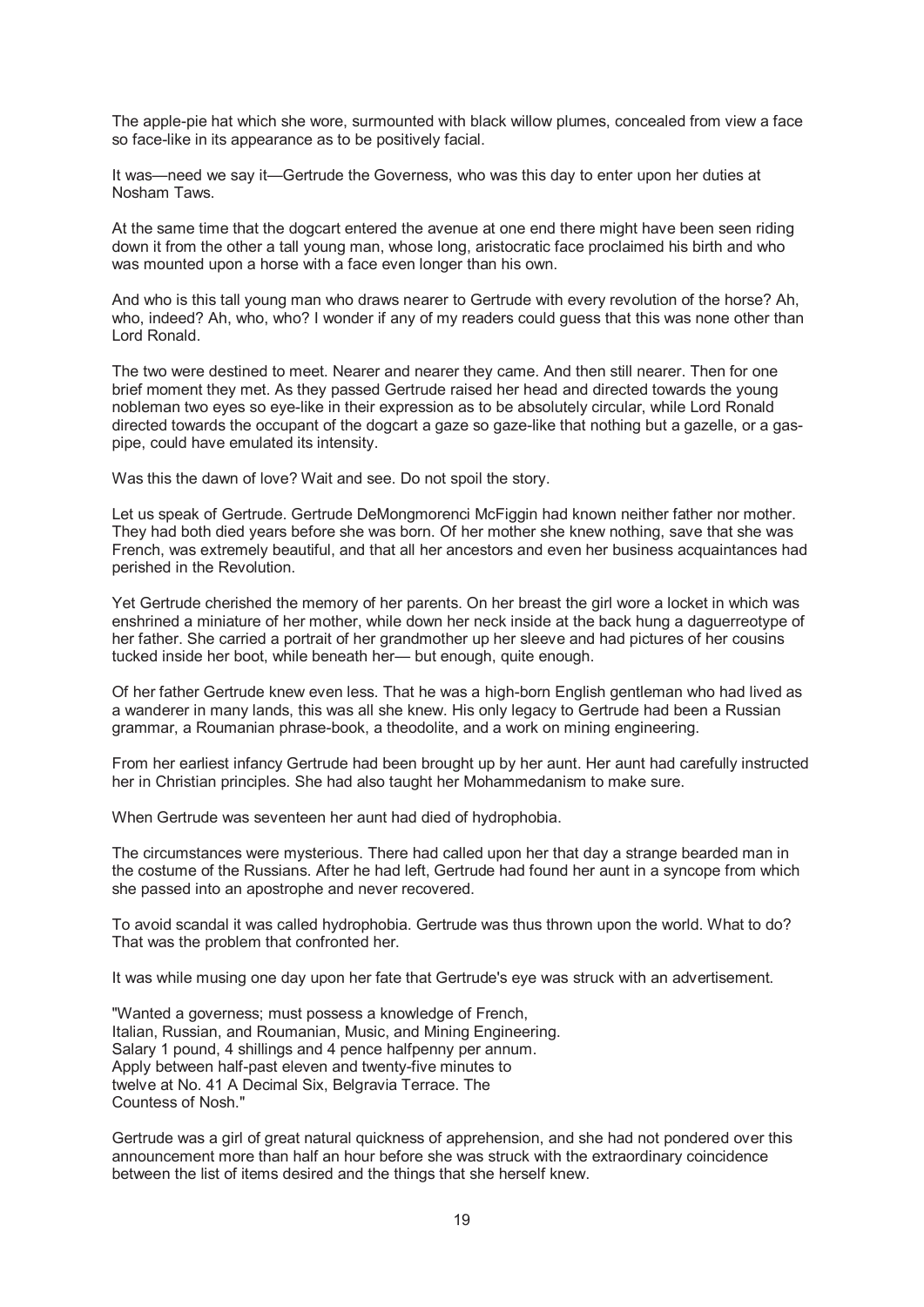She duly presented herself at Belgravia Terrace before the Countess, who advanced to meet her with a charm which at once placed the girl at her ease.

"You are proficient in French," she asked.

*"Oh, oui,"* said Gertrude modestly.

"And Italian," continued the Countess.

*"Oh, si,"* said Gertrude.

"And German," said the Countess in delight.

*"Ah, ja,"* said Gertrude.

"And Russian?"

*"Yaw."*

"And Roumanian?"

*"Jep."*

Amazed at the girl's extraordinary proficiency in modern languages, the Countess looked at her narrowly. Where had she seen those lineaments before? She passed her hand over her brow in thought, and spit upon the floor, but no, the face baffled her.

"Enough," she said, "I engage you on the spot; to-morrow you go down to Nosham Taws and begin teaching the children. I must add that in addition you will be expected to aid the Earl with his Russian correspondence. He has large mining interests at Tschminsk."

Tschminsk! why did the simple word reverberate upon Gertrude's ears? Why? Because it was the name written in her father's hand on the title page of his book on mining. What mystery was here?

It was on the following day that Gertrude had driven up the avenue.

She descended from the dogcart, passed through a phalanx of liveried servants drawn up sevendeep, to each of whom she gave a sovereign as she passed and entered Nosham Taws.

"Welcome," said the Countess, as she aided Gertrude to carry her trunk upstairs.

The girl presently descended and was ushered into the library, where she was presented to the Earl. As soon as the Earl's eye fell upon the face of the new governess he started visibly. Where had he seen those lineaments? Where was it? At the races, or the theatre—on a bus—no. Some subtler thread of memory was stirring in his mind. He strode hastily to the sideboard, drained a dipper and a half of brandy, and became again the perfect English gentleman.

While Gertrude has gone to the nursery to make the acquaintance of the two tiny golden-haired children who are to be her charges, let us say something here of the Earl and his son.

Lord Nosh was the perfect type of the English nobleman and statesman. The years that he had spent in the diplomatic service at Constantinople, St. Petersburg, and Salt Lake City had given to him a peculiar finesse and noblesse, while his long residence at St. Helena, Pitcairn Island, and Hamilton, Ontario, had rendered him impervious to external impressions. As deputy-paymaster of the militia of the county he had seen something of the sterner side of military life, while his hereditary office of Groom of the Sunday Breeches had brought him into direct contact with Royalty itself.

His passion for outdoor sports endeared him to his tenants. A keen sportsman, he excelled in foxhunting, dog-hunting, pig-killing, bat-catching and the pastimes of his class.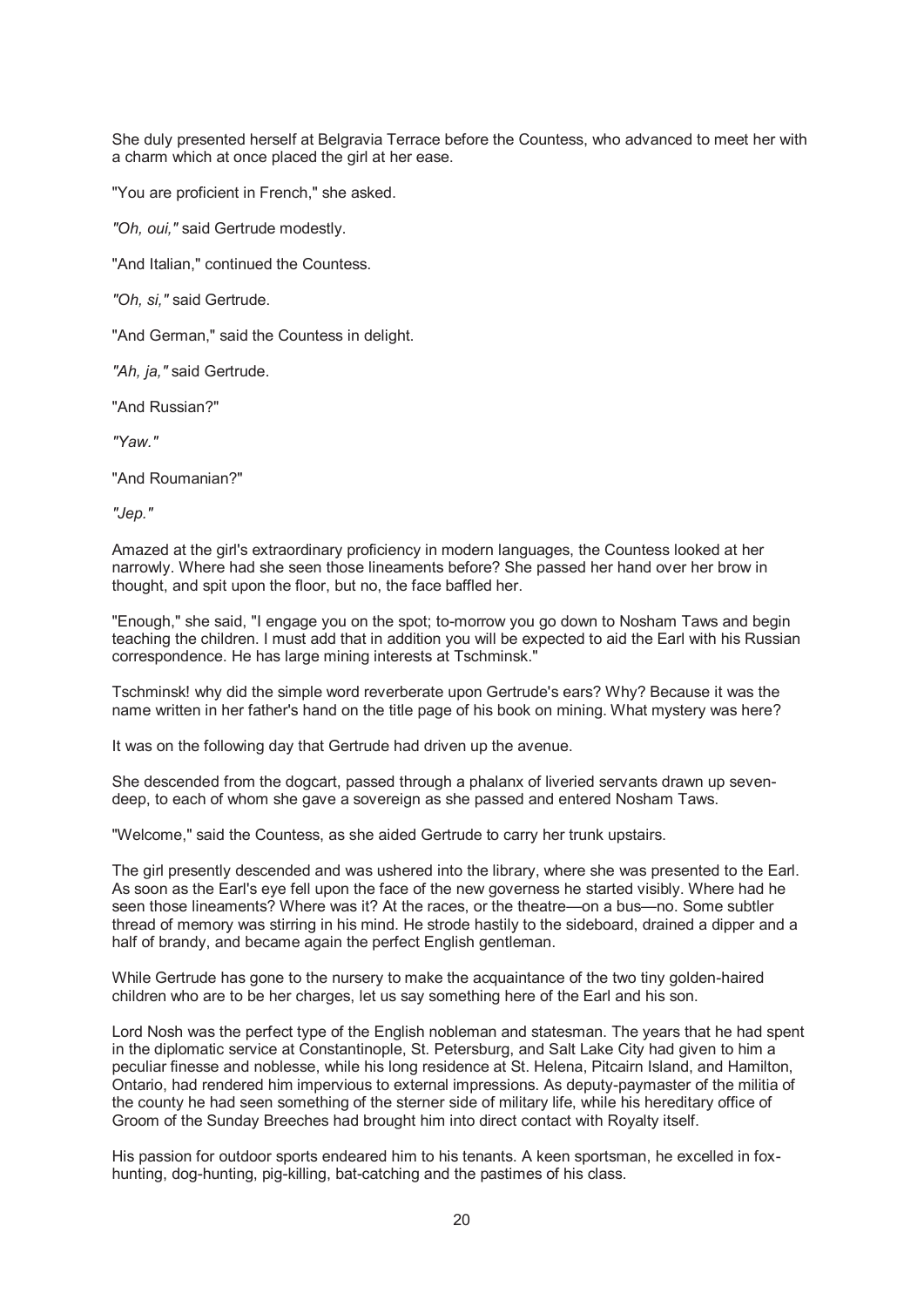In this latter respect Lord Ronald took after his father. From the start the lad had shown the greatest promise. At Eton he had made a splendid showing at battledore and shuttlecock, and at Cambridge had been first in his class at needlework. Already his name was whispered in connection with the All-England ping-pong championship, a triumph which would undoubtedly carry with it a seat in Parliament.

Thus was Gertrude the Governess installed at Nosham Taws.

The days and the weeks sped past.

The simple charm of the beautiful orphan girl attracted all hearts. Her two little pupils became her slaves. "Me loves oo," the little Rasehellfrida would say, leaning her golden head in Gertrude's lap. Even the servants loved her. The head gardener would bring a bouquet of beautiful roses to her room before she was up, the second gardener a bunch of early cauliflowers, the third a spray of late asparagus, and even the tenth and eleventh a sprig of mangel-wurzel of an armful of hay. Her room was full of gardeners all the time, while at evening the aged butler, touched at the friendless girl's loneliness, would tap softly at her door to bring her a rye whiskey and seltzer or a box of Pittsburg Stogies. Even the dumb creatures seemed to admire her in their own dumb way. The dumb rooks settled on her shoulder and every dumb dog around the place followed her.

And Ronald! ah, Ronald! Yes, indeed! They had met. They had spoken.

"What a dull morning," Gertrude had said. *"Quelle triste matin! Was fur ein allerverdamnter Tag!"*

"Beastly," Ronald had answered.

"Beastly!!" The word rang in Gertrude's ears all day.

After that they were constantly together. They played tennis and ping-pong in the day, and in the evening, in accordance with the stiff routine of the place, they sat down with the Earl and Countess to twenty-five-cent poker, and later still they sat together on the verandah and watched the moon sweeping in great circles around the horizon.

It was not long before Gertrude realised that Lord Ronald felt towards her a warmer feeling than that of mere ping-pong. At times in her presence he would fall, especially after dinner, into a fit of profound subtraction.

Once at night, when Gertrude withdrew to her chamber and before seeking her pillow, prepared to retire as a preliminary to disrobing—in other words, before going to bed, she flung wide the casement (opened the window) and perceived (saw) the face of Lord Ronald. He was sitting on a thorn bush beneath her, and his upturned face wore an expression of agonised pallor.

Meanwhile the days passed. Life at the Taws moved in the ordinary routine of a great English household. At 7 a gong sounded for rising, at 8 a horn blew for breakfast, at 8.30 a whistle sounded for prayers, at 1 a flag was run up at half-mast for lunch, at 4 a gun was fired for afternoon tea, at 9 a first bell sounded for dressing, at 9.15 a second bell for going on dressing, while at 9.30 a rocket was sent up to indicate that dinner was ready. At midnight dinner was over, and at 1 a.m. the tolling of a bell summoned the domestics to evening prayers.

Meanwhile the month allotted by the Earl to Lord Ronald was passing away. It was already July 15, then within a day or two it was July 17, and, almost immediately afterwards, July 18.

At times the Earl, in passing Ronald in the hall, would say sternly, "Remember, boy, your consent, or I disinherit you."

And what were the Earl's thoughts of Gertrude? Here was the one drop of bitterness in the girl's cup of happiness. For some reason that she could not divine the Earl showed signs of marked antipathy.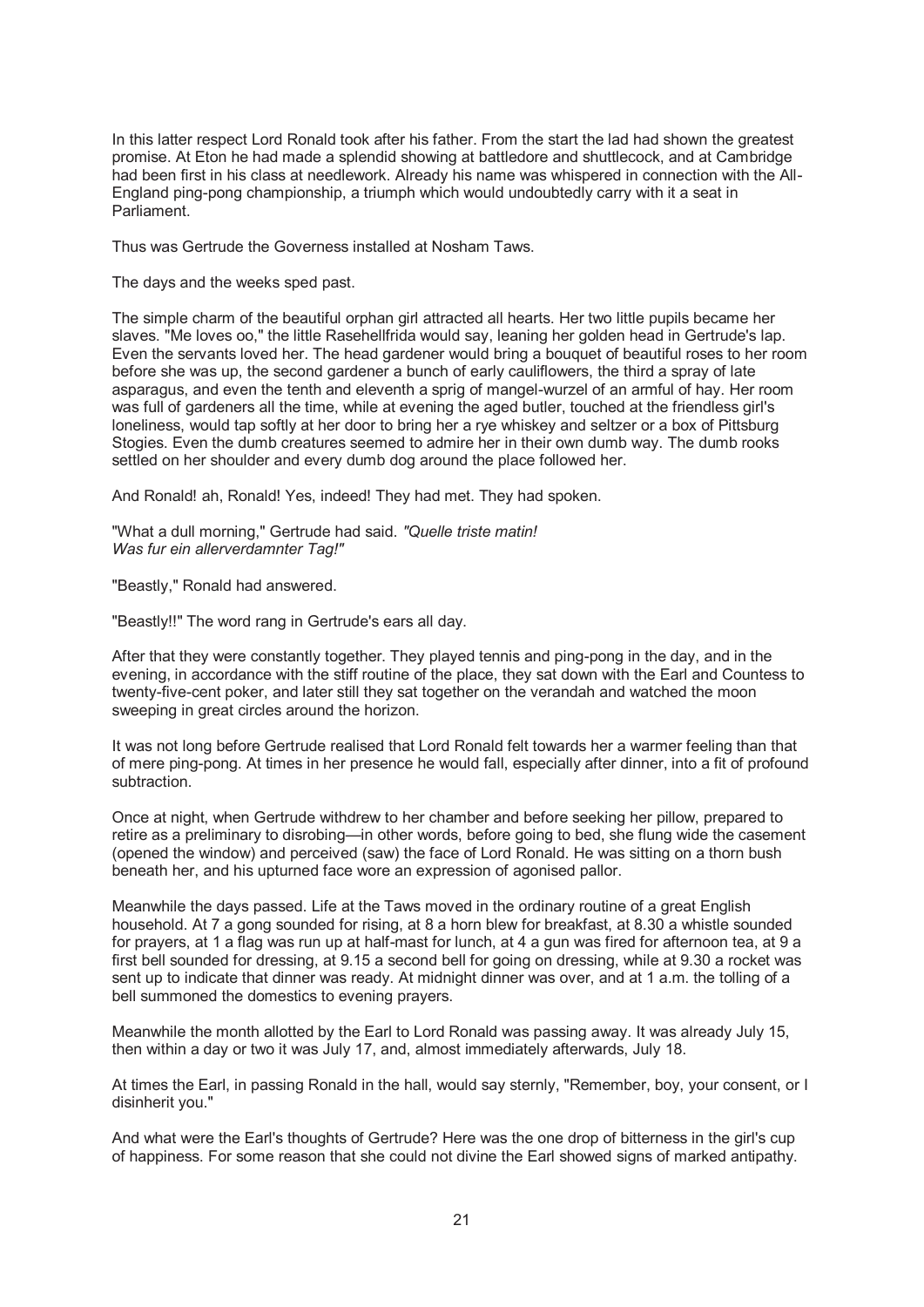Once as she passed the door of the library he threw a bootjack at her. On another occasion at lunch alone with her he struck her savagely across the face with a sausage.

It was her duty to translate to the Earl his Russian correspondence. She sought in it in vain for the mystery. One day a Russian telegram was handed to the Earl. Gertrude translated it to him aloud.

"Tutchemoff went to the woman. She is dead."

On hearing this the Earl became livid with fury, in fact this was the day that he struck her with the sausage.

Then one day while the Earl was absent on a bat hunt, Gertrude, who was turning over his correspondence, with that sweet feminine instinct of interest that rose superior to ill-treatment, suddenly found the key to the mystery.

Lord Nosh was not the rightful owner of the Taws. His distant cousin of the older line, the true heir, had died in a Russian prison to which the machinations of the Earl, while Ambassador at Tschminsk, had consigned him. The daughter of this cousin was the true owner of Nosham Taws.

The family story, save only that the documents before her withheld the name of the rightful heir, lay bare to Gertrude's eye.

Strange is the heart of woman. Did Gertrude turn from the Earl with spurning? No. Her own sad fate had taught her sympathy.

Yet still the mystery remained! Why did the Earl start perceptibly each time that he looked into her face? Sometimes he started as much as four centimetres, so that one could distinctly see him do it. On such occasions he would hastily drain a dipper of rum and vichy water and become again the correct English gentleman.

The denouement came swiftly. Gertrude never forgot it.

It was the night of the great ball at Nosham Taws. The whole neighbourhood was invited. How Gertrude's heart had beat with anticipation, and with what trepidation she had overhauled her scant wardrobe in order to appear not unworthy in Lord Ronald's eyes. Her resources were poor indeed, yet the inborn genius for dress that she inherited from her French mother stood her in good stead. She twined a single rose in her hair and contrived herself a dress out of a few old newspapers and the inside of an umbrella that would have graced a court. Round her waist she bound a single braid of bagstring, while a piece of old lace that had been her mother's was suspended to her ear by a thread.

Gertrude was the cynosure of all eyes. Floating to the strains of the music she presented a picture of bright girlish innocence that no one could see undisenraptured.

The ball was at its height. It was away up!

Ronald stood with Gertrude in the shrubbery. They looked into one another's eyes.

"Gertrude," he said, "I love you."

Simple words, and yet they thrilled every fibre in the girl's costume.

"Ronald!" she said, and cast herself about his neck.

At this moment the Earl appeared standing beside them in the moonlight. His stern face was distorted with indignation.

"So!" he said, turning to Ronald, "it appears that you have chosen!"

"I have," said Ronald with hauteur.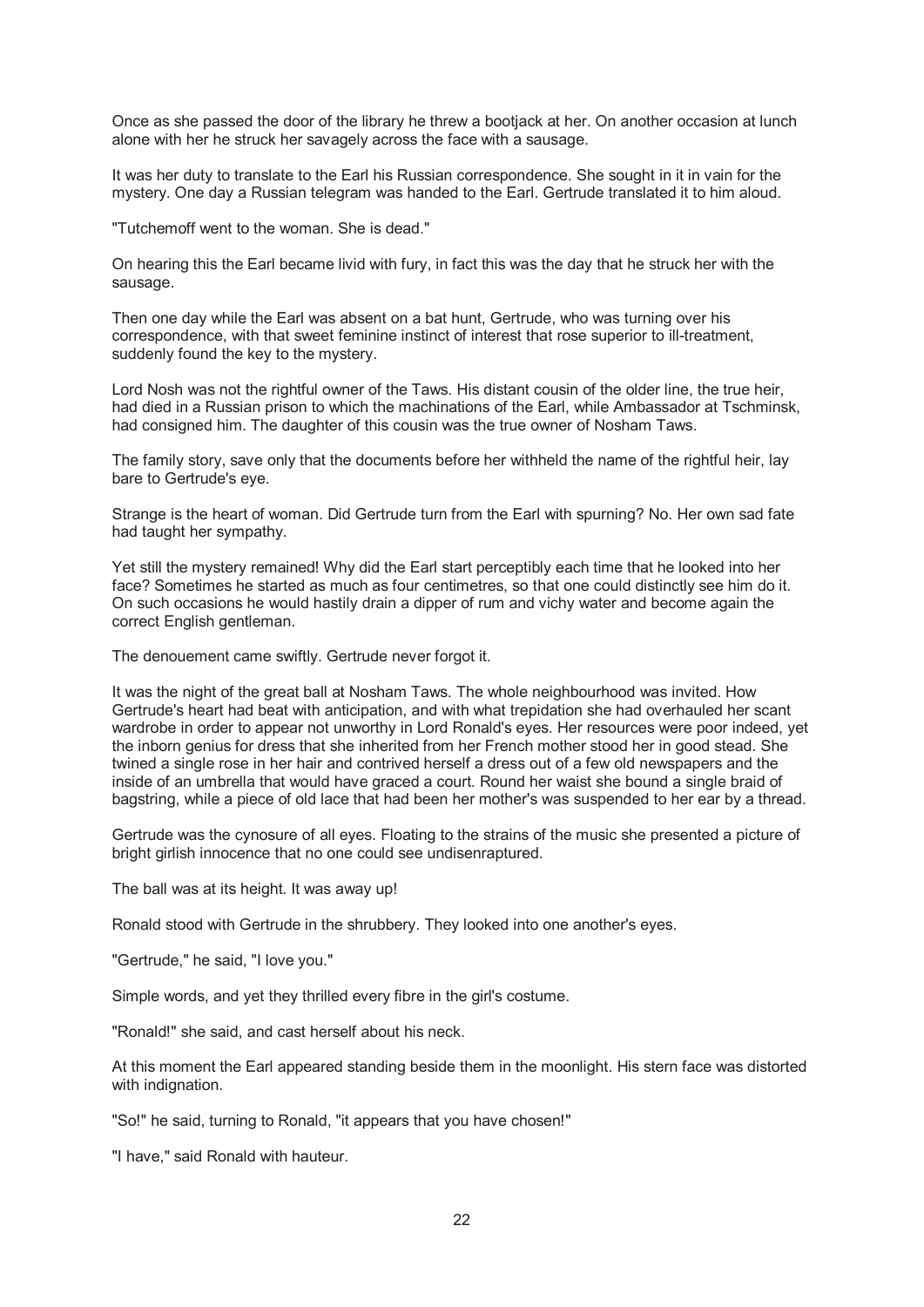"You prefer to marry this penniless girl rather than the heiress I have selected for you."

Gertrude looked from father to son in amazement.

"Yes," said Ronald.

"Be it so," said the Earl, draining a dipper of gin which he carried, and resuming his calm. "Then I disinherit you. Leave this place, and never return to it."

"Come, Gertrude," said Ronald tenderly, "let us flee together."

Gertrude stood before them. The rose had fallen from her head. The lace had fallen from her ear and the bagstring had come undone from her waist. Her newspapers were crumpled beyond recognition. But dishevelled and illegible as she was, she was still mistress of herself.

"Never," she said firmly. "Ronald, you shall never make this sacrifice for me." Then to the Earl, in tones of ice, "There is a pride, sir, as great even as yours. The daughter of Metschnikoff McFiggin need crave a boon from no one."

With that she hauled from her bosom the daguerreotype of her father and pressed it to her lips.

The earl started as if shot. "That name!" he cried, "that face! that photograph! stop!"

There! There is no need to finish; my readers have long since divined it. Gertrude was the heiress.

The lovers fell into one another's arms. The Earl's proud face relaxed. "God bless you," he said. The Countess and the guests came pouring out upon the lawn. The breaking day illuminated a scene of gay congratulations.

Gertrude and Ronald were wed. Their happiness was complete. Need we say more? Yes, only this. The Earl was killed in the hunting-field a few days after. The Countess was struck by lightning. The two children fell down a well. Thus the happiness of Gertrude and Ronald was complete.

#### *V. — A Hero in Homespun: or, The Life Struggle of Hezekiah Hayloft*

"CAN you give me a job?"

The foreman of the bricklayers looked down from the scaffold to the speaker below. Something in the lad's upturned face appealed to the man. He threw a brick at him.

It was Hezekiah Hayloft. He was all in homespun. He carried a carpet-bag in each hand. He had come to New York, the cruel city, looking for work.

Hezekiah moved on. Presently he stopped in front of a policeman.

"Sir," he said, "can you tell me the way to——"

The policeman struck him savagely across the side of the head.

"I'll learn you," he said, "to ask damn fool questions——"

Again Hezekiah moved on. In a few moments he met a man whose tall black hat, black waistcoat and white tie proclaimed him a clergyman.

"Good sir," said Hezekiah, "can you tell me——"

The clergyman pounced upon him with a growl of a hyena, and bit a piece out of his ear. Yes, he did, reader. Just imagine a clergyman biting a boy in open daylight! Yet that happens in New York every minute.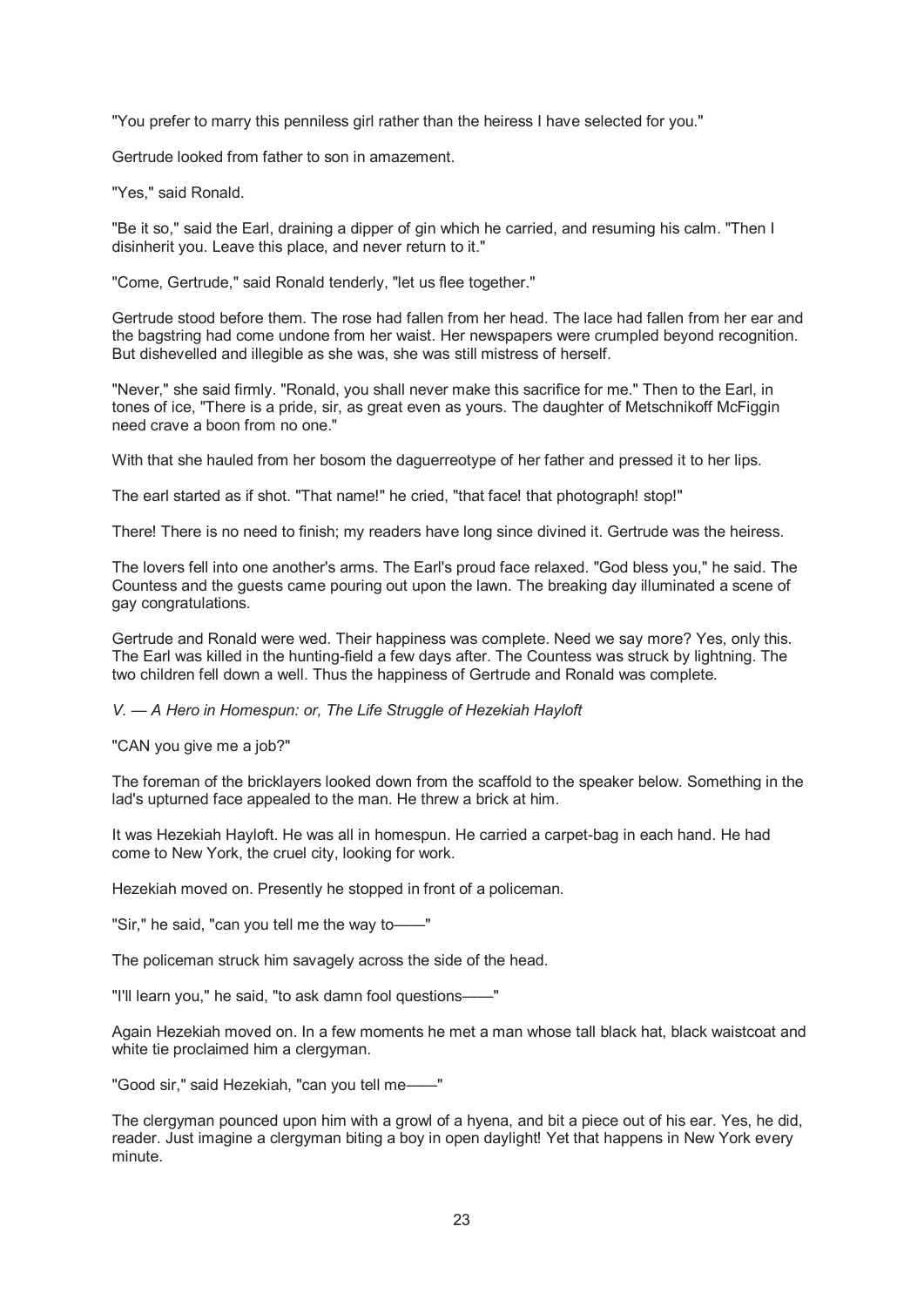Such is the great cruel city, and imagine looking for work in it. You and I who spend our time in trying to avoid work can hardly realise what it must mean. Think how it must feel to be alone in New York, without a friend or a relation at hand, with no one to know or care what you do. It must be great!

For a few moments Hezekiah stood irresolute. He looked about him. He looked up at the top of the Metropolitan Tower. He saw no work there. He looked across at the skyscrapers on Madison Square, but his eye detected no work in any of them. He stood on his head and looked up at the flat-iron building. Still no work in sight.

All that day and the next Hezekiah looked for work.

A Wall Street firm had advertised for a stenographer.

"Can you write shorthand?" they said.

"No," said the boy in homespun, "but I can try."

They threw him down the elevator.

Hezekiah was not discouraged. That day he applied for fourteen jobs.

The Waldorf Astoria was in need of a chef. Hezekiah applied for the place.

"Can you cook?" they said.

"No," said Hezekiah, "but oh, sir, give me a trial, give me an egg and let me try—I will try so hard." Great tears rolled down the boy's face.

They rolled him out into the corridor.

Next he applied for a job as a telegrapher. His mere ignorance of telegraphy was made the ground of refusal.

At nightfall Hezekiah Hayloft grew hungry. He entered again the portico of the Waldorf Astoria. Within it stood a tall man in uniform.

"Boss," said the boy hero, "will you trust me for the price of a square meal?"

They set the dog on him.

Such, reader, is the hardness and bitterness of the Great City.

For fourteen weeks Hezekiah Hayloft looked for work. Once or twice he obtained temporary employment only to lose it again.

For a few days he was made accountant in a trust company. He was discharged because he would not tell a lie. For about a week he held a position as cashier in a bank. They discharged the lad because he refused to forge a cheque. For three days he held a conductorship on a Broadway surface car. He was dismissed from this business for refusing to steal a nickel.

Such, reader, is the horrid degradation of business life in New York.

Meantime the days passed and still Hayloft found no work. His stock of money was exhausted. He had not had any money anyway. For food he ate grass in Central Park and drank the water from the Cruelty to Animals horse-trough.

Gradually a change came over the lad; his face grew hard and stern, the great city was setting its mark upon him.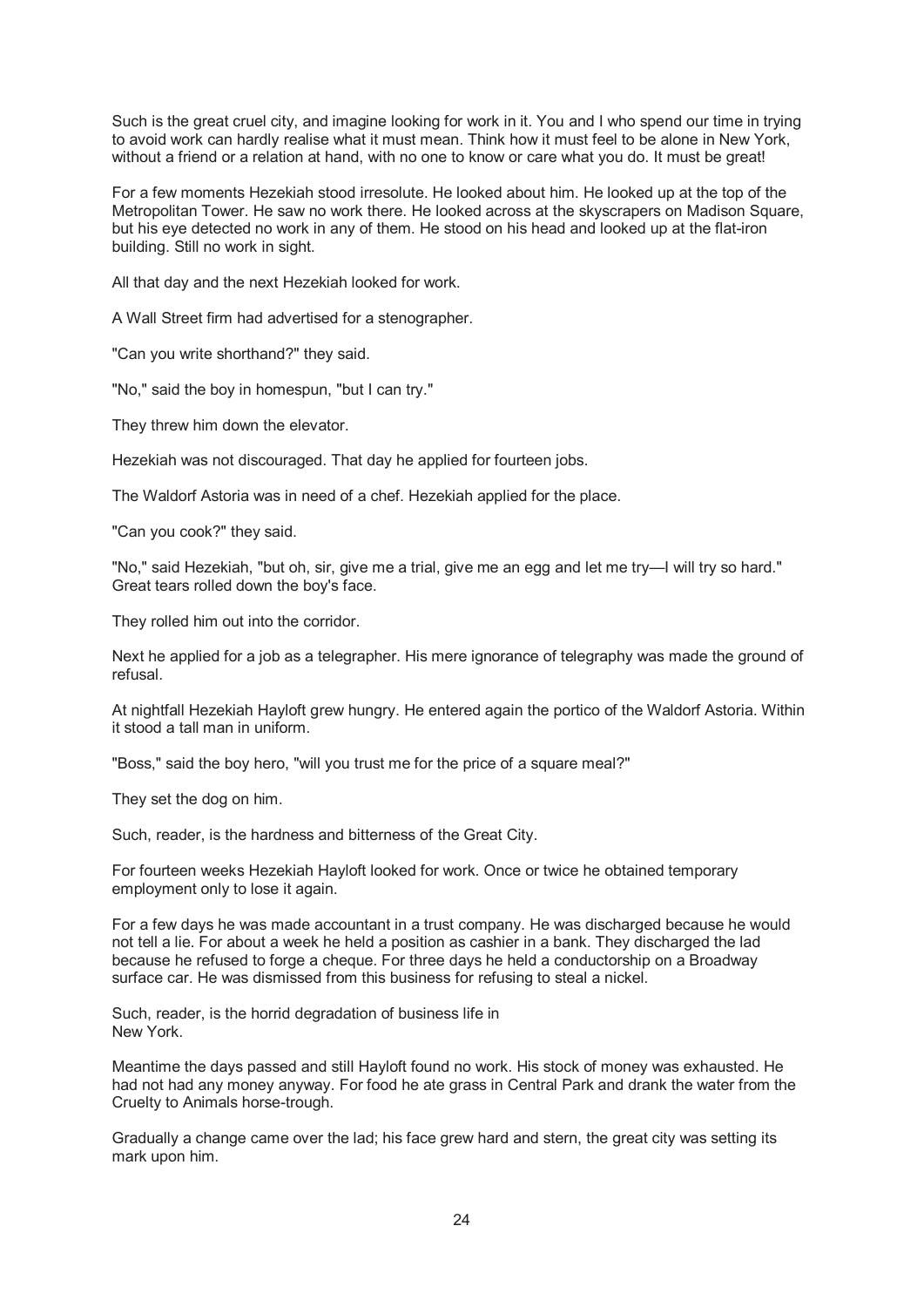One night Hezekiah stood upon the sidewalk. It was late, long after ten o'clock. Only a few chance pedestrians passed.

"By Heaven!" said Hezekiah, shaking his fist at the lights of the cruel city, "I have exhausted fair means, I will try foul. I will beg. No Hayloft has been a beggar yet," he added with a bitter laugh, "but I will begin."

A well-dressed man passed along.

Hezekiah seized him by the throat.

"What do you want?" cried the man in sudden terror. "Don't ask me for work. I tell you I have no work to give."

"I don't want work," said Hezekiah grimly. "I am a beggar."

"Oh! is that all," said the man, relieved. "Here, take this ten dollars and go and buy a drink with it."

Money! money! and with it a new sense of power that rushed like an intoxicant to Hezekiah's brain.

"Drink," he muttered hoarsely, "yes, drink."

The lights of a soda-water fountain struck his eye.

"Give me an egg phosphate," he said as he dashed his money on the counter. He drank phosphate after phosphate till his brain reeled. Mad with the liquor, he staggered to and fro in the shop, weighed himself recklessly on the slot machine three or four times, tore out chewing gum and matches from the automatic nickel boxes, and finally staggered on to the street, reeling from the effects of thirteen phosphates and a sarsaparilla soda.

"Crime," he hissed. "Crime, crime, that's what I want."

He noticed that the passers-by made way for him now with respect. On the corner of the street a policeman was standing.

Hezekiah picked up a cobblestone, threw it, and struck the man full on the ear.

The policeman smiled at him roguishly, and then gently wagged his finger in reproof. It was the same policeman who had struck him fourteen weeks before for asking the way.

Hezekiah moved on, still full of his new idea of crime. Down the street was a novelty shop, the window decked with New Year's gifts.

"Sell me a revolver," he said.

"Yes, sir," said the salesman. "Would you like something for evening wear, or a plain kind for home use. Here is a very good family revolver, or would you like a roof garden size?"

Hezekiah selected a revolver and went out.

"Now, then," he muttered, "I will burglarise a house and get money."

Walking across to Fifth Avenue he selected one of the finest residences and rang the bell.

A man in livery appeared in the brightly lighted hall.

"Where is your master?" Hezekiah asked, showing his revolver.

"He is upstairs, sir, counting his money," the man answered, "but he dislikes being disturbed."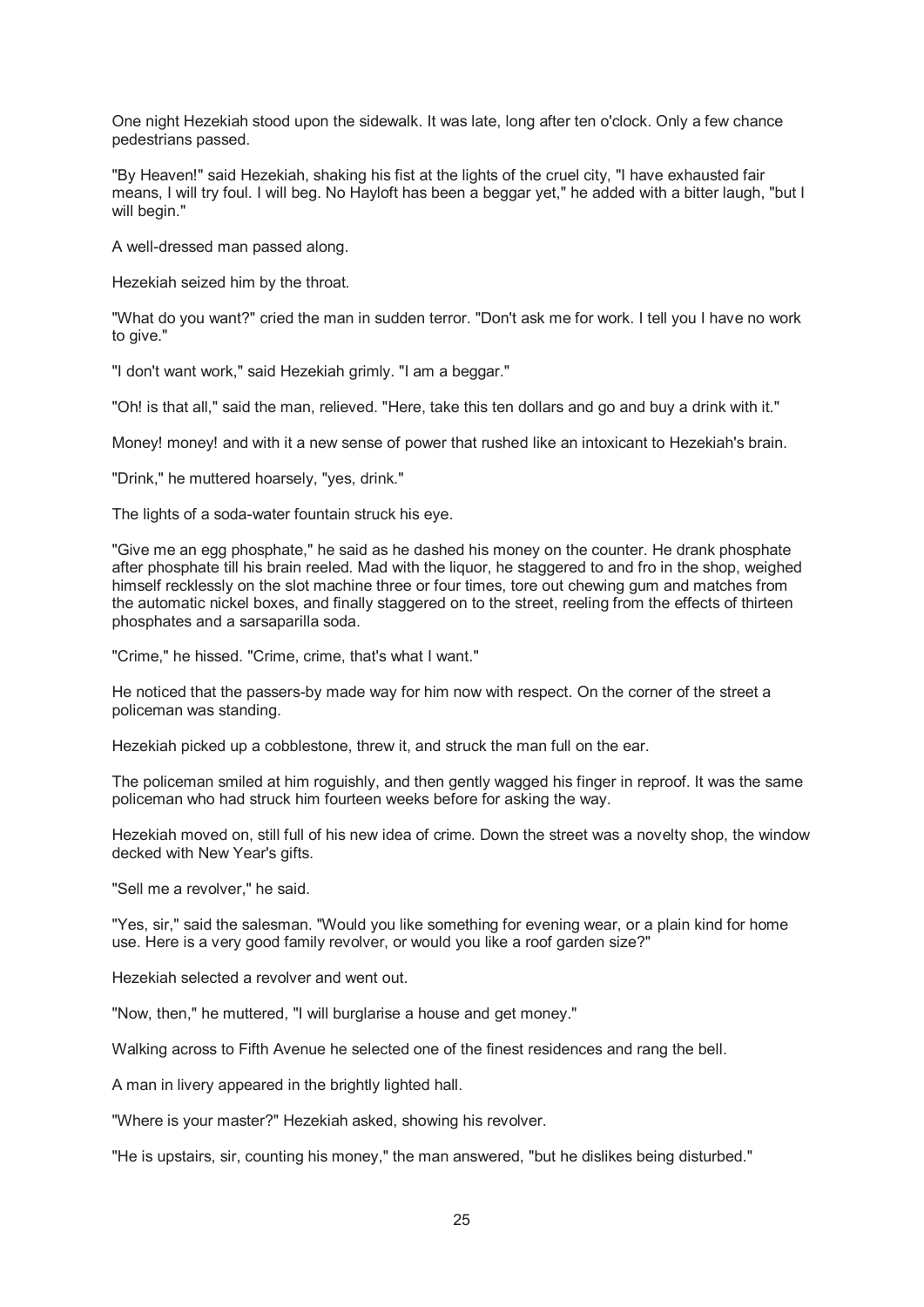"Show me to him," said Hezekiah, "I wish to shoot him and take his money."

"Very good, sir," said the man deferentially. "You will find him on the first floor."

Hezekiah turned and shot the footman twice through the livery and went upstairs.

In an upper room was a man sitting at a desk under a reading-lamp. In front of him was a pile of gold.

"What are you doing?" said Hezekiah.

"I am counting my money," said the man.

"What are you?" asked Hezekiah sternly.

"I am a philanthropist," said the man. "I give my money to deserving objects. I establish medals for heroes. I give prizes for ship captains who jump into the sea, and for firemen who throw people from the windows of upper stories at the risk of their own; I send American missionaries to China, Chinese missionaries to India, and Indian missionaries to Chicago. I set aside money to keep college professors from starving to death when they deserve it."

"Stop!" said Hezekiah, "you deserve to die. Stand up. Open your mouth and shut your eyes."

The old man stood up.

There was a loud report. The philanthropist fell. He was shot through the waistcoat and his suspenders were cut to ribbons.

Hezekiah, his eyes glittering with the mania of crime, crammed his pockets with gold pieces.

There was a roar and hubbub in the street below.

"The police!" Hezekiah muttered. "I must set fire to the house and escape in the confusion."

He struck a safety match and held it to the leg of the table.

It was a fireproof table and refused to burn. He held it to the door. The door was fireproof. He applied it to the bookcase. He ran the match along the books. They were all fireproof. Everything was fireproof.

Frenzied with rage, he tore off his celluloid collar and set fire to it. He waved it above his head. Great tongues of flame swept from the windows.

"Fire! Fire!" was the cry.

Hezekiah rushed to the door and threw the blazing collar down the elevator shaft. In a moment the iron elevator, with its steel ropes, burst into a mass of flame; then the brass fittings of the door took fire, and in a moment the cement floor of the elevator was one roaring mass of flame. Great columns of smoke burst from the building.

"Fire! Fire!" shouted the crowd.

Reader, have you ever seen a fire in a great city? The sight is a wondrous one. One realises that, vast and horrible as the city is, it nevertheless shows its human organisation in its most perfect form.

Scarcely had the fire broken out before resolute efforts were made to stay its progress. Long lines of men passed buckets of water from hand to hand.

The water was dashed on the fronts of the neighbouring houses, thrown all over the street, splashed against the telegraph poles, and poured in torrents over the excited crowd. Every place in the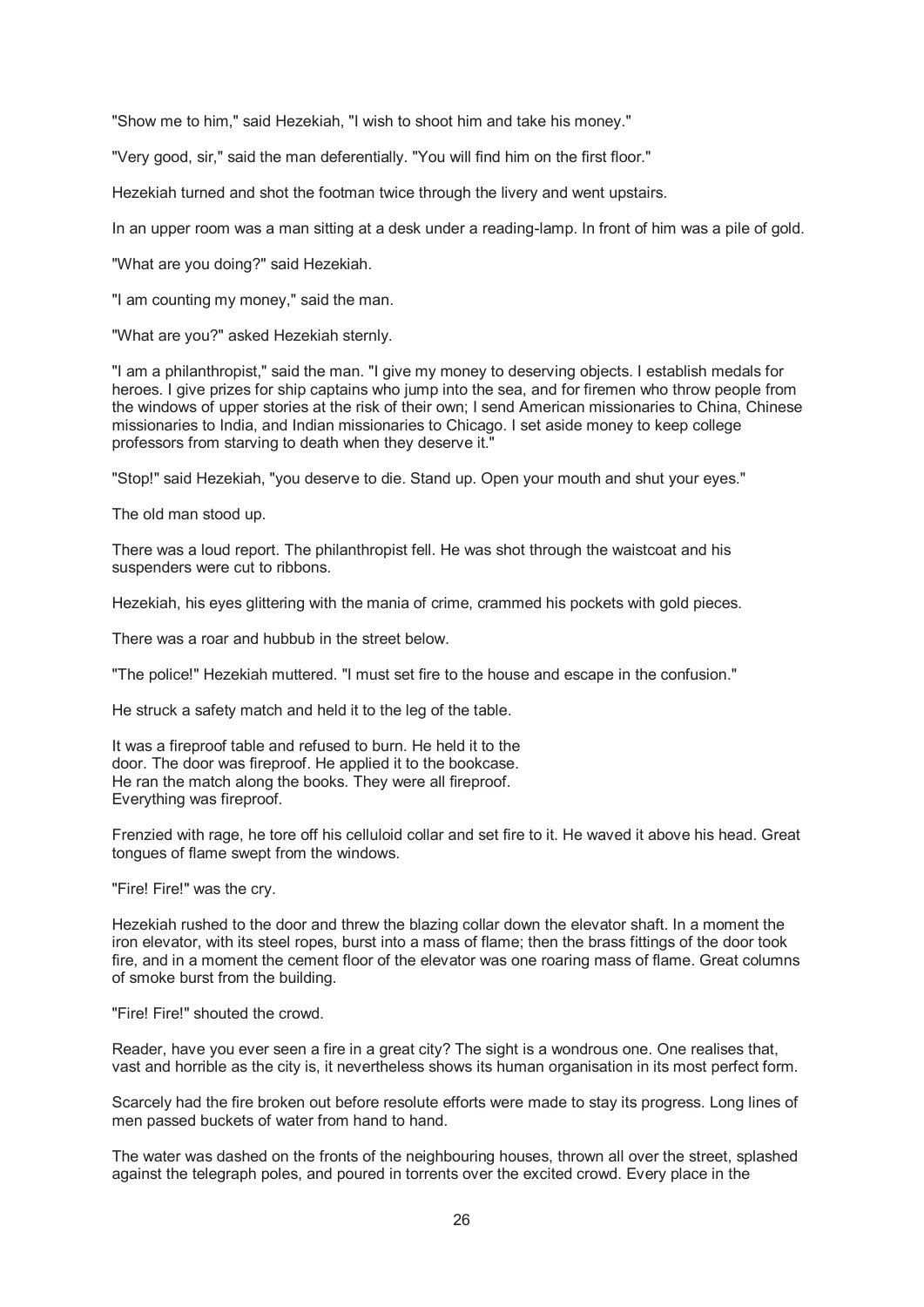neighbourhood of the fire was literally soaked. The man worked with a will. A derrick rapidly erected in the street reared itself to the height of sixteen or seventeen feet. A daring man mounted on the top of it, hauled bucket after bucket of water on the pulley. Balancing himself with the cool daring of the trained fireman, he threw the water in all directions over the crowd.

The fire raged for an hour. Hezekiah, standing at an empty window amid the flames, rapidly filled his revolver and emptied it into the crowd.

From one hundred revolvers in the street a fusillade was kept up in return.

This lasted for an hour. Several persons were almost hit by the rain of bullets, which would have proved fatal had they struck anyone.

Meantime, as the flames died down, a squad of policemen rushed into the doomed building.

Hezekiah threw aside his revolver and received them with folded arms.

"Hayloft," said the chief of police, "I arrest you for murder, burglary, arson, and conspiracy. You put up a splendid fight, old man, and I am only sorry that it is our painful duty to arrest you."

As Hayloft appeared below a great cheer went up from the crowd. True courage always appeals to the heart of the people.

Hayloft was put in a motor and whirled rapidly to the police station.

On the way the chief handed him a flask and a cigar.

They chatted over the events of the evening.

Hayloft realised that a new life had opened for him. He was no longer a despised outcast. He had entered the American criminal class.

At the police station the chief showed Hezekiah to his room.

"I hope you will like this room," he said a little anxiously. "It is the best that I can give you to-night. Tomorrow I can give you a room with a bath, but at such short notice I am sure you will not mind putting up with this."

He said good night and shut the door. In a moment he reappeared.

"About breakfast?" he said. "Would you rather have it in your room, or will you join us at our table d'hote? The force are most anxious to meet you."

Next morning, before Hezekiah was up, the chief brought to his room a new outfit of clothes—a silk hat, frock-coat, shepherd's-plaid trousers and varnished boots with spats.

"You won't mind accepting these things, Mr. Hayloft. Our force would like very much to enable you to make a suitable appearance in the court."

Carefully dressed and shaved, Hezekiah descended. He was introduced to the leading officials of the force, and spent a pleasant hour of chat over a cigar, discussing the incidents of the night before.

In the course of the morning a number of persons called to meet and congratulate Hezekiah.

"I want to tell you, sir," said the editor of a great American daily, "that your work of last night will be known and commented on all over the States. Your shooting of the footman was a splendid piece of nerve, sir, and will do much in defence of the unwritten law."

"Mr. Hayloft," said another caller, "I am sorry not to have met you sooner. Our friends here tell me that you have been in New York for some months. I regret, sir, that we did not know you. This is the name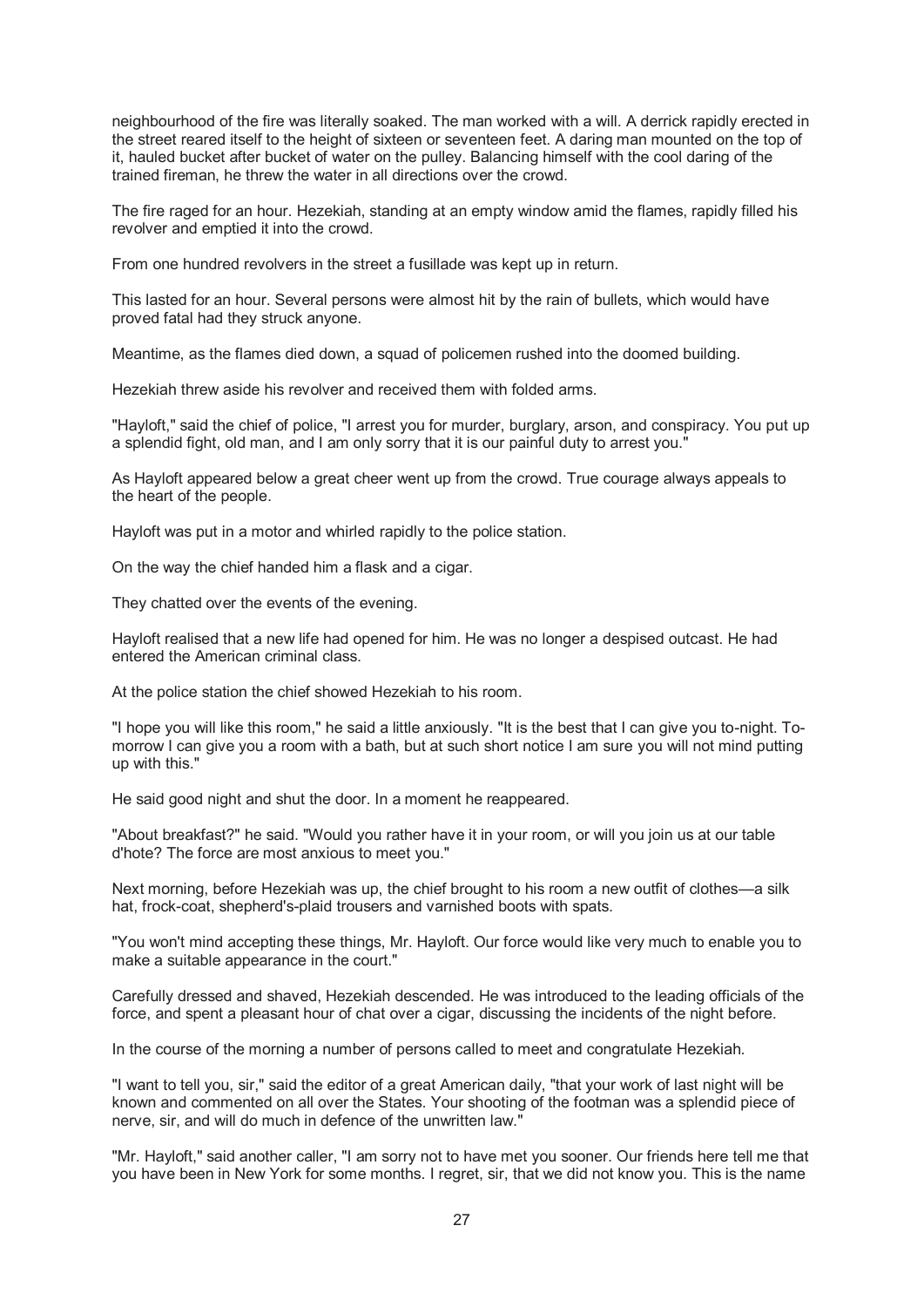of my firm, Mr. Hayloft. We are leading lawyers here, and we want the honour of defending you. We may! Thank you, sir. And now, as we have still an hour or two before the court, I want to run you up to my house in my motor. My wife is very anxious to have a little luncheon with you."

The court met that afternoon. There was a cheer as Hezekiah entered.

"Mr. Hayloft," said the judge, "I am adjourning this court for a few days. From what I hear the nerve strain that you have undergone must have been most severe. Your friends tell me that you can hardly be in a state to take a proper interest in the case till you have had a thorough rest."

As Hayloft left the court a cheer went up from the crowd, in which the judge joined.

The next few days were busy days for Hezekiah. Filled with receptions, civic committees, and the preparation of the brief, in which Hezekiah's native intelligence excited the admiration of the lawyers.

Newspaper men sought for interviews. Business promoters called upon Hezekiah. His name was put down as a director of several leading companies, and it was rumoured that in the event of his acquittal he would undertake a merger of all the great burglar protection corporations of the United States.

The trial opened a week later, and lasted two months. Hezekiah was indicted on five charges—arson, for having burned the steel cage of the elevator; misdemeanour, for shooting the footman; the theft of the money, petty larceny; the killing of the philanthropist, infanticide; and the shooting at the police without hitting them, aggravated felony.

The proceedings were very complicated—expert evidence was taken from all over the United States. An analytical examination was made of the brain of the philanthropist. Nothing was found.

The entire jury were dismissed three times on the grounds of prejudice, twice on the ground of ignorance, and finally disbanded on the ground of insanity.

The proceedings dragged on.

Meanwhile Hezekiah's business interests accumulated.

At length, at Hezekiah's own suggestion, it was necessary to abandon the case.

"Gentlemen," he said, in his final speech to the court, "I feel that I owe an apology for not being able to attend these proceedings any further. At any time, when I can snatch an hour or two from my business, you may always count on my attendance. In the meantime, rest assured that I shall follow your proceedings with the greatest interest."

He left the room amid three cheers and the singing of "Auld Lang Syne."

After that the case dragged hopeless on from stage to stage.

The charge of arson was met by a *nolle prosequi*. The accusation of theft was stopped by a *ne plus ultra*. The killing of the footman was pronounced justifiable insanity.

The accusation of murder for the death of the philanthropist was withdrawn by common consent. Damages in error were awarded to Hayloft for the loss of his revolver and cartridges. The main body of the case was carried on a writ of *certiorari* to the Federal Courts and appealed to the Supreme Court of the United States.

It is there still.

Meantime, Hezekiah, as managing director of the Burglars' Security Corporation, remains one of the rising generation of financiers in New York, with every prospect of election to the State Senate.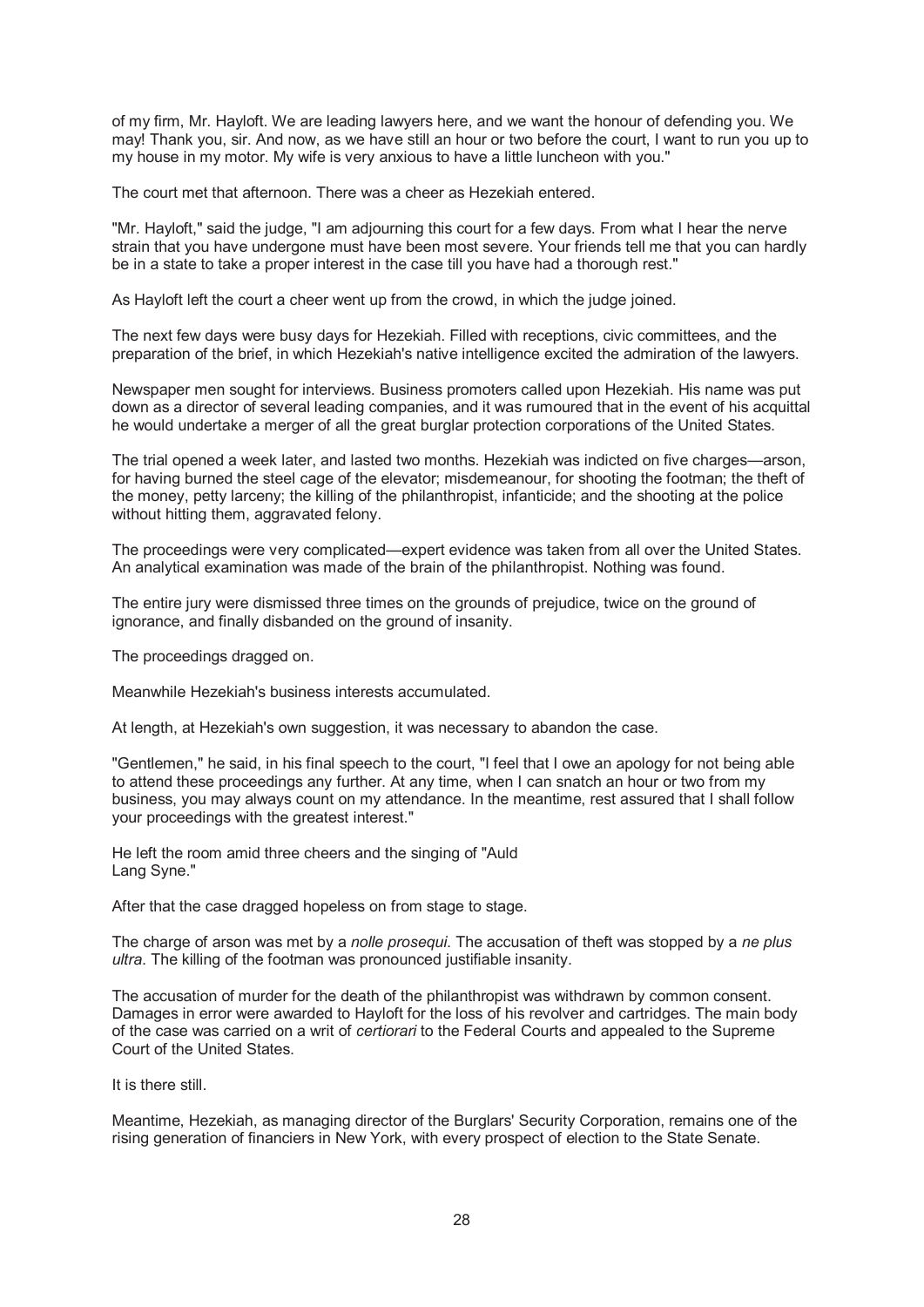*VI. — Sorrows of a Super Soul: or, The Memoirs of Marie Mushenough (Translated, by Machinery, out of the Original Russian.)*

DO you ever look at your face in the glass?

I do.

Sometimes I stand for hours and peer at my face and wonder at it. At times I turn it upside down and gaze intently at it. I try to think what it means. It seems to look back at me with its great brown eyes as if it knew me and wanted to speak to me.

Why was I born?

I do not know.

I ask my face a thousand times a day and find no answer.

At times when people pass my room—my maid Nitnitzka, or Jakub, the serving-man—and see me talking to my face, they think I am foolish.

But I am not.

At times I cast myself on the sofa and bury my head in the cushions. Even then I cannot find out why I was born.

I am seventeen.

Shall I ever be seventy-seven? Ah!

Shall I ever be even sixty-seven, or sixty-seven even? Oh!

And if I am both of these, shall I ever be eighty-seven?

I cannot tell.

Often I start up in the night with wild eyes and wonder if I shall be eighty-seven.

\* \* \*

Next Day.

I passed a flower in my walk to-day. It grew in the meadow beside the river bank.

It stood dreaming on a long stem.

I knew its name. It was a Tchupvskja. I love beautiful names.

I leaned over and spoke to it. I asked it if my heart would ever know love. It said it thought so.

On the way home I passed an onion.

It lay upon the road.

Someone had stepped upon its stem and crushed it. How it must have suffered. I placed it in my bosom. All night it lay beside my pillow.

\* \* \*

Another Day.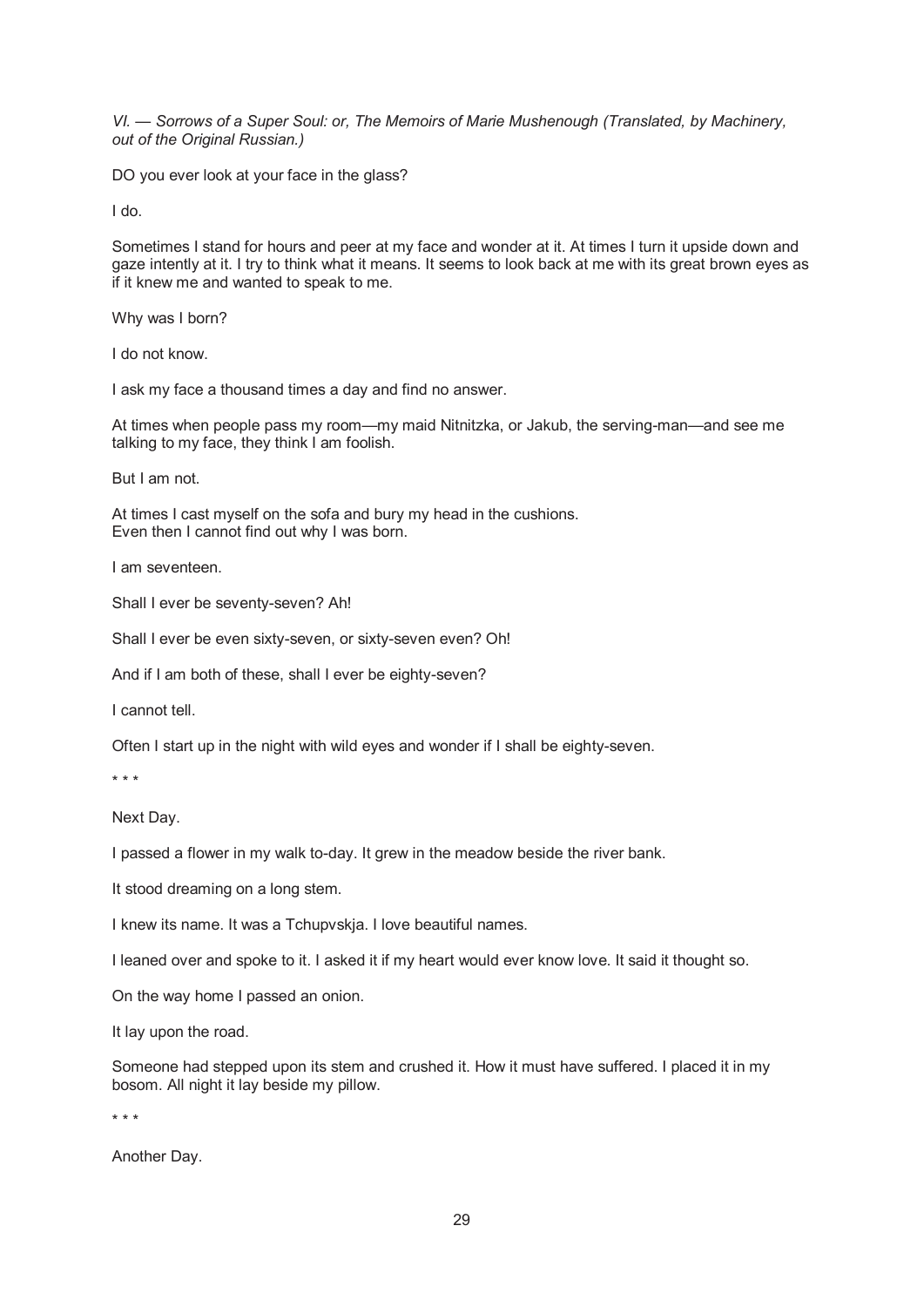My heart is yearning for love! How is it that I can love no one?

I have tried and I cannot. My father—Ivan Ivanovitch—he is so big and so kind, and yet I cannot love him; and my mother, Katoosha Katooshavitch, she is just as big, and yet I cannot love her. And my brother, Dimitri Dimitrivitch, I cannot love him.

And Alexis Alexovitch!

I cannot love him. And yet I am to marry him. They have set the day. It is a month from to-day. One month. Thirty days. Why cannot I love Alexis? He is tall and strong. He is a soldier. He is in the Guard of the Czar, Nicholas Romanoff, and yet I cannot love him.

\* \* \*

Next Day but one.

How they cramp and confine me here—Ivan Ivanovitch my father, and my mother (I forget her name for the minute), and all the rest.

I cannot breathe.

They will not let me.

Every time I try to commit suicide they hinder me.

Last night I tried again.

I placed a phial of sulphuric acid on the table beside my bed.

In the morning it was still there.

It had not killed me.

They have forbidden me to drown myself.

Why!

I do not know why? In vain I ask the air and the trees why I should not drown myself? They do not see any reason why.

And yet I long to be free, free as the young birds, as the very youngest of them.

I watch the leaves blowing in the wind and I want to be a leaf.

Yet here they want to make me eat!

Yesterday I ate a banana! Ugh!

\* \* \*

Next Day.

To-day in my walk I found a cabbage.

It lay in a corner of the hedge. Cruel boys had chased it there with stones.

It was dead when I lifted it up.

Beside it was an egg.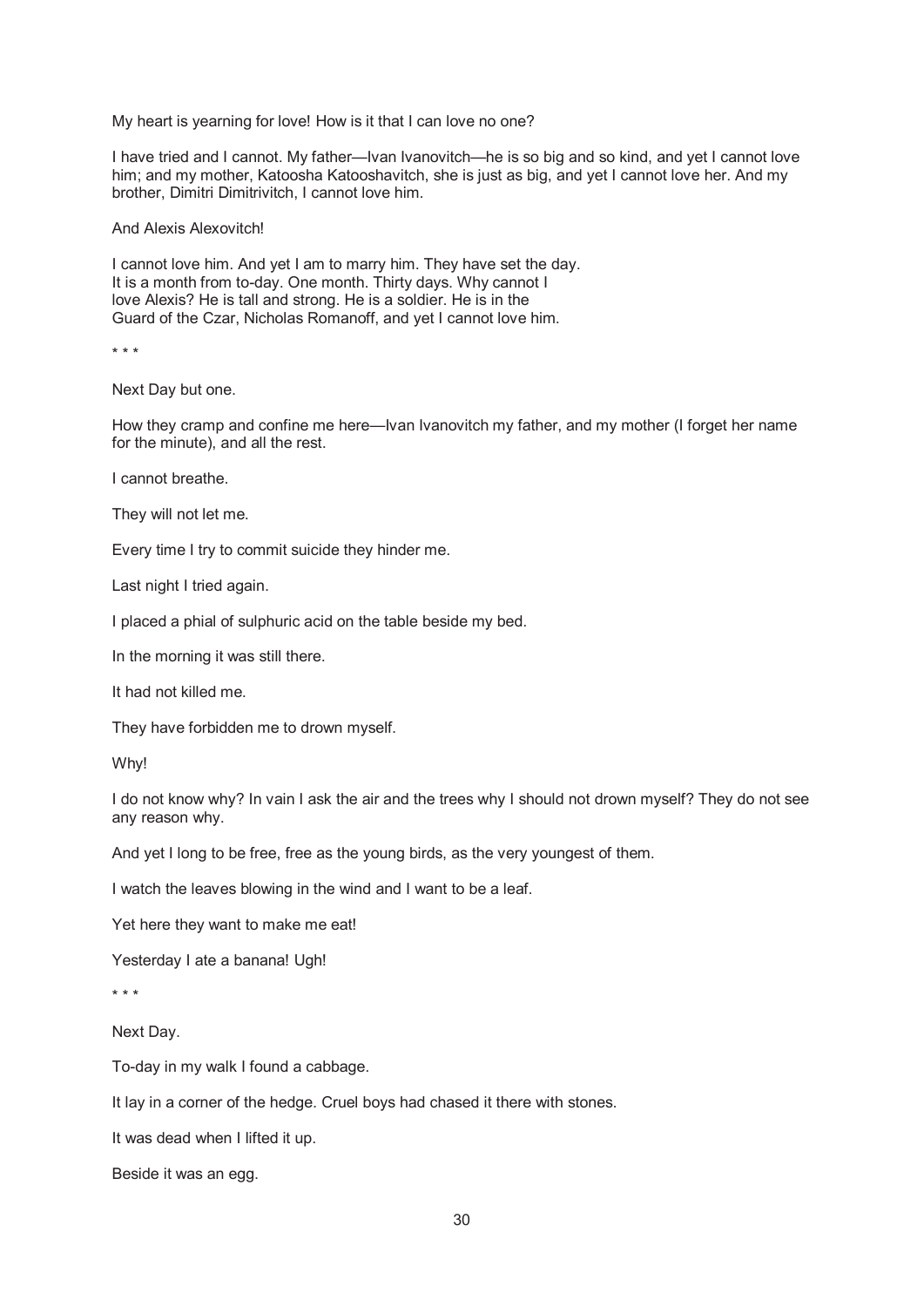It too was dead. Ah, how I wept—

\* \* \*

This Morning.

How my heart beats. To-day A MAN passed. He passed: actually passed.

From my window I saw him go by the garden gate and out into the meadow beside the river where my Tchupvskja flower is growing!

How beautiful he looked! Not tall like Alexis Alexovitch, ah, no! but so short and wide and round shaped like the beautiful cabbage that died last week.

He wore a velvet jacket and he carried a camp stool and an easel on his back, and in his face was a curved pipe with a long stem, and his face was not red and rough like the face of Alexis, but mild and beautiful and with a smile that played on it like moonlight over putty.

Do I love him? I cannot tell. Not yet. Love is a gentle plant. You cannot force its growth.

As he passed I leaned from the window and threw a rosebud at him.

But he did not see it.

Then I threw a cake of soap and a toothbrush at him. But I missed him, and he passed on.

\* \* \*

Another Day.

Love has come into my life. It fills it. I have seen HIM again. I have spoken with him. He sat beside the river on his camp stool. How beautiful he looked, sitting on it: how strong he seemed and how frail the little stool on which he sat.

Before him was the easel and he was painting. I spoke to him.

I know his name now.

His name—. How my heart beats as I write it—no, I cannot write it, I will whisper it—it is Otto Dinkelspiel.

Is it not a beautiful name? Ah!

He was painting on a canvas—beautiful colours, red and gold and white, in glorious opalescent streaks in all directions.

I looked at it in wonder.

Instinctively I spoke to him. "What are you painting?" I said. "Is it the Heavenly Child?"

"No," he said, "it is a cow!"

Then I looked again and I could see that it was a cow.

I looked straight into his eyes.

"It shall be our secret," I said; "no one else shall know."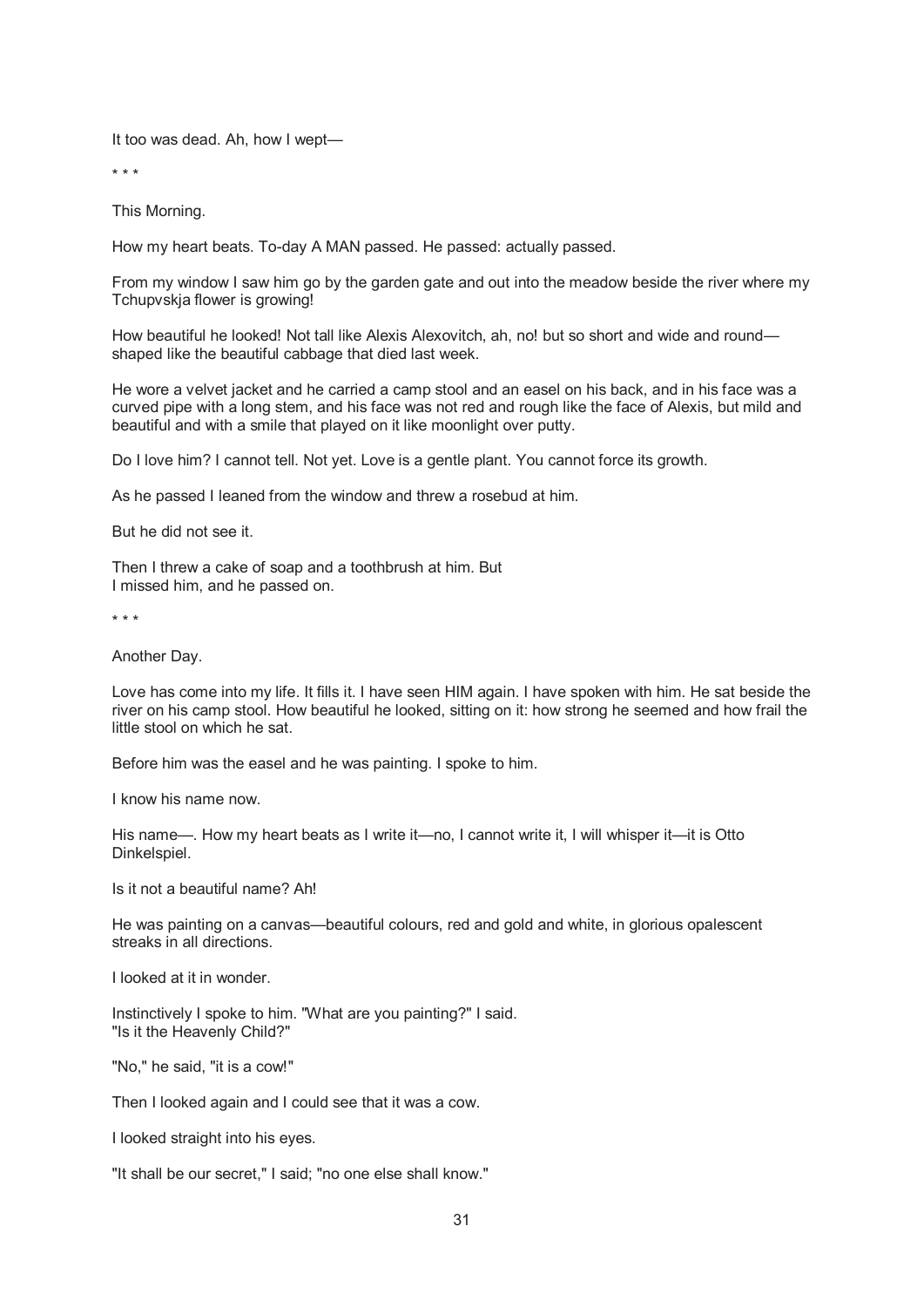And I knew that I loved him.

\* \* \*

A Week Later.

Each morning I go to see Otto beside the river in the meadow.

He sits and paints, and I sit with my hands clasped about my knees and talk to him. I tell him all that I think, all that I read, all that I know, all that I feel, all that I do not feel.

He listens to me with that far-away look that I have learned to love and that means that he is thinking deeply; at times he almost seems not to hear.

The intercourse of our minds is wonderful.

We stimulate one another's thought.

Otto is my master. I am his disciple!

Yesterday I asked him if Hegel or Schlegel or Whegel gives the truest view of life.

He said he didn't know! My Otto!

\* \* \*

To-day.

Otto touched me! He touched me!

How the recollection of it thrills me!

I stood beside him on the river bank, and as we talked the handle of my parasol touched the bottom button of his waistcoat.

It seemed to burn me like fire!

To-morrow I am to bring Otto to see my father.

But to-night I can think of nothing else but that Otto has touched me.

\* \* \*

Next Day.

Otto has touched father! He touched him for ten roubles. My father is furious. I cannot tell what it means.

I brought Otto to our home. He spoke with my father, Ivan Ivanovitch. They sat together in the evening. And now my father is angry. He says that Otto wanted to touch him.

Why should he be angry?

But Otto is forbidden the house, and I can see him only in the meadow.

\* \* \*

Two Days Later.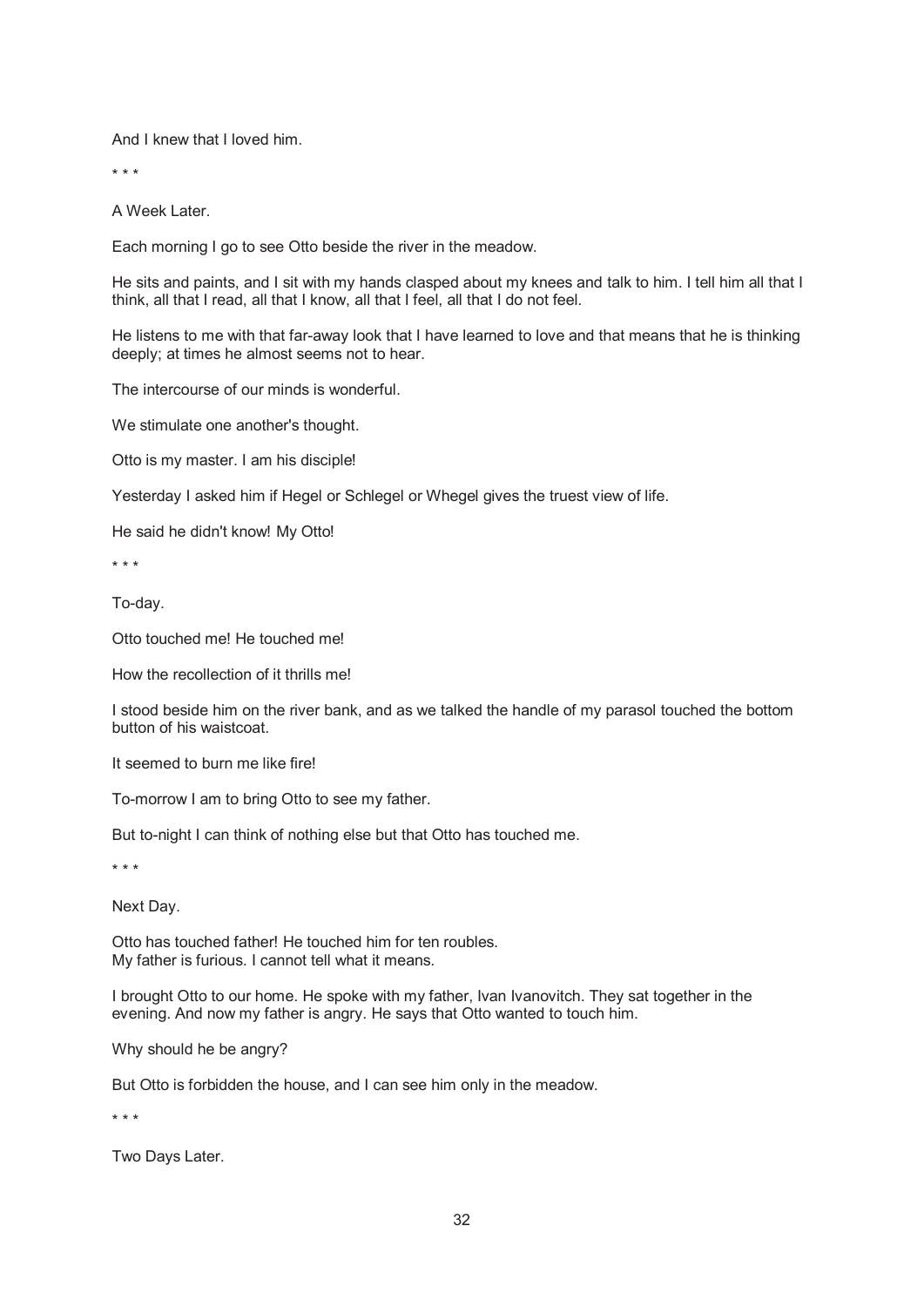To-day Otto asked me for a keepsake.

I offered him one of my hatpins. But he said no. He has taken instead the diamond buckle from my belt.

I read his meaning.

He means that I am to him as a diamond is to lesser natures.

\* \* \*

This Morning.

Yesterday Otto asked me for another keepsake. I took a gold rouble from my bag and said that he should break it in half and that each should keep one of the halves.

But Otto said no. I divined his thought. It would violate our love to break the coin.

He is to keep it for both of us, and it is to remain unbroken like our love.

Is it not a sweet thought?

Otto is so thoughtful. He thinks of everything.

To-day he asked me if I had another gold rouble.

\* \* \*

Next Day.

To-day I brought Otto another gold rouble.

His eyes shone with love when he saw it.

He has given me for it a bronze kopek. Our love is to be as pure as gold and as strong as bronze.

Is it not beautiful?

\* \* \*

Later.

I am so fearful that Alexis Alexovitch may return.

I fear that if he comes Otto might kill him. Otto is so calm, I dread to think of what would happen if he were aroused.

\* \* \*

Next Day.

I have told Otto about Alexis. I have told him that Alexis is a soldier, that he is in the Guards of the Czar, and that I am betrothed to him. At first Otto would not listen to me. He feared that his anger might overmaster him. He began folding up his camp-stool.

Then I told him that Alexis would not come for some time yet, and he grew calmer.

I have begged him for my sake not to kill Alexis. He has given me his promise.

\* \* \*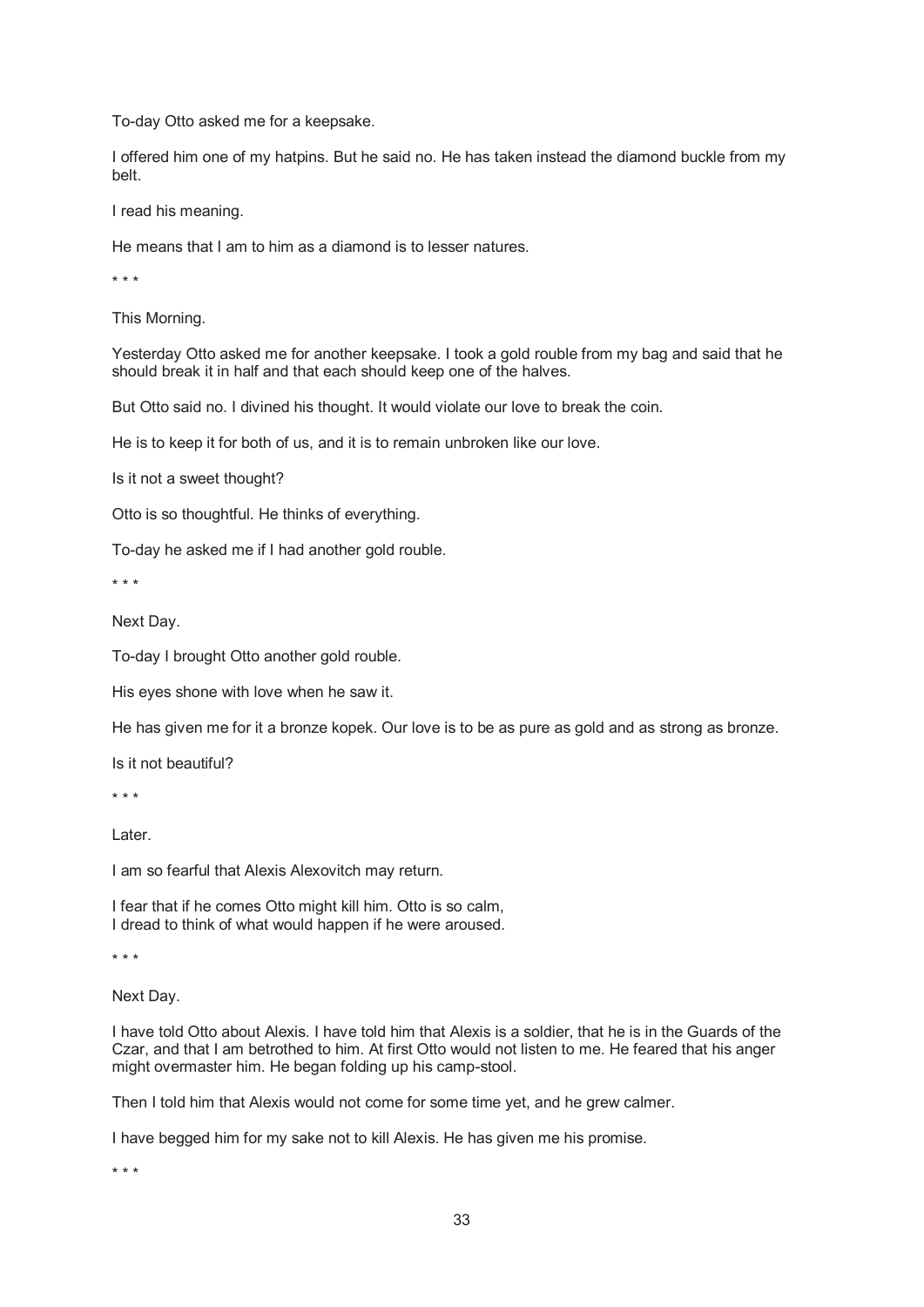Another Day.

Ivan Ivanovitch, my father, has heard from Alexis. He will return in fourteen days. The day after his return I am to marry him.

And meantime I have still fourteen days to love Otto.

My love is perfect. It makes me want to die. Last night I tried again to commit suicide. Why should I live now that I have known a perfect love? I placed a box of cartridges beside my bed. I awoke unharmed. They did not kill me. But I know what it means. It means that Otto and I are to die together. I must tell Otto.

\* \* \*

Later.

To-day I told Otto that we must kill ourselves, that our love is so perfect that we have no right to live.

At first he looked so strange.

He suggested that I should kill myself first and that he should starve himself beside my grave.

But I could not accept the sacrifice.

I offered instead to help him to hang himself beside the river.

He is to think it over. If he does not hang himself, he is to shoot himself. I have lent him my father's revolver. How grateful he looked when he took it.

\* \* \*

Next Day.

Why does Otto seem to avoid me? Has he some secret sorrow that I cannot share? To-day he moved his camp-stool to the other side of the meadow. He was in the long grass behind an elderberry bush. At first I did not see him. I thought that he had hanged himself. But he said no. He had forgotten to get a rope. He had tried, he said, to shoot himself. But he had missed himself.

\* \* \*

Five Days Later.

Otto and I are not to die. We are to live; to live and love one another for ever! We are going away, out into the world together! How happy I am!

Otto and I are to flee together.

When Alexis comes we shall be gone; we shall be far away.

I have said to Otto that I will fly with him, and he has said yes.

I told him that we would go out into the world together; empty-handed we would fare forth together and defy the world. I said that he should be my knight-errant, my paladin!

Otto said he would be it.

He has consented. But he says we must not fare forth empty-handed. I do not know why he thinks this, but he is firm, and I yield to my lord. He is making all our preparations.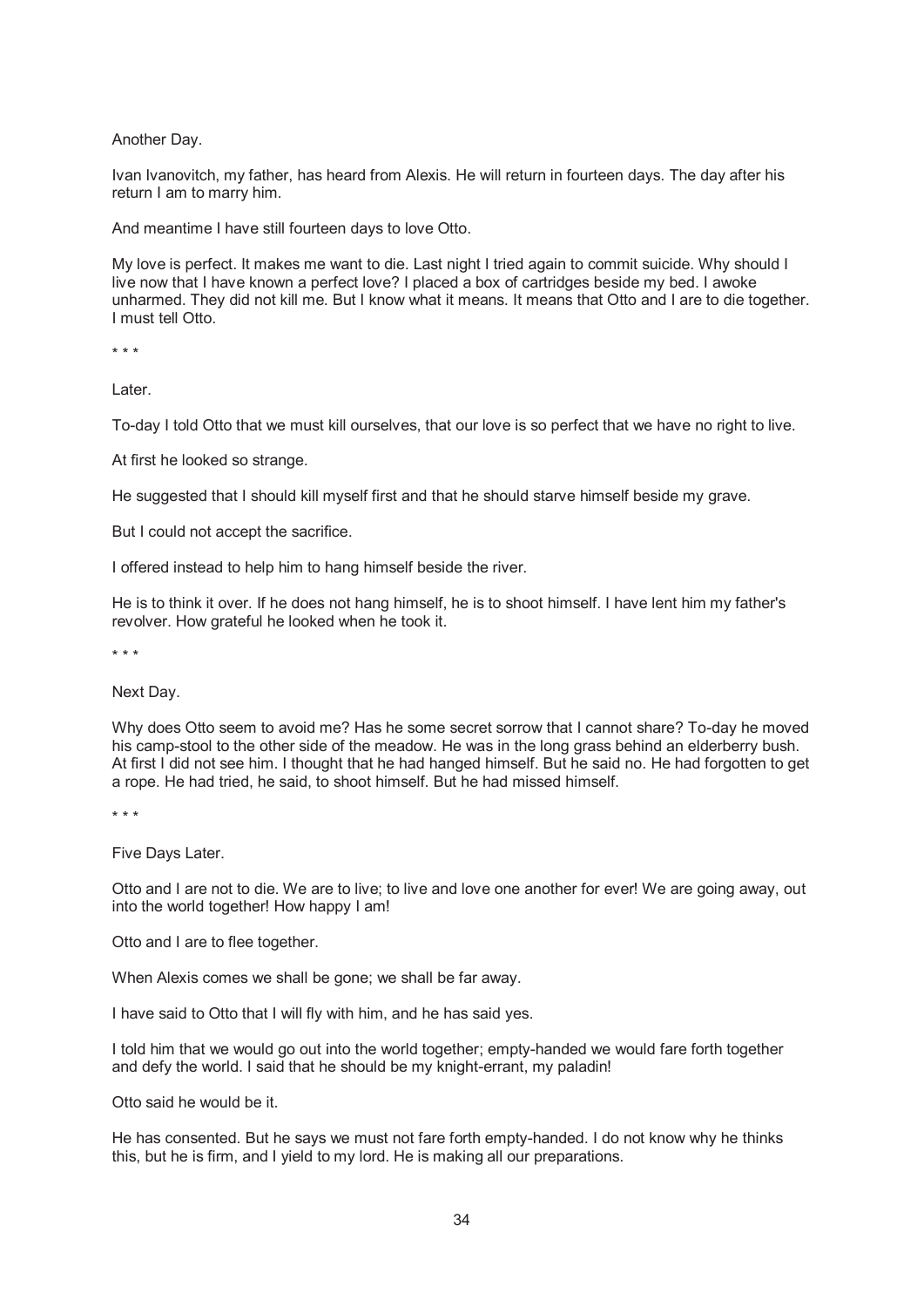Each morning I bring to the meadow a little bundle of my things and give them to my knight-errant and he takes them to the inn where he is staying.

Last week I brought my jewel-case, and yesterday, at his request, I took my money from the bank and brought it to my paladin. It will be so safe with him.

To-day he said that I shall need some little things to remember my father and mother by when we are gone. So I am to take my father's gold watch while he is asleep. My hero! How thoughtful he is of my happiness.

\* \* \*

Next Day.

All is ready. To-morrow I am to meet Otto at the meadow with the watch and the rest of the things.

To-morrow night we are to flee together. I am to go down to the little gate at the foot of the garden, and Otto will be there.

To-day I have wandered about the house and garden and have said good-bye. I have said good-bye to my Tchupvskja flower, and to the birds and the bees.

To-morrow it will be all over.

\* \* \*

Next Evening.

How can I write what has happened! My soul is shattered to its depths.

All that I dreaded most has happened. How can I live!

Alexis has come back. He and Otto have fought.

Ah God! it has been terrible.

I stood with Otto in the meadow. I had brought him the watch, and I gave it to him, and all my love and my life with it.

Then, as we stood, I turned and saw Alexis Alexovitch striding towards us through the grass.

How tall and soldierly he looked! And the thought flashed through my mind that if Otto killed him he would be lying there a dead, inanimate thing.

"Go, Otto," I cried, "go, if you stay you will kill him."

Otto looked and saw Alexis coming. He turned one glance at me: his face was full of infinite meaning.

Then, for my sake, he ran. How noble he looked as he ran. Brave heart! he dared not stay and risk the outburst of his anger.

But Alexis overtook him.

Then beside the river-bank they fought. Ah! but it was terrible to see them fight. Is it not awful when men fight together?

I could only stand and wring my hands and look on in agony!

First, Alexis seized Otto by the waistband of his trousers and swung him round and round in the air. I could see Otto's face as he went round: the same mute courage was written on it as when he turned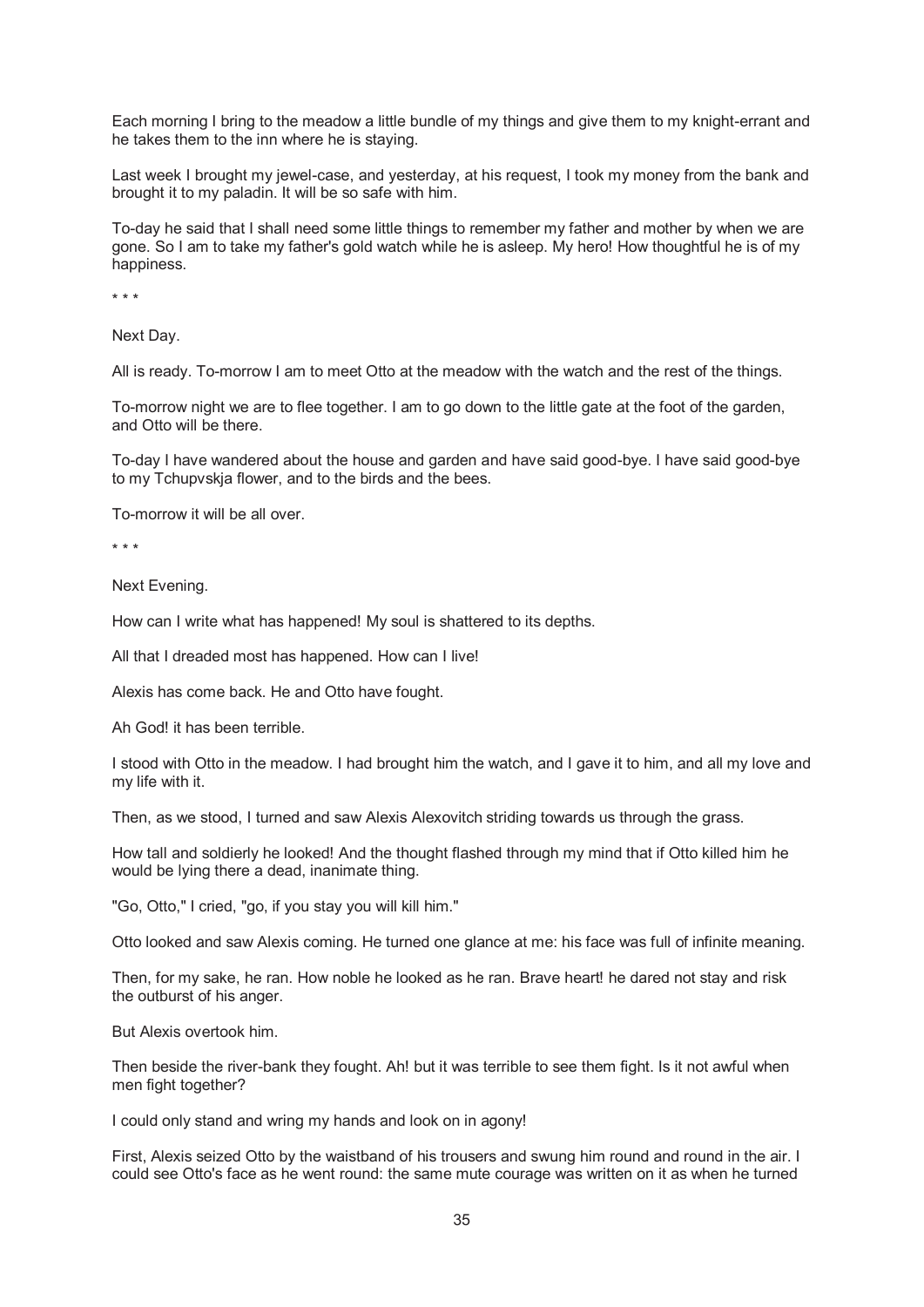to run. Alexis swung Otto round and round until his waistband broke, and he was thrown into the grass.

That was the first part of the fight.

Then Alexis stood beside Otto and kicked him from behind as he lay in the grass, and they fought like that for some time. That was the second part of the fight. Then came the third and last part. Alexis picked up the easel and smashed the picture over Otto's head. It fastened itself like a collar about his neck. Then Alexis picked Otto up with the picture round his neck and threw him into the stream.

He floated!

My paladin!

He floated!

I could see his upturned face as he floated onwards down the stream, through the meadow! It was full of deep resignation.

Then Alexis Alexovitch came to me and gathered me up in his arms and carried me thus across the meadow—he is so tall and strong— and whispered that he loved me, and that to-morrow he would shield me from the world. He carried me thus to the house in his arms among the grass and flowers; and there was my father, Ivan Ivanovitch, and my mother, Katoosha Katooshavitch. And to-morrow I am to marry Alexis. He had brought back from the inn my jewels and my money, and he gave me again the diamond clasp that Otto had taken from my waist.

How can I bear it? Alexis is to take me to Petersburg, and he has bought a beautiful house in the Prospekt, and I am to live in it with him, and we are to be rich, and I am to be presented at the Court of Nicholas Romanoff and his wife. Ah! Is it not dreadful?

And I can only think of Otto floating down the stream with the easel about his neck. From the little river he will float into the Dnieper, and from the Dnieper into the Bug, and from the Bug he will float down the Volga, and from the Volga into the Caspian Sea. And from the Caspian Sea there is no outlet, and Otto will float round and round it for ever.

Is it not dreadful?

*VII. — Hannah of the Highlands: or, The Laird of Loch Aucherlocherty*

 "Sair maun ye greet, but hoot awa! There's muckle yet, love isna' a'— Nae more ye'll see, howe'er ye whine The bonnie breeks of Auld Lang Syne!"

THE simple words rang out fresh and sweet upon the morning air.

It was Hannah of the Highlands. She was gathering lobsters in the burn that ran through the glen.

The scene about her was typically Highland. Wild hills rose on both sides of the burn to a height of seventy-five feet, covered with a dense Highland forest that stretched a hundred yards in either direction. At the foot of the burn a beautiful Scotch loch lay in the hollow of the hills. Beyond it again, through the gap of the hills, was the sea. Through the Glen, and close beside the burn where Hannah stood, wound the road that rose again to follow the cliffs along the shore.

The tourists in the Highlands will find no more beautiful spot than the Glen of Aucherlocherty.

Nor is there any spot which can more justly claim to be historic ground.

It was here in the glen that Bonnie Prince Charlie had lain and hidden after the defeat of Culloden. Almost in the same spot the great boulder still stands behind which the Bruce had laid hidden after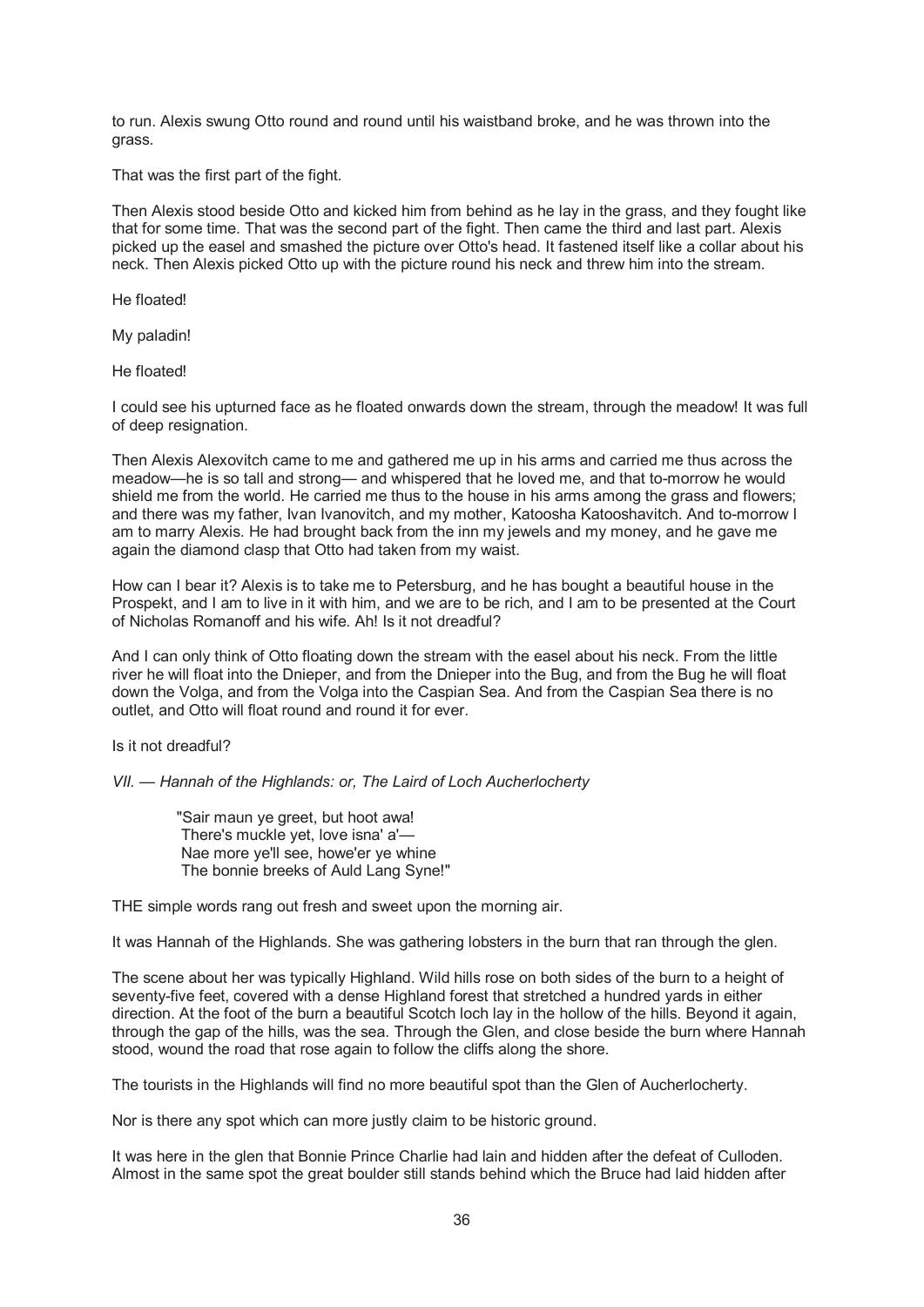Bannockburn; while behind a number of lesser stones the Covenanters had concealed themselves during the height of the Stuart persecution.

Through the Glen Montrose had passed on his fateful ride to Killiecrankie; while at the lower end of it the rock was still pointed out behind which William Wallace had paused to change his breeches while flying from the wrath of Rob Roy.

Grim memories such as these gave character to the spot.

Indeed, most of the great events of Scotch history had taken place in the Glen, while the little loch had been the scene of some of the most stirring naval combats in the history of the Grampian Hills.

But there was little in the scene which lay so peaceful on this April morning to recall the sanguinary history of the Glen. Its sides at present were covered with a thick growth of gorse, elderberry, eggplants, and ghillie flower, while the woods about it were loud with the voice of the throstle, the linnet, the magpie, the jackdaw, and other song-birds of the Highlands.

It was a gloriously beautiful Scotch morning. The rain fell softly and quietly, bringing dampness and moisture, and almost a sense of wetness to the soft moss underfoot. Grey mists flew hither and thither, carrying with them an invigorating rawness that had almost a feeling of dampness.

It is the memory of such a morning that draws a tear from the eye of Scotchmen after years of exile. The Scotch heart, reader, can be moved to its depths by the sight of a raindrop or the sound of a wet rag.

And meantime Hannah, the beautiful Highland girl, was singing. The fresh young voice rose high above the rain. Even the birds seemed to pause to listen, and as they listened to the simple words of the Gaelic folk-song, fell off the bough with a thud on the grass.

The Highland girl made a beautiful picture as she stood.

Her bare feet were in the burn, the rippling water of which laved her ankles. The lobsters played about her feet, or clung affectionately to her toes, as if loath to leave the water and be gathered in the folds of her blue apron.

It was a scene to charm the heart of a Burne-Jones, or an Alma Tadema, or of anybody fond of lobsters.

The girl's golden hair flowed widely behind her, gathered in a single braid with a piece of stovepipe wire.

"Will you sell me one of your lobsters?"

Hannah looked up. There, standing in the burn a few yards above her, was the vision of a young man.

The beautiful Highland girl gazed at him fascinated.

He seemed a higher order of being.

He carried a fishing-rod and basket in his hand. He was dressed in a salmon-fishing costume of an English gentleman. Salmon-fishing boots reached to his thighs, while above them he wore a fishingjacket fastened loosely with a fishing-belt about his waist. He wore a small fishing-cap on his head.

There were no fish in his basket.

He drew near to the Highland girl.

Hannah knew as she looked at him that it must be Ian McWhinus, the new laird.

At sight she loved him.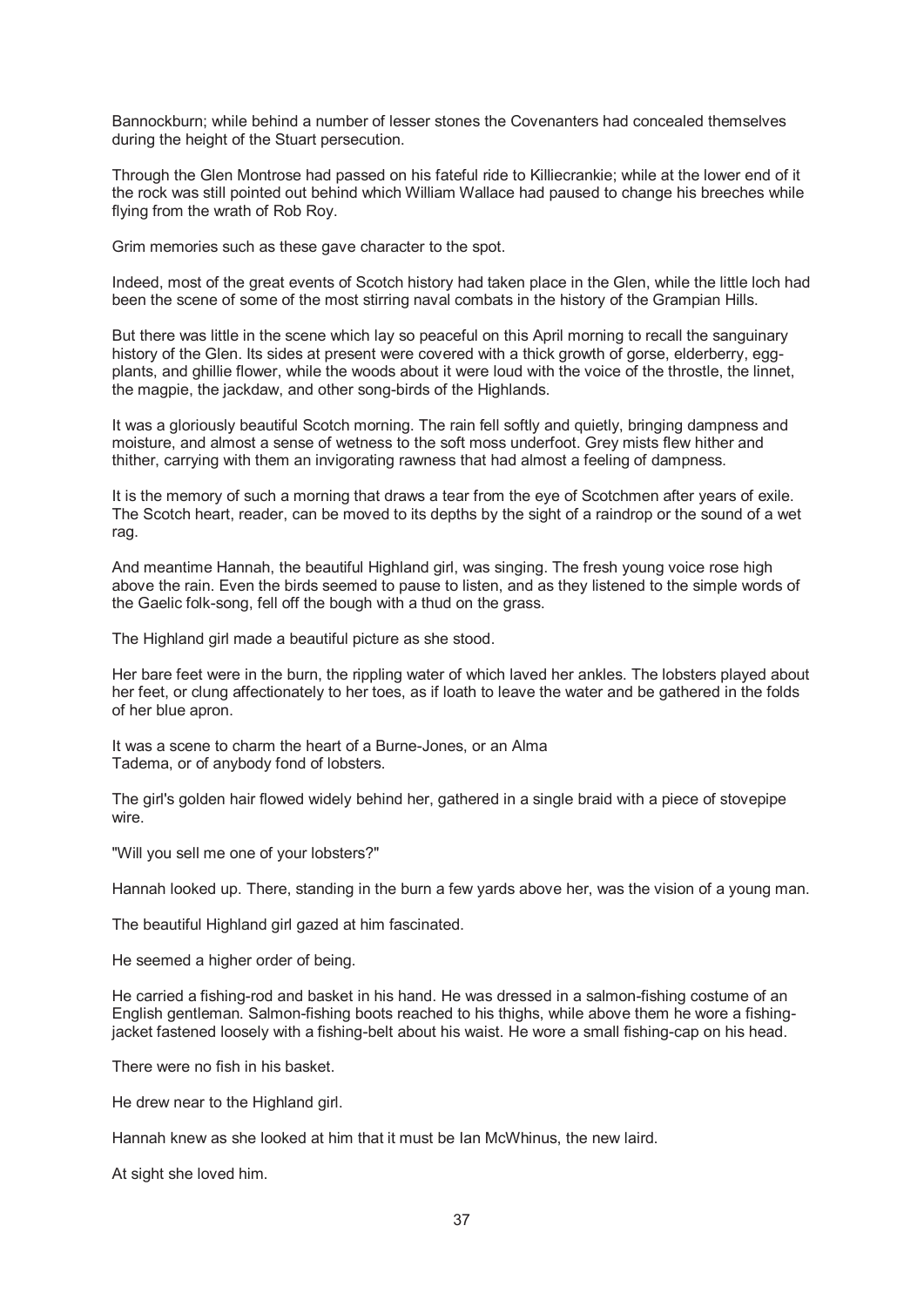"Ye're sair welcome," she said, as she handed to the young man the finest of her lobsters.

He put it in his basket.

Then he felt in the pocket of his jacket and brought out a sixpenny-piece.

"You must let me pay for it," he said.

Hannah took the sixpence and held it a moment, flushing with true Highland pride.

"I'll no be selling the fush for money," she said.

Something in the girl's speech went straight to the young man's heart. He handed her half a crown. Whistling lightly, he strode off up the side of the burn. Hannah stood gazing after him spell-bound. She was aroused from her reverie by an angry voice calling her name.

"Hannah, Hannah," cried the voice, "come away ben; are ye daft, lass, that ye stand there keeking at a McWhinus?"

Then Hannah realised what she had done.

She had spoken with a McWhinus, a thing that no McShamus had done for a hundred and fifty years. For nearly two centuries the McShamuses and the McWhinuses, albeit both dwellers in the Glen, had been torn asunder by one of those painful divisions by which the life of the Scotch people is broken into fragments.

It had arisen out of a point of spiritual belief.

It had been six generations agone at a Highland banquet, in the days when the unrestrained temper of the time gave way to wild orgies, during which theological discussions raged with unrestrained fury. Shamus McShamus, an embittered Calvinist, half crazed perhaps with liquor, had maintained that damnation could be achieved only by faith. Whimper McWhinus had held that damnation could be achieved also by good works. Inflamed with drink, McShamus had struck McWhinus across the temple with an oatcake and killed him. McShamus had been brought to trial. Although defended by some of the most skilled lawyers of Aucherlocherty, he had been acquitted. On the very night of his acquittal, Whangus McWhinus, the son of the murdered man, had lain in wait for Shamus McShamus, in the hollow of the Glen road where it rises to the cliff, and had shot him through the bagpipes. Since then the feud had raged with unquenched bitterness for a century and a half.

With each generation the difference between the two families became more acute. They differed on every possible point. They wore different tartans, sat under different ministers, drank different brands of whisky, and upheld different doctrines in regard to eternal punishment.

To add to the feud the McWhinuses had grown rich, while the McShamuses had become poor.

At least once in every generation a McWhinus or a McShamus had been shot, and always at the turn of the Glen road where it rose to the edge of the cliff. Finally, two generations gone, the McWhinuses had been raised to sudden wealth by the discovery of a coal mine on their land. To show their contempt for the McShamuses they had left the Glen to live in America. The McShamuses, to show their contempt for the McWhinuses, had remained in the Glen. The feud was kept alive in their memory.

And now the descendant of the McWhinuses had come back, and bought out the property of the Laird of Aucherlocherty beside the Glen. Ian McWhinus knew nothing of the feud. Reared in another atmosphere, the traditions of Scotland had no meaning for him. He had entirely degenerated. To him the tartan had become only a piece of coloured cloth. He wore a kilt as a masquerade costume for a Hallowe'en dance, and when it rained he put on a raincoat. He was no longer Scotch. More than that,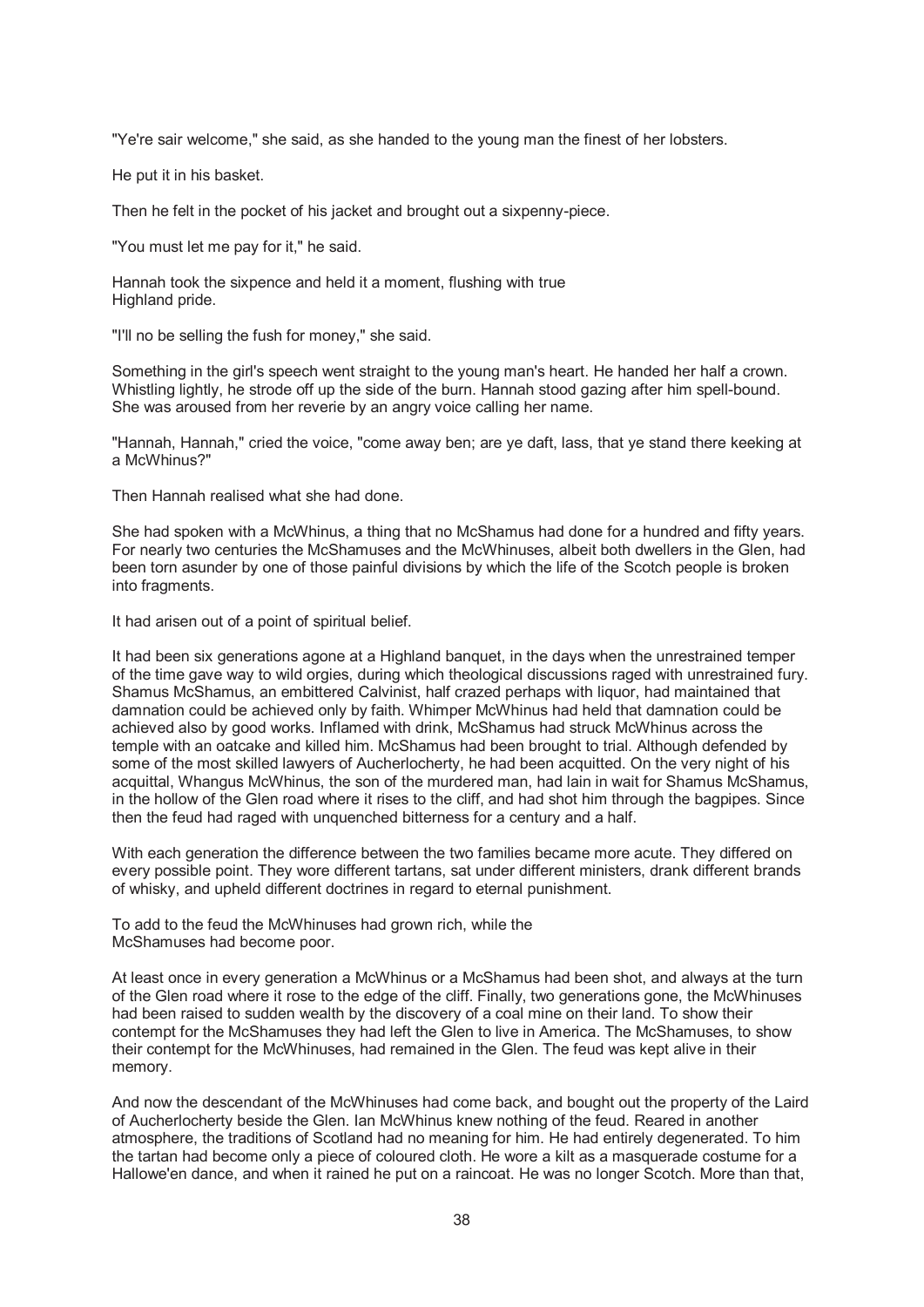he had married a beautiful American wife, a talcum-powder blonde with a dough face and the exquisite rotundity of the packing-house district of the Middle-West. Ian McWhinus was her slave. For her sake he had bought the lobster from Hannah. For her sake, too, he had scrutinised closely the beautiful Highland girl, for his wife was anxious to bring back a Scotch housemaid with her to Chicago.

And meantime Hannah, with the rapture of a new love in her heart, followed her father, Oyster McOyster McShamus, to the cottage. Oyster McOyster, even in advancing age, was a fine specimen of Scotch manhood. Ninety-seven years of age, he was approaching the time when many of his countrymen begin to show the ravages of time. But he bore himself straight as a lath, while his tall stature and his native Highland costume accentuated the fine outline of his form. This costume consisted of a black velvet beetle-shell jacket, which extended from the shoulder half-way down the back, and was continued in a short kilt of the tartan of the McShamuses, which extended from the waist half-way to the thigh. The costume reappeared again after an interval in the form of rolled golf stockings, which extended half-way up to the knee, while on his feet a pair of half shoes were buckled half-way up with a Highland clasp. On his head half-way between the ear and the upper superficies of the skull he wore half a Scotch cap, from which a tall rhinoceros feather extended half-way into the air.

A pair of bagpipes were beneath his arm, from which, as he walked, he blew those deep and plaintive sounds which have done much to imprint upon the characters of those who hear them a melancholy and resigned despair.

At the door of the cottage he turned and faced his daughter.

"What said Ian McWhinus to you i' the burnside?" he said fiercely.

"'Twas nae muckle," said Hannah, and she added, for the truth was ever more to her than her father's wrath, "he gi'ed me saxpence for a fush."

"Siller!" shrieked the Highlander. "Siller from a McWhinus!"

Hannah handed him the sixpence. Oyster McOyster dashed it fiercely on the ground, then picking it up he dashed it with full force against the wall of the cottage. Then, seizing it again he dashed it angrily into the pocket of his kilt.

They entered the cottage.

Hannah had never seen her father's face so dour as it looked that night.

Their home seemed changed.

Hannah and her mother and father sat down that night in silence to their simple meal of oatmeal porridge and Scotch whisky. In the evening the mother sat to her spinning. Busily she plied her work, for it was a task of love. Her eldest born, Jamie, was away at college at Edinburgh, preparing for the ministry. His graduation day was approaching, and Jamie's mother was spinning him a pair of breeches against the day. The breeches were to be a surprise. Already they were shaping that way. Oyster McShamus sat reading the Old Testament in silence, while Hannah looked into the peat fire and thought of the beautiful young Laird. Only once the Highlander spoke.

"The McWhinus is back," he said, and his glance turned towards the old flint-lock musket on the wall. That night Hannah dreamed of the feud, of the Glen and the burn, of love, of lobsters, and of the Laird of Loch Aucherlocherty. And when she rose in the morning there was a wistful look in her eyes, and there came no song from her throat.

The days passed.

Each day the beautiful Highland girl saw the young Laird, though her father knew it not.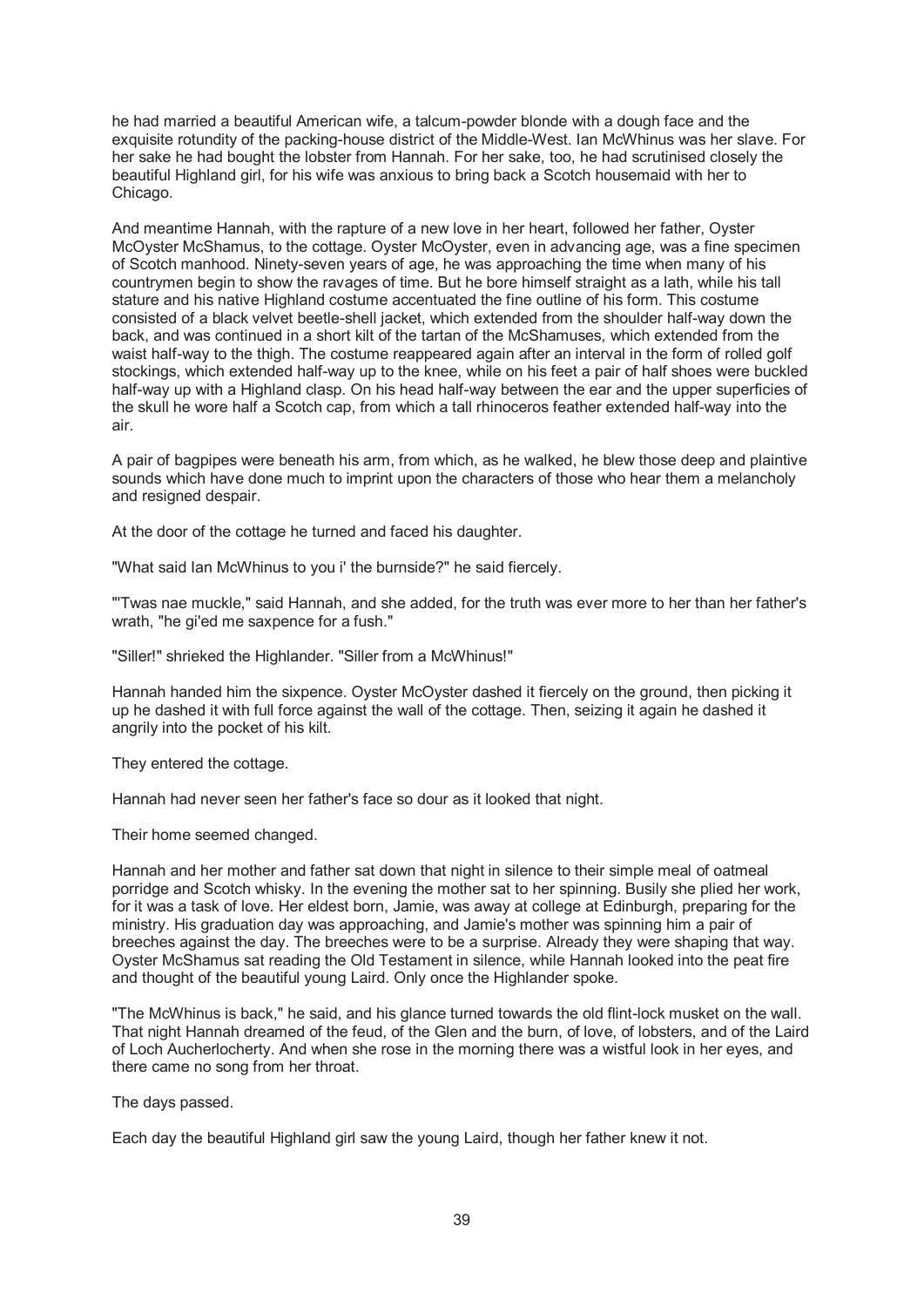In the mornings she would see him as he came fishing to the burn. At times he wore his fishing-suit, at other times he had on a knickerbocker suit of shepherd's plaid with a domino pattern *neglige* shirt. For his sake the beautiful Highland girl made herself more beautiful still. Each morning she would twine a Scotch thistle in her hair, and pin a spray of burdock at her heart.

And at times he spoke to her. How Hannah treasured his words. Once, catching sight of her father in the distance, he had asked her who was the old sardine in the petticoats, and the girl had answered gladly that it was her father, for, as a fisherman's daughter, she was proud to have her father mistaken for a sardine.

At another time he had asked her if she was handy about the work of the house. How Hannah's heart had beat at the question. She made up her mind to spin him a pair of breeches like the ones now finishing for her brother Jamie.

And every evening as the sun set Hannah would watch in secret from the window of the cottage waiting for the young Laird to come past in his motor-car, down the Glen road to the sea. Always he would slacken the car at the sharp turn at the top of the cliff. For six generations no McWhinus had passed that spot after nightfall with his life. But Ian McWhinus knew nothing of the feud.

At times Oyster McOyster would see him pass, and standing at the roadside would call down Gaelic curses on his head.

Once, when her father was from home, Hannah had stood on the roadside, and Ian had stopped the machine and had taken her with him in the car for a ride. Hannah, her heart beating with delight, had listened to him as he explained how the car was worked. Had her father know that she had sat thus beside a McWhinus, he would have slain her where she sat.

The tragedy of Hannah's love ran swiftly to its close.

Each day she met the young Laird at the burn.

Each day she gave him the finest of her lobsters. She wore a new thistle every day.

And every night, in secret as her mother slept, she span a new concentric section of his breeches.

And the young Laird, when he went home, said to the talcum blonde, that the Highland fisher-girl was not half such a damn fool as she seemed.

Then came the fateful afternoon.

He stood beside her at the burn.

"Hannah," he said, as he bent towards her, "I want to take you to America."

Hannah had fallen fainting in his arms.

Ian propped her against a tree, and went home.

An hour later, when Hannah entered her home, her father was standing behind the fireplace. He was staring fixedly into the fire, with the flint-lock musket in his hands. There was the old dour look of the feud upon his face, and there were muttered curses on his lips. His wife Ellen clung to his arm and vainly sought to quiet him.

"Curse him," he muttered, "I'll e'en kill him the night as he passes in his deil machine."

Then Hannah knew that Oyster McShamus had seen her with Ian beside the burn. She turned and fled from the house. Straight up the road she ran across towards the manor-house of Aucherlocherty to warn Ian. To save him from her father's wrath, that was her one thought. Night gathered about the Highland girl as she ran. The rain clouds and the gathering storm hung low with fitful lightning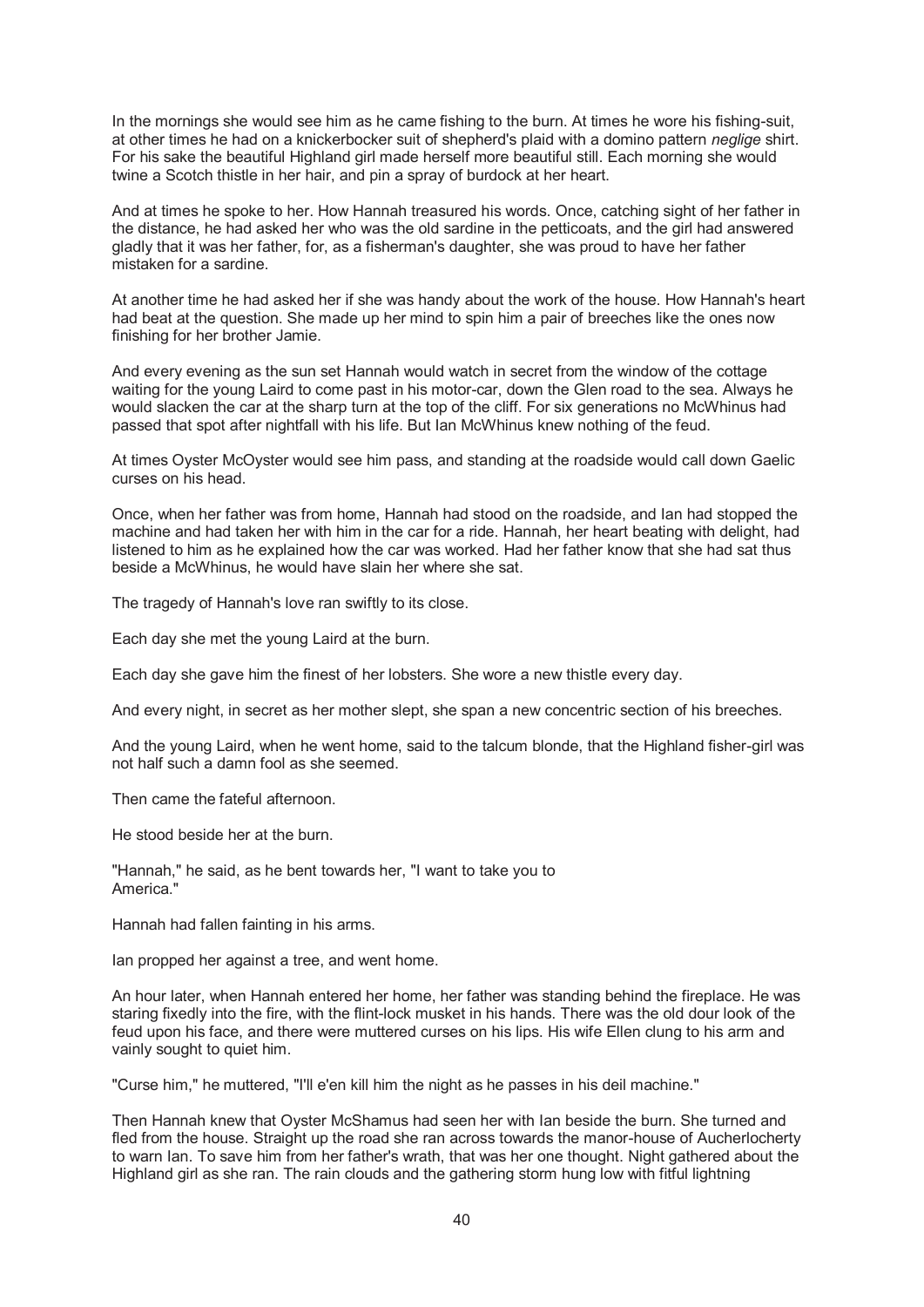overhead. She still ran on. About her was the rolling of the thunder and the angry roaring of the swollen burn. Then the storm broke upon the darkness with all the fury of the Highland gale. They sky was rent with the fierce play of the elements. Yet on Hannah ran. Again and again the lightning hit her, but she ran on still. She fell over the stones, tripped and stumbled in the ruts, butted into the hedges, cannoned off against the stone walls. But she never stopped. She went quicker and quicker. The storm was awful. Lightning, fire, flame, and thunder were all about her. Trees were falling, hurdles were flying, birds were being struck by lightning. Dogs, sheep and even cattle were hurled through the air.

She reached the manor-house, and stood a moment at the door. The storm had lulled, the rain ceased, and for a brief moment there was quiet. The light was streaming from the windows of the house. Hannah paused. Suddenly her heart misgave her. Her quick ear had caught the sound of a woman's voice within. She approached the window and looked in. Then, as if rooted to the spot, the Highland girl gazed and listened at the pane.

Ian lay upon a sofa. The *neglige* dressing-gown that he wore enhanced the pallid beauty of his face. Beside him sat the talcum-powder blonde. She was feeding him with chocolates. Hannah understood. Ian had trifled with her love. He had bought her lobsters to win her heart, only to cast it aside.

Hannah turned from the window. She plucked the thistle from her throat and flung it on the ground. Then, as she turned her eye, she caught sight of the motor standing in the shed.

"The deil machine!" she muttered, while the wild light of Highland frenzy gathered in her eye; then, as she rushed to it and tore the tarpaulin from off it, "Ye'll no be wanting of a mark the night, Oyster McShamus," she cried.

A moment later, the motor, with Hannah at the wheel, was thundering down the road to the Glen. The power was on to the full, and the demented girl clung tight to the steering-gear as the machine rocked and thundered down the descent. The storm was raging again, and the thunder mingled with the roar of the machine as it coursed madly towards the sea. The great eye of the motor blazed in front. The lurid light of it flashed a second on the trees and the burn as it passed, and flashed blinding on the eyes of Oyster as he stood erect on the cliff-side below, musket in hand, and faced the blazing apparition that charged upon him with the old Highland blood surging in his veins.

It was all over in a moment—a blinding flash of lightning, the report of a musket, a great peal of thunder, and the motor bearing the devoted girl hurled headlong over the cliff.

They found her there in the morning. She lay on her side motionless, half buried in the sand, upturned towards the blue Highland sky, serene now after the passing of the storm. Quiet and still she lay. The sea-birds seemed to pause in their flight to look down on her. The little group of Scotch people that had gathered stood and gazed at her with reverential awe. They made no attempt to put her together. It would have been useless. Her gasoline tubes were twisted and bent, her tank burst, her sprockets broken from their sides, and her steering-gear an utter wreck. The motor would never run again.

After a time they roused themselves from their grief and looked about for Hannah. They found her. She lay among the sand and seaweed, her fair hair soaked in gasoline. Then they looked about for Oyster McShamus. Him, too, they found, lying half buried in the grass and soaked in whisky. Then they looked about for Ellen. They found her lying across the door of the cottage half buried in Jamie's breeches.

Then they gathered them up. Life was not extinct. They chafed their hands. They rubbed their feet. They put hot bricks upon their stomachs. They poured hot whisky down their throats. That brought them to.

Of course.

It always does.

They all lived.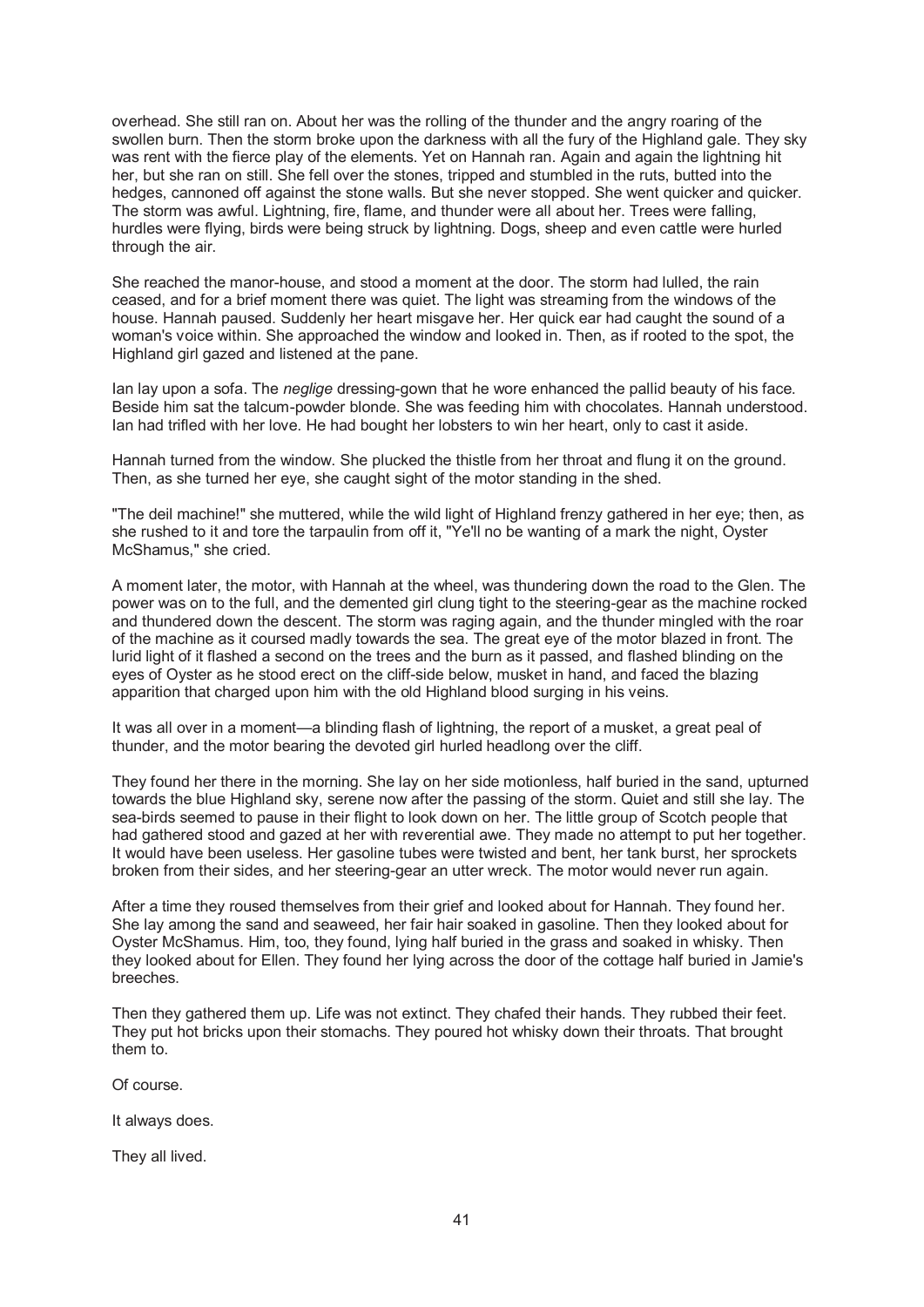But the feud was done for. That was the end of it. Hannah had put it to the bad.

*VIII. — Soaked in Seaweed: or, Upset in the Ocean (An Old-fashioned Sea Story.)*

IT was in August in 1867 that I stepped on board the deck of the *Saucy Sally*, lying in dock at Gravesend, to fill the berth of second mate.

Let me first say a word about myself.

I was a tall, handsome young fellow, squarely and powerfully built, bronzed by the sun and the moon (and even copper-coloured in spots from the effect of the stars), and with a face in which honesty, intelligence, and exceptional brain power were combined with Christianity, simplicity, and modesty.

As I stepped on the deck I could not help a slight feeling of triumph, as I caught sight of my sailor-like features reflected in a tar-barrel that stood beside the mast, while a little later I could scarcely repress a sense of gratification as I noticed them reflected again in a bucket of bilge water.

"Welcome on board, Mr. Blowhard," called out Captain Bilge, stepping out of the binnacle and shaking hands across the taffrail.

I saw before me a fine sailor-like man of from thirty to sixty, clean-shaven, except for an enormous pair of whiskers, a heavy beard, and a thick moustache, powerful in build, and carrying his beam well aft, in a pair of broad duck trousers across the back of which there would have been room to write a history of the British Navy.

Beside him were the first and third mates, both of them being quiet men of poor stature, who looked at Captain Bilge with what seemed to me an apprehensive expression in their eyes.

The vessel was on the eve of departure. Her deck presented that scene of bustle and alacrity dear to the sailor's heart. Men were busy nailing up the masts, hanging the bowsprit over the side, varnishing the lee-scuppers and pouring hot tar down the companion-way.

Captain Bilge, with a megaphone to his lips, kept calling out to the men in his rough sailor fashion:

"Now, then, don't over-exert yourselves, gentlemen. Remember, please, that we have plenty of time. Keep out of the sun as much as you can. Step carefully in the rigging there, Jones; I fear it's just a little high for you. Tut, tut, Williams, don't get yourself so dirty with that tar, you won't look fit to be seen."

I stood leaning over the gaff of the mainsail and thinking—yes, thinking, dear reader, of my mother. I hope that you will think none the less of me for that. Whenever things look dark, I lean up against something and think of mother. If they get positively black, I stand on one leg and think of father. After that I can face anything.

Did I think, too, of another, younger than mother and fairer than father? Yes, I did. "Bear up, darling," I had whispered as she nestled her head beneath my oilskins and kicked out backward with one heel in the agony of her girlish grief, "in five years the voyage will be over, and after three more like it, I shall come back with money enough to buy a second-hand fishing-net and settle down on shore."

Meantime the ship's preparations were complete. The masts were all in position, the sails nailed up, and men with axes were busily chopping away the gangway.

"All ready?" called the Captain.

"Aye, aye, sir."

"Then hoist the anchor in board and send a man down with the key to open the bar."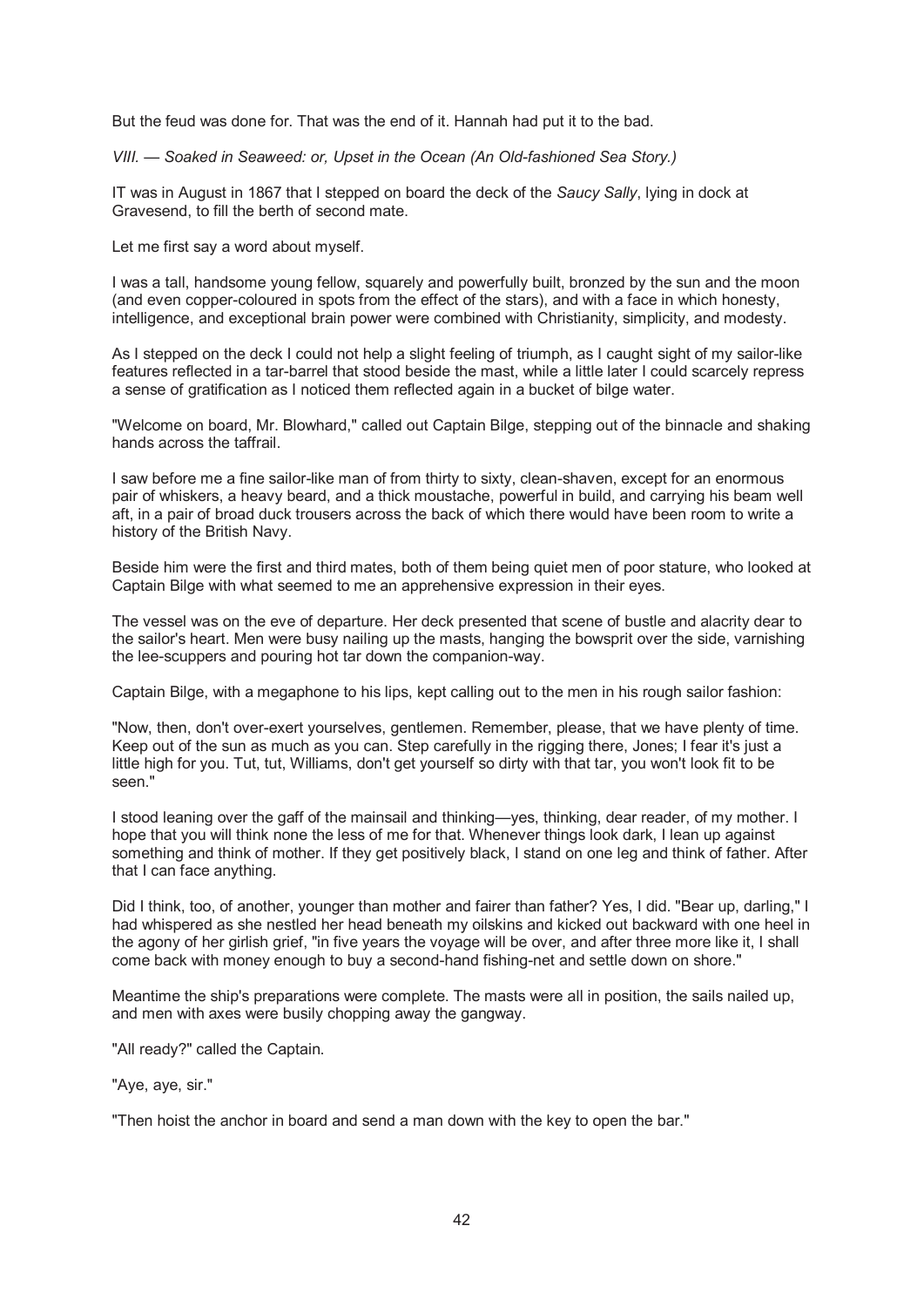Opening the bar! the last sad rite of departure. How often in my voyages have I seen it; the little group of men soon to be exiled from their home, standing about with saddened faces, waiting to see the man with the key open the bar—held there by some strange fascination.

\* \* \* \* \*

Next morning with a fair wind astern we had buzzed around the corner of England and were running down the Channel.

I know no finer sight, for those who have never seen it, than the English Channel. It is the highway of the world. Ships of all nations are passing up and down, Dutch, Scotch, Venezuelan, and even American.

Chinese junks rush to and fro. Warships, motor yachts, icebergs, and lumber rafts are everywhere. If I add to this fact that so thick a fog hangs over it that it is entirely hidden from sight, my readers can form some idea of the majesty of the scene.

\* \* \* \* \*

We had now been three days at sea. My first sea-sickness was wearing off, and I thought less of father.

On the third morning Captain Bilge descended to my cabin.

"Mr. Blowhard," he said, "I must ask you to stand double watches."

"What is the matter?" I inquired.

"The two other mates have fallen overboard," he said uneasily, and avoiding my eye.

I contented myself with saying "Very good, sir," but I could not help thinking it a trifle odd that both the mates should have fallen overboard in the same night.

Surely there was some mystery in this.

Two mornings later the Captain appeared at the breakfast-table with the same shifting and uneasy look in his eye.

"Anything wrong, sir?" I asked.

"Yes," he answered, trying to appear at ease and twisting a fried egg to and fro between his fingers with such nervous force as almost to break it in two—"I regret to say that we have lost the bosun."

"The bosun!" I cried.

"Yes," said Captain Bilge more quietly, "he is overboard. I blame myself for it, partly. It was early this morning. I was holding him up in my arms to look at an iceberg and, quite accidentally I assure you—I dropped him overboard."

"Captain Bilge," I asked, "have you taken any steps to recover him?"

"Not as yet," he replied uneasily.

I looked at him fixedly, but said nothing.

Ten days passed.

The mystery thickened. On Thursday two men of the starboard watch were reported missing. On Friday the carpenter's assistant disappeared. On the night of Saturday a circumstance occurred which, slight as it was, gave me some clue as to what was happening.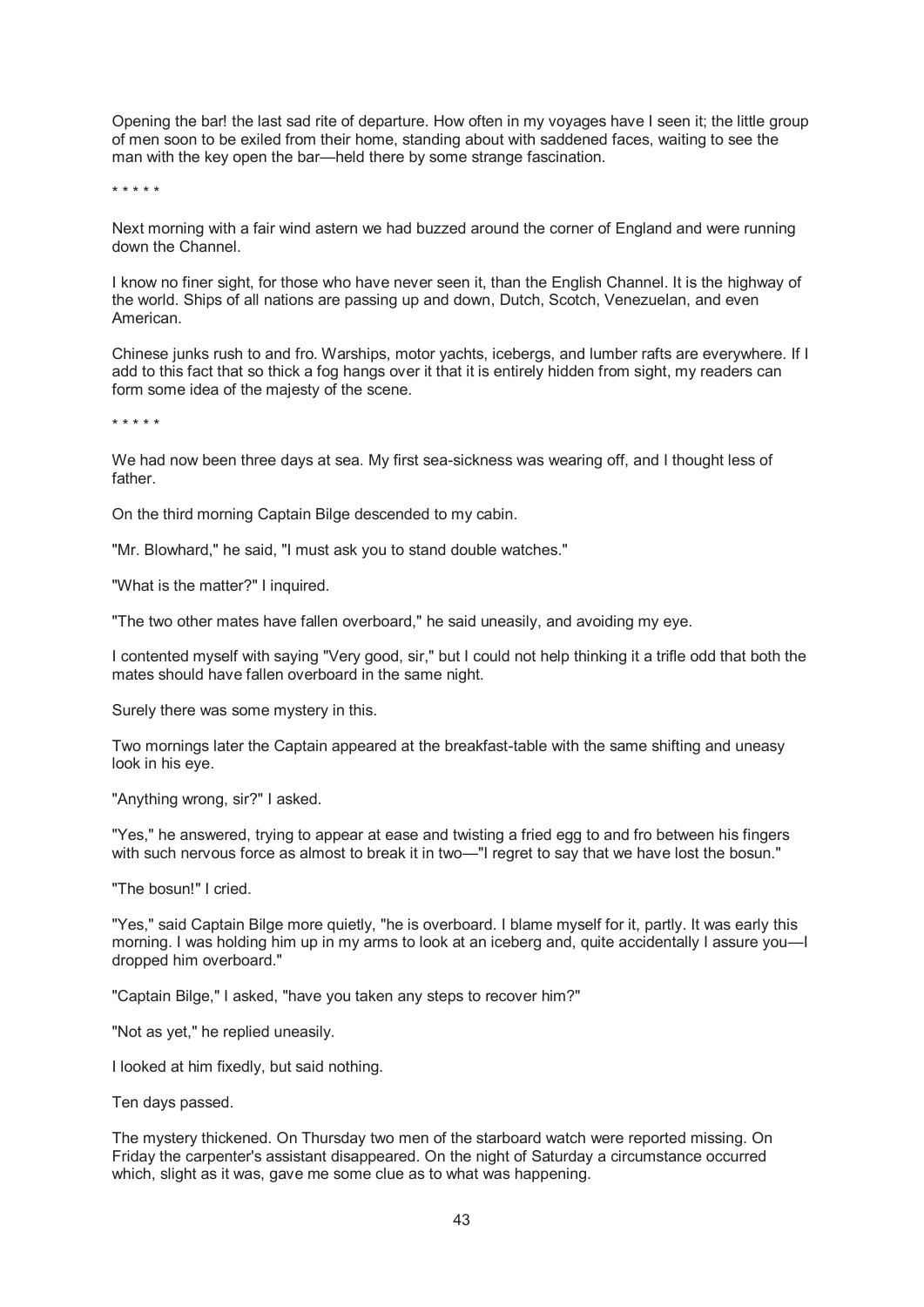As I stood at the wheel about midnight, I saw the Captain approach in the darkness carrying the cabin-boy by the hind leg. The lad was a bright little fellow, whose merry disposition had already endeared him to me, and I watched with some interest to see what the Captain would do to him. Arrived at the stern of the vessel, Captain Bilge looked cautiously around a moment and then dropped the boy into the sea. For a brief instant the lad's head appeared in the phosphorus of the waves. The Captain threw a boot at him, sighed deeply, and went below.

Here then was the key to the mystery! The Captain was throwing the crew overboard. Next morning we met at breakfast as usual.

"Poor little Williams has fallen overboard," said the Captain, seizing a strip of ship's bacon and tearing at it with his teeth as if he almost meant to eat it.

"Captain," I said, greatly excited, stabbing at a ship's loaf in my agitation with such ferocity as almost to drive my knife into it— "You threw that boy overboard!"

"I did," said Captain Bilge, grown suddenly quiet, "I threw them all over and intend to throw the rest. Listen, Blowhard, you are young, ambitious, and trustworthy. I will confide in you."

Perfectly calm now, he stepped to a locker, rummaged in it a moment, and drew out a faded piece of yellow parchment, which he spread on the table. It was a map or chart. In the centre of it was a circle. In the middle of the circle was a small dot and a letter T, while at one side of the map was a letter N, and against it on the other side a letter S.

"What is this?" I asked.

"Can you not guess?" queried Captain Bilge. "It is a desert island."

"Ah!" I rejoined with a sudden flash of intuition, "and N is for North and S is for South."

"Blowhard," said the Captain, striking the table with such force as to cause a loaf of ship's bread to bounce up and down three or four times, "you've struck it. That part of it had not yet occurred to me."

"And the letter T?" I asked.

"The treasure, the buried treasure," said the Captain, and turning the map over he read from the back of it—"The point T indicates the spot where the treasure is buried under the sand; it consists of half a million Spanish dollars, and is buried in a brown leather dress-suit case."

"And where is the island?" I inquired, mad with excitement.

"That I do not know," said the Captain. "I intend to sail up and down the parallels of latitude until I find it."

"And meantime?"

"Meantime, the first thing to do is to reduce the number of the crew so as to have fewer hands to divide among. Come, come," he added in a burst of frankness which made me love the man in spite of his shortcomings, "will you join me in this? We'll throw them all over, keeping the cook to the last, dig up the treasure, and be rich for the rest of our lives."

Reader, do you blame me if I said yes? I was young, ardent, ambitious, full of bright hopes and boyish enthusiasm.

"Captain Bilge," I said, putting my hand in his, "I am yours."

"Good," he said, "now go forward to the forecastle and get an idea what the men are thinking."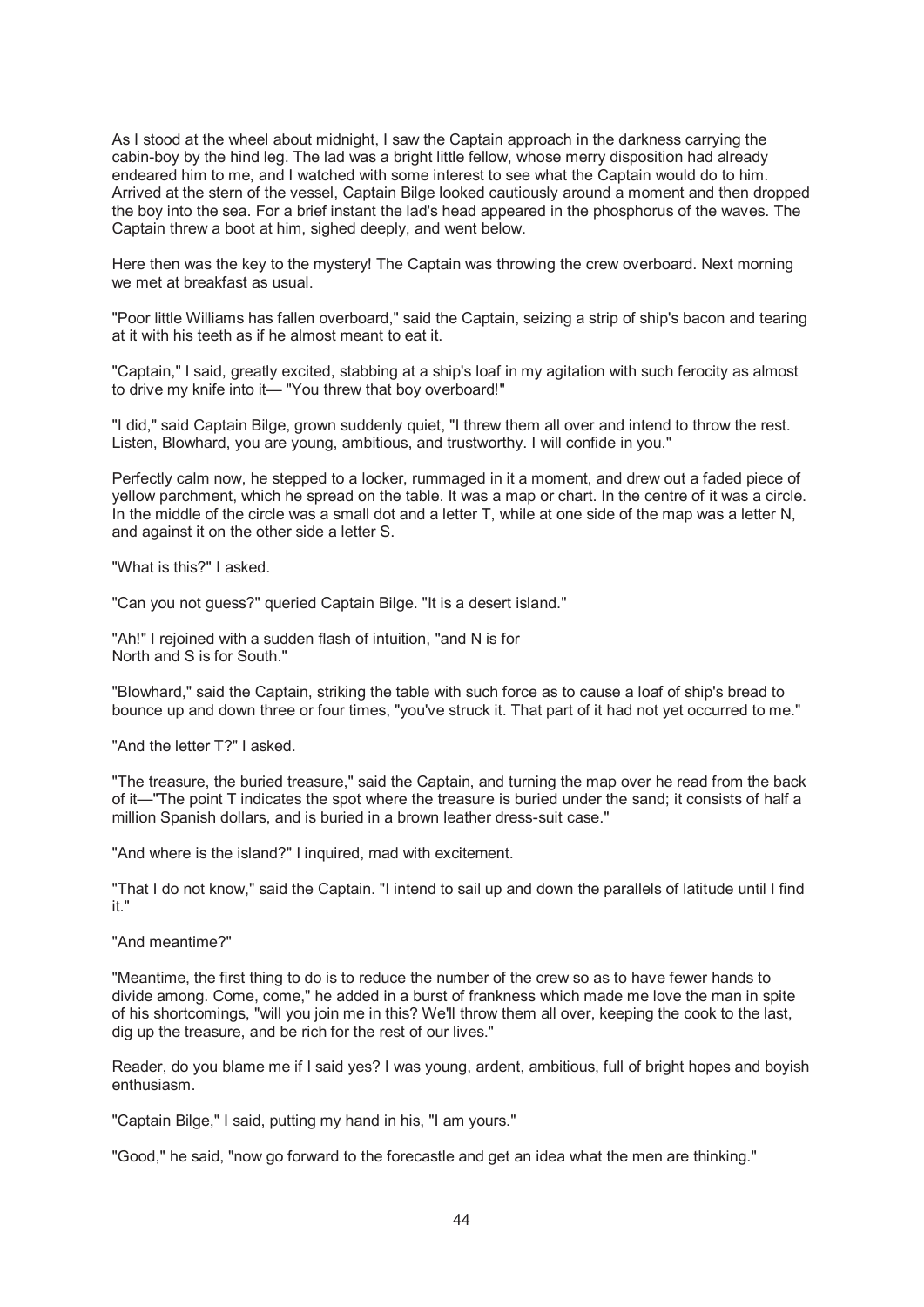I went forward to the men's quarters—a plain room in the front of the ship, with only a rough carpet on the floor, a few simple arm-chairs, writing-desks, spittoons of a plain pattern, and small brass beds with blue-and-green screens. It was Sunday morning, and the men were mostly sitting about in their dressing-gowns.

They rose as I entered and curtseyed.

"Sir," said Tompkins, the bosun's mate, "I think it my duty to tell you that there is a great deal of dissatisfaction among the men."

Several of the men nodded.

"They don't like the way the men keep going overboard," he continued, his voice rising to a tone of uncontrolled passion. "It is positively absurd, sir, and if you will allow me to say so, the men are far from pleased."

"Tompkins," I said sternly, "you must understand that my position will not allow me to listen to mutinous language of this sort."

I returned to the Captain. "I think the men mean mutiny," I said.

"Good," said Captain Bilge, rubbing his hands, "that will get rid of a lot of them, and of course," he added musingly, looking out of the broad old-fashioned port-hole at the stern of the cabin, at the heaving waves of the South Atlantic, "I am expecting pirates at any time, and that will take out quite a few of them. However"—and here he pressed the bell for a cabin-boy—"kindly ask Mr. Tompkins to step this way."

"Tompkins," said the Captain as the bosun's mate entered, "be good enough to stand on the locker and stick your head through the stern port-hole, and tell me what you think of the weather."

"Aye, aye, sir," replied the tar with a simplicity which caused us to exchange a quiet smile.

Tompkins stood on the locker and put his head and shoulders out of the port.

Taking a leg each we pushed him through. We heard him plump into the sea.

"Tompkins was easy," said Captain Bilge. "Excuse me as I enter his death in the log."

"Yes," he continued presently, "it will be a great help if they mutiny. I suppose they will, sooner or later. It's customary to do so. But I shall take no step to precipitate it until we have first fallen in with pirates. I am expecting them in these latitudes at any time. Meantime, Mr. Blowhard," he said, rising, "if you can continue to drop overboard one or two more each week, I shall feel extremely grateful."

Three days later we rounded the Cape of Good Hope and entered upon the inky waters of the Indian Ocean. Our course lay now in zigzags and, the weather being favourable, we sailed up and down at a furious rate over a sea as calm as glass.

On the fourth day a pirate ship appeared. Reader, I do not know if you have ever seen a pirate ship. The sight was one to appal the stoutest heart. The entire ship was painted black, a black flag hung at the masthead, the sails were black, and on the deck people dressed all in black walked up and down arm-in-arm. The words "Pirate Ship" were painted in white letters on the bow. At the sight of it our crew were visibly cowed. It was a spectacle that would have cowed a dog.

The two ships were brought side by side. They were then lashed tightly together with bag string and binder twine, and a gang plank laid between them. In a moment the pirates swarmed upon our deck, rolling their eyes, gnashing their teeth and filing their nails.

Then the fight began. It lasted two hours—with fifteen minutes off for lunch. It was awful. The men grappled with one another, kicked one another from behind, slapped one another across the face, and in many cases completely lost their temper and tried to bite one another. I noticed one gigantic fellow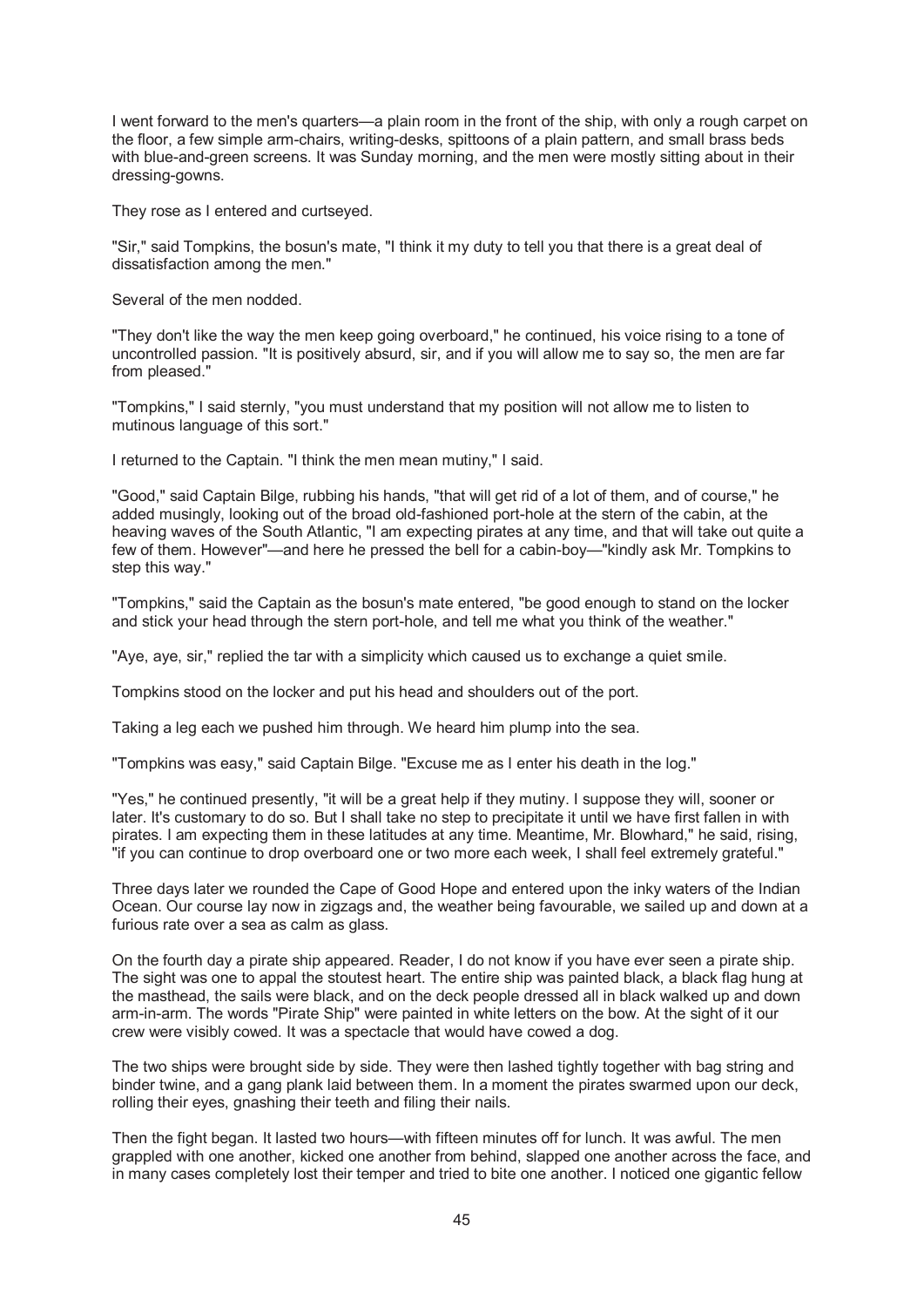brandishing a knotted towel, and striking right and left among our men, until Captain Bilge rushed at him and struck him flat across the mouth with a banana skin.

At the end of two hours, by mutual consent, the fight was declared a draw. The points standing at sixty-one and a half against sixty-two.

The ships were unlashed, and with three cheers from each crew, were headed on their way.

"Now, then," said the Captain to me aside, "let us see how many of the crew are sufficiently exhausted to be thrown overboard."

He went below. In a few minutes he re-appeared, his face deadly pale. "Blowhard," he said, "the ship is sinking. One of the pirates (sheer accident, of course, I blame no one) has kicked a hole in the side. Let us sound the well."

We put our ear to the ship's well. It sounded like water.

The men were put to the pumps and worked with the frenzied effort which only those who have been drowned in a sinking ship can understand.

At six p.m. the well marked one half an inch of water, at nightfall three-quarters of an inch, and at daybreak, after a night of unremitting toil, seven-eighths of an inch.

By noon of the next day the water had risen to fifteen-sixteenths of an inch, and on the next night the sounding showed thirty-one thirty-seconds of an inch of water in the hold. The situation was desperate. At this rate of increase few, if any, could tell where it would rise to in a few days.

That night the Captain called me to his cabin. He had a book of mathematical tables in front of him, and great sheets of vulgar fractions littered the floor on all sides.

"The ship is bound to sink," he said, "in fact, Blowhard, she is sinking. I can prove it. It may be six months or it may take years, but if she goes on like this, sink she must. There is nothing for it but to abandon her."

That night, in the dead of darkness, while the crew were busy at the pumps, the Captain and I built a raft.

Unobserved we cut down the masts, chopped them into suitable lengths, laid them crosswise in a pile and lashed them tightly together with bootlaces.

Hastily we threw on board a couple of boxes of food and bottles of drinking fluid, a sextant, a cronometer, a gas-meter, a bicycle pump and a few other scientific instruments. Then taking advantage of a roll in the motion of the ship, we launched the raft, lowered ourselves upon a line, and under cover of the heavy dark of a tropical night, we paddled away from the doomed vessel.

The break of day found us a tiny speck on the Indian Ocean. We looked about as big as this (.).

In the morning, after dressing, and shaving as best we could, we opened our box of food and drink.

Then came the awful horror of our situation.

One by one the Captain took from the box the square blue tins of canned beef which it contained. We counted fifty-two in all. Anxiously and with drawn faces we watched until the last can was lifted from the box. A single thought was in our minds. When the end came the Captain stood up on the raft with wild eyes staring at the sky.

"The can-opener!" he shrieked, "just Heaven, the can-opener." He fell prostrate.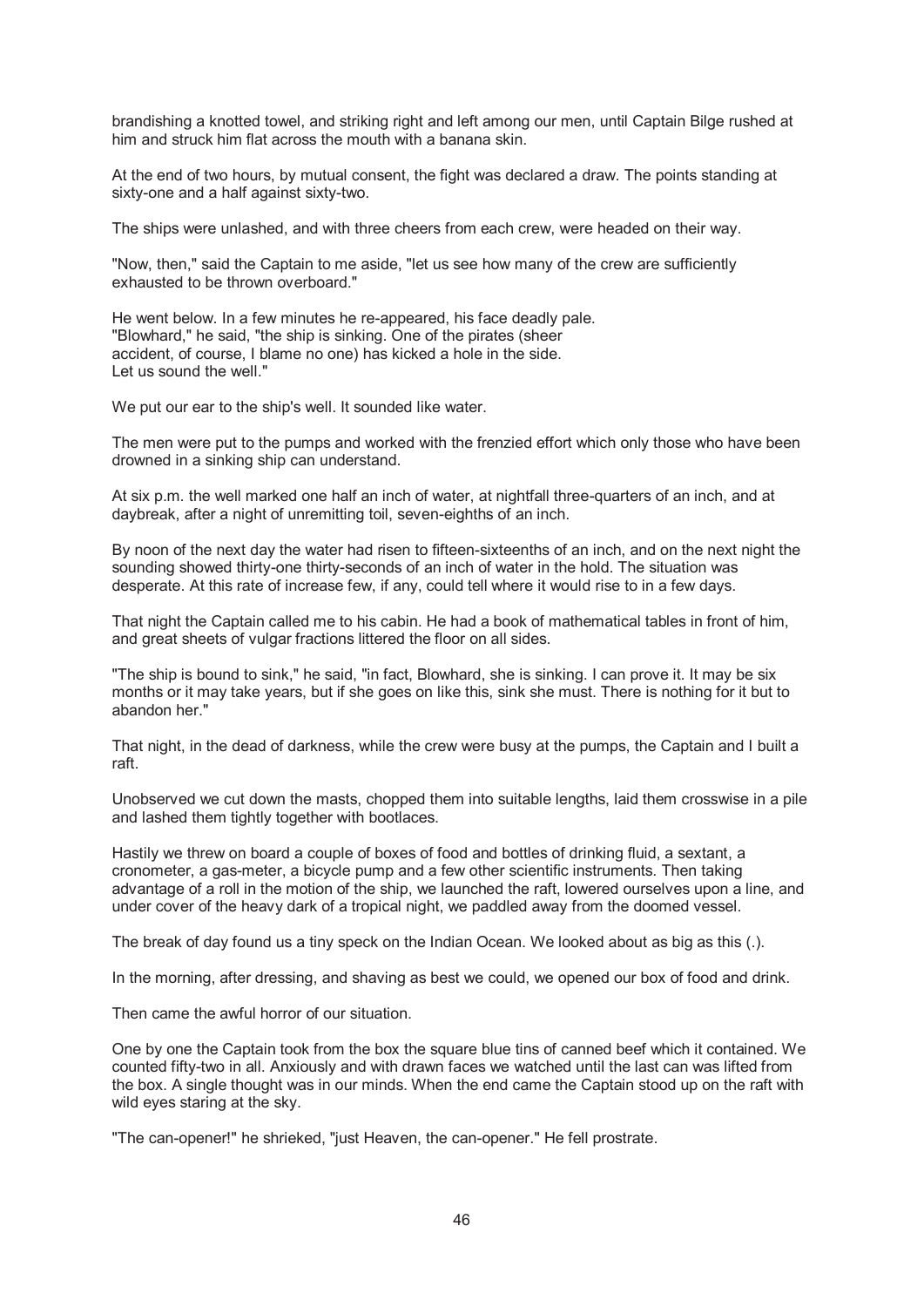Meantime, with trembling hands, I opened the box of bottles. It contained lager beer bottles, each with a patent tin top. One by one I took them out. There were fifty-two in all. As I withdrew the last one and saw the empty box before me, I shroke out—"The thing! the thing! oh, merciful Heaven! The thing you open them with!"

I fell prostrate upon the Captain.

We awoke to find ourselves still a mere speck upon the ocean. We felt even smaller than before.

Over us was the burnished copper sky of the tropics. The heavy, leaden sea lapped the sides of the raft. All about us was a litter of corn beef cans and lager beer bottles. Our sufferings in the ensuing days were indescribable. We beat and thumped at the cans with our fists. Even at the risk of spoiling the tins for ever we hammered them fiercely against the raft. We stamped on them, bit at them and swore at them. We pulled and clawed at the bottles with our hands, and chipped and knocked them against the cans, regardless even of breaking the glass and ruining the bottles.

It was futile.

Then day after day we sat in moody silence, gnawed with hunger, with nothing to read, nothing to smoke, and practically nothing to talk about.

On the tenth day the Captain broke silence.

"Get ready the lots, Blowhard," he said. "It's got to come to that."

"Yes," I answered drearily, "we're getting thinner every day."

Then, with the awful prospect of cannibalism before us, we drew lots.

I prepared the lots and held them to the Captain. He drew the longer one.

"Which does that mean," he asked, trembling between hope and despair. "Do I win?"

"No, Bilge," I said sadly, "you lose."

\* \* \* \* \*

But I mustn't dwell on the days that followed—the long quiet days of lazy dreaming on the raft, during which I slowly built up my strength, which had been shattered by privation. They were days, dear reader, of deep and quiet peace, and yet I cannot recall them without shedding a tear for the brave man who made them what they were.

It was on the fifth day after that I was awakened from a sound sleep by the bumping of the raft against the shore. I had eaten perhaps overheartily, and had not observed the vicinity of land.

Before me was an island, the circular shape of which, with its low, sandy shore, recalled at once its identity.

"The treasure island," I cried, "at last I am rewarded for all my heroism."

In a fever of haste I rushed to the centre of the island. What was the sight that confronted me? A great hollow scooped in the sand, an empty dress-suit case lying beside it, and on a ship's plank driven deep into the sand, the legend, "*Saucy Sally*, October, 1867." So! the miscreants had made good the vessel, headed it for the island of whose existence they must have learned from the chart we so carelessly left upon the cabin table, and had plundered poor Bilge and me of our well-earned treasure!

Sick with the sense of human ingratitude I sank upon the sand.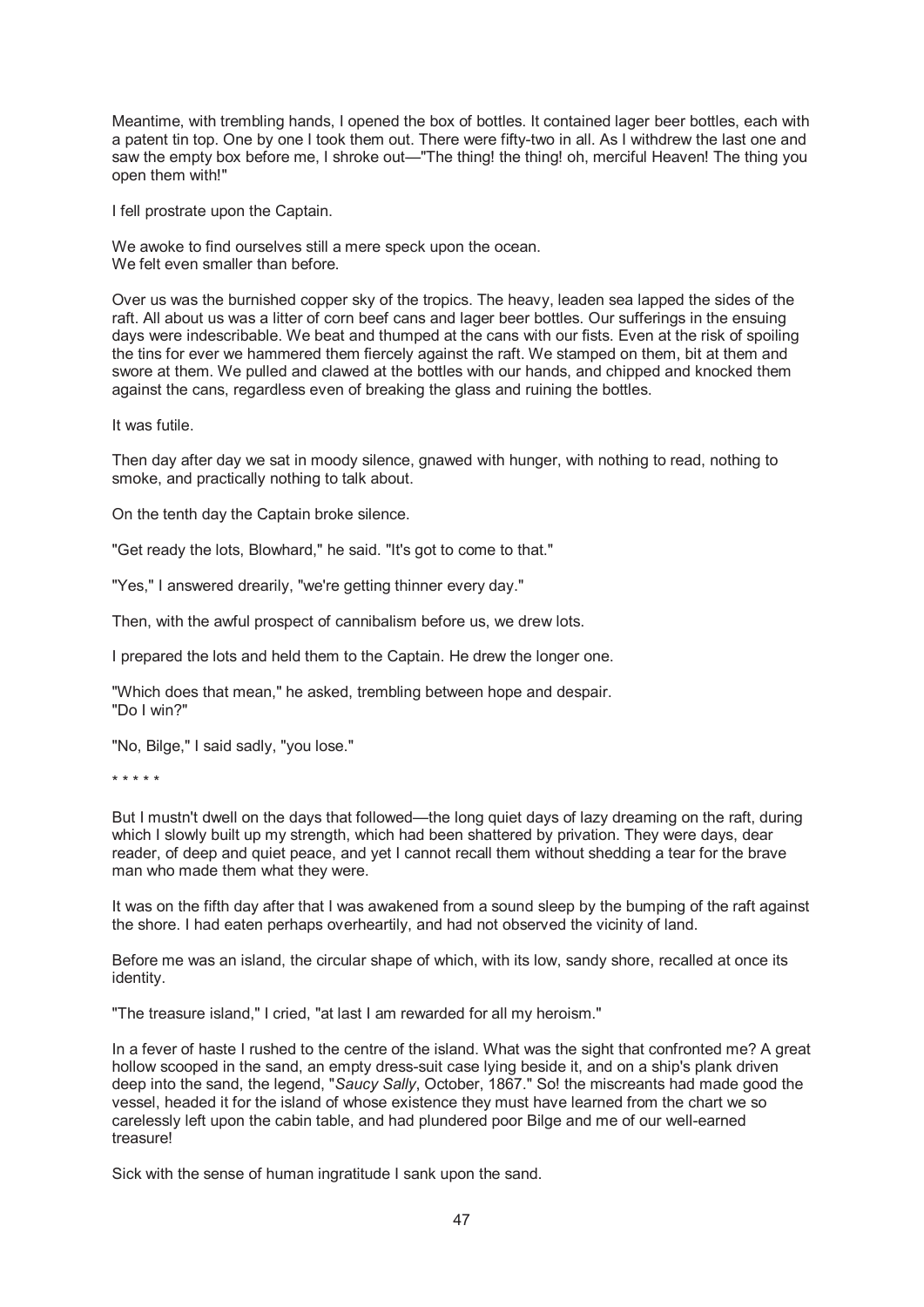The island became my home.

There I eked out a miserable existence, feeding on sand and gravel and dressing myself in cactus plants. Years passed. Eating sand and mud slowly undermined my robust constitution. I fell ill. I died. I buried myself.

Would that others who write sea stories would do as much.

### *IX. — Caroline's Christmas: or, The Inexplicable Infant*

IT was Xmas—Xmas with its mantle of white snow, scintillating from a thousand diamond points, Xmas with its good cheer, its peace on earth—Xmas with its feasting and merriment, Xmas with its well, anyway, it was Xmas.

Or no, that's a slight slip; it wasn't exactly Xmas, it was Xmas Eve, Xmas Eve with its mantle of white snow lying beneath the calm moonlight—and, in fact, with practically the above list of accompanying circumstances with a few obvious emendations.

Yes, it was Xmas Eve.

And more than that!

Listen to *where* it was Xmas.

It was Xmas Eve on the Old Homestead. Reader, do you know, by sight, the Old Homestead? In the pauses of your work at your city desk, where you have grown rich and avaricious, does it never rise before your mind's eye, the quiet old homestead that knew you as a boy before your greed of gold tore you away from it? The Old Homestead that stands beside the road just on the rise of the hill, with its dark spruce trees wrapped in snow, the snug barns and the straw stacks behind it; while from its windows there streams a shaft of light from a coal-oil lamp, about as thick as a slate pencil that you can see four miles away, from the other side of the cedar swamp in the hollow. Don't talk to me of your modern searchlights and your incandescent arcs, beside that gleam of light from the coal-oil lamp in the farmhouse window. It will shine clear to the heart across thirty years of distance. Do you not turn, I say, sometimes, reader, from the roar and hustle of the city with its ill-gotten wealth and its godless creed of mammon, to think of the quiet homestead under the brow of the hill? You don't! Well, you skunk!

It was Xmas Eve.

The light shone from the windows of the homestead farm. The light of the log fire rose and flickered and mingled its red glare on the windows with the calm yellow of the lamplight.

John Enderby and his wife sat in the kitchen room of the farmstead. Do you know it, reader, the room called the kitchen?—with the open fire on its old brick hearth, and the cook stove in the corner. It is the room of the farm where people cook and eat and live. It is the living-room. The only other room beside the bedroom is the small room in front, chill-cold in winter, with an organ in it for playing "Rock of Ages" on, when company came. But this room is only used for music and funerals. The real room of the old farm is the kitchen. Does it not rise up before you, reader? It doesn't? Well, you darn fool!

At any rate there sat old John Enderby beside the plain deal table, his head bowed upon his hands, his grizzled face with its unshorn stubble stricken down with the lines of devastating trouble. From time to time he rose and cast a fresh stick of tamarack into the fire with a savage thud that sent a shower of sparks up the chimney. Across the fireplace sat his wife Anna on a straight-backed chair, looking into the fire with the mute resignation of her sex.

What was wrong with them anyway? Ah, reader, can you ask? Do you know or remember so little of the life of the old homestead? When I have said that it is the Old Homestead and Xmas Eve, and that the farmer is in great trouble and throwing tamarack at the fire, surely you ought to guess!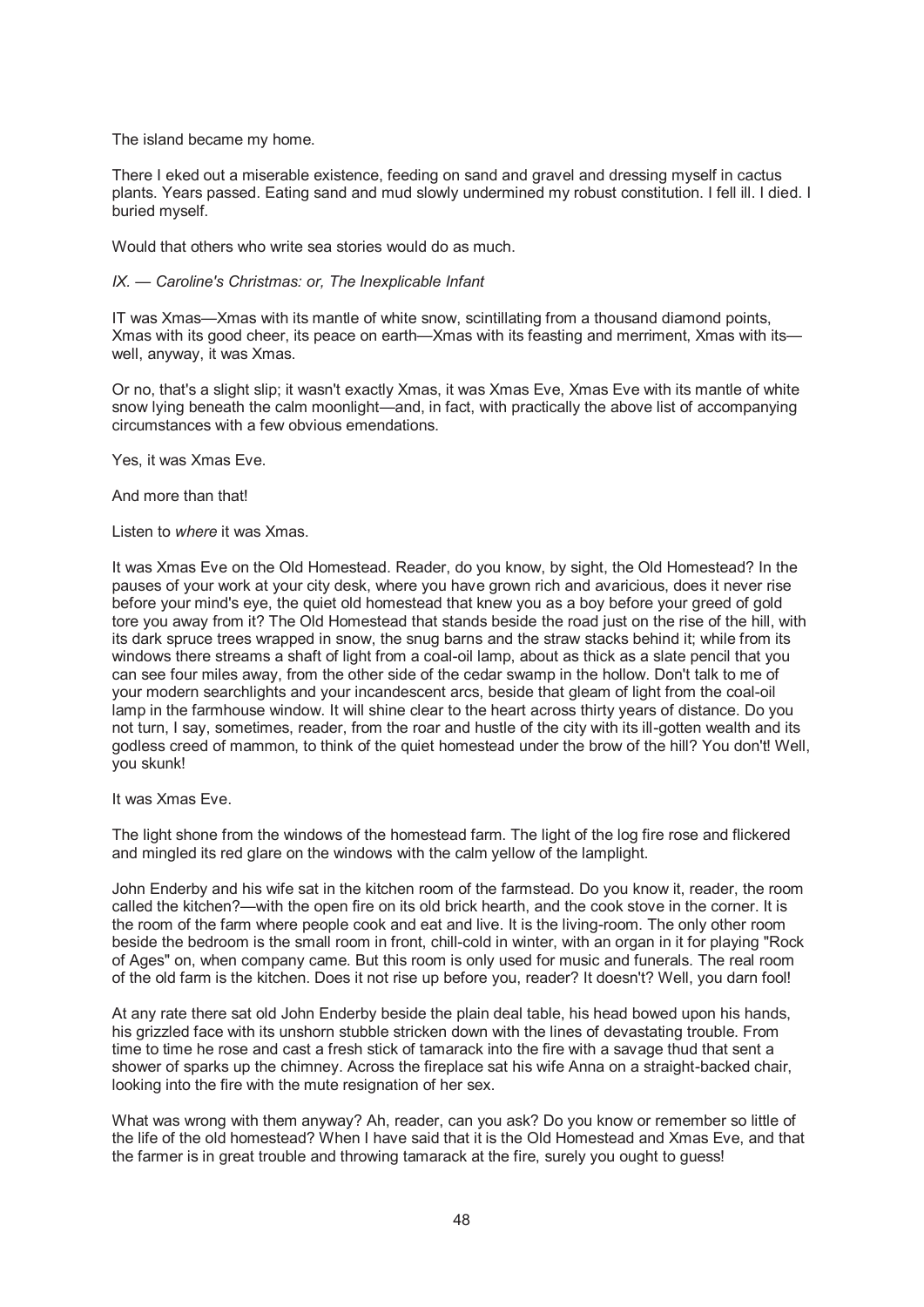The Old Homestead was mortgaged! Ten years ago, reckless with debt, crazed with remorse, mad with despair and persecuted with rheumatism, John Enderby had mortgaged his farmstead for twentyfour dollars and thirty cents.

To-night the mortgage fell due, to-night at midnight, Xmas night. Such is the way in which mortgages of this kind are always drawn. Yes, sir, it was drawn with such diabolical skill that on this night of all nights the mortgage would be foreclosed. At midnight the men would come with hammer and nails and foreclose it, nail it up tight.

So the afflicted couple sat.

Anna, with the patient resignation of her sex, sat silent or at times endeavoured to read. She had taken down from the little wall-shelf Bunyan's *Holy Living and Holy Dying*. She tried to read it. She could not. Then she had taken Dante's *Inferno*. She could not read it. Then she had selected Kant's *Critique of Pure Reason*. But she could not read it either. Lastly, she had taken the Farmer's Almanac for 1911. The books lay littered about her as she sat in patient despair.

John Enderby showed all the passion of an uncontrolled nature. At times he would reach out for the crock of buttermilk that stood beside him and drained a draught of the maddening liquid, till his brain glowed like the coals of the tamarack fire before him.

"John," pleaded Anna, "leave alone the buttermilk. It only maddens you. No good ever came of that."

"Aye, lass," said the farmer, with a bitter laugh, as he buried his head again in the crock, "what care I if it maddens me."

"Ah, John, you'd better be employed in reading the Good Book than in your wild courses. Here take it, father, and read it"—and she handed to him the well-worn black volume from the shelf. Enderby paused a moment and held the volume in his hand. He and his wife had known nothing of religious teaching in the public schools of their day, but the first-class non-sectarian education that the farmer had received had stood him in good stead.

"Take the book," she said. "Read, John, in this hour of affliction; it brings comfort."

The farmer took from her hand the well-worn copy of Euclid's *Elements*, and laying aside his hat with reverence, he read aloud: "The angles at the base of an isoceles triangle are equal, and whosoever shall produce the sides, lo, the same also shall be equal each unto each."

The farmer put the book aside.

"It's no use, Anna. I can't read the good words to-night."

He rose, staggered to the crock of buttermilk, and before his wife could stay his hand, drained it to the last drop.

Then he sank heavily to his chair.

"Let them foreclose it, if they will," he said; "I am past caring."

The woman looked sadly into the fire.

Ah, if only her son Henry had been here. Henry, who had left them three years agone, and whose bright letters still brought from time to time the gleam of hope to the stricken farmhouse.

Henry was in Sing Sing. His letters brought news to his mother of his steady success; first in the baseball nine of the prison, a favourite with his wardens and the chaplain, the best bridge player of the corridor. Henry was pushing his way to the front with the old-time spirit of the Enderbys.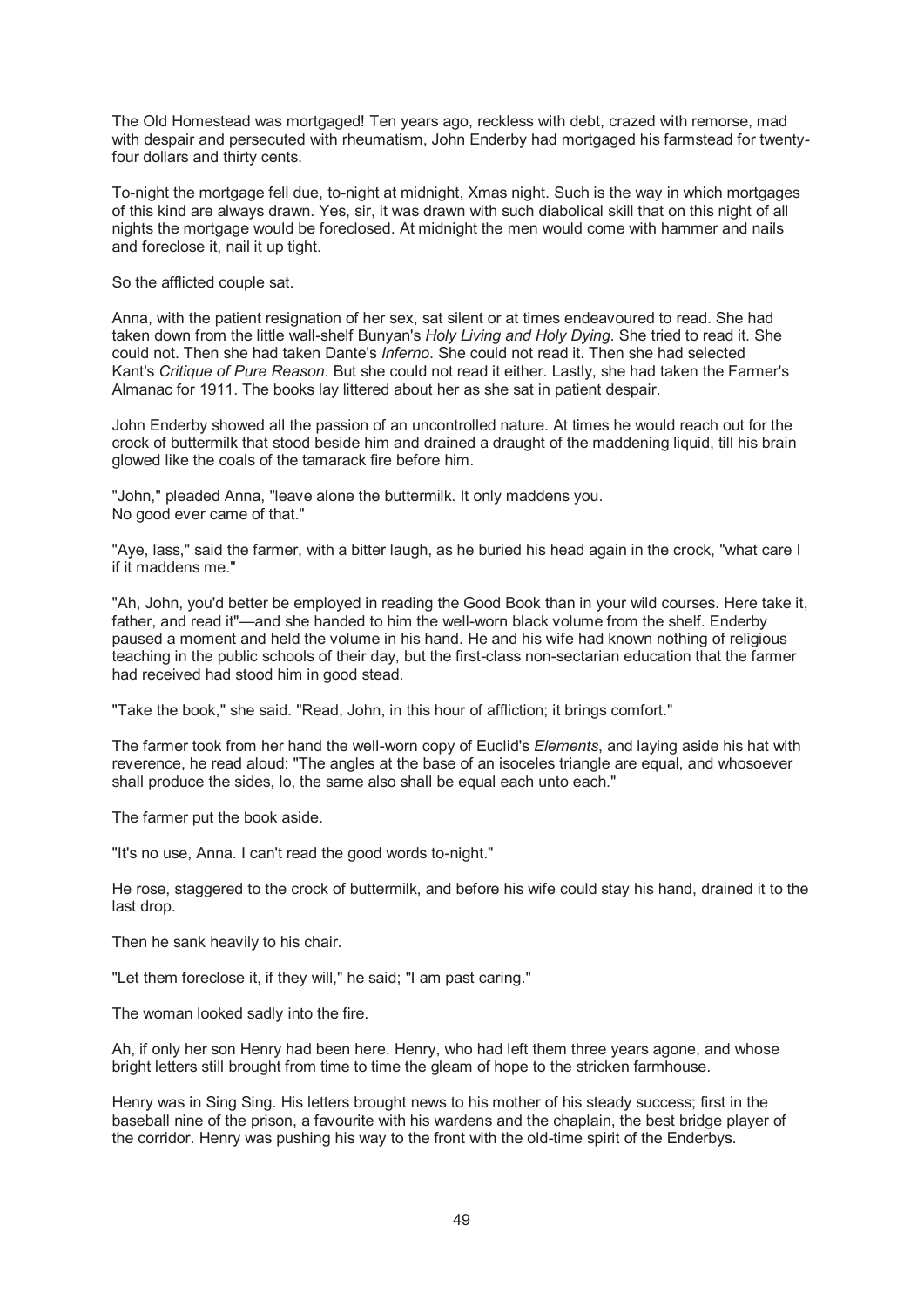His mother had hoped that he might have been with her at Xmas, but Henry had written that it was practically impossible for him to leave Sing Sing. He could not see his way out. The authorities were arranging a dance and sleighing party for the Xmas celebration. He had some hope, he said, of slipping away unnoticed, but his doing so might excite attention.

Of the trouble at home Anna had told her son nothing.

No, Henry could not come. There was no help there. And William, the other son, ten years older than Henry. Alas, William had gone forth from the homestead to fight his way in the great city! "Mother," he had said, "when I make a million dollars I'll come home. Till then good-bye," and he had gone.

How Anna's heart had beat for him. Would he make that million dollars? Would she ever live to see it? And as the years passed she and John had often sat in the evenings picturing William at home again, bringing with him a million dollars, or picturing the million dollars sent by express with love. But the years had passed. William came not. He did not come. The great city had swallowed him up as it has many another lad from the old homestead.

Anna started from her musing—

What was that at the door? The sound of a soft and timid rapping, and through the glass of the doorpane, a face, a woman's face looking into the fire-lit room with pleading eyes. What was it she bore in her arms, the little bundle that she held tight to her breast to shield it from the falling snow? Can you guess, reader? Try three guesses and see. Right you are. That's what it was.

The farmer's wife went hastily to the door.

"Lord's mercy!" she cried, "what are you doing out on such a night? Come in, child, to the fire!"

The woman entered, carrying the little bundle with her, and looking with wide eyes (they were at least an inch and a half across) at Enderby and his wife. Anna could see that there was no wedding-ring on her hand.

"Your name?" said the farmer's wife.

"My name is Caroline," the girl whispered. The rest was lost in the low tones of her voice. "I want shelter," she paused, "I want you to take the child."

Anna took the baby and laid it carefully on the top shelf of the cupboard, then she hastened to bring a glass of water and a dough-nut, and set it before the half-frozen girl.

"Eat," she said, "and warm yourself."

John rose from his seat.

"I'll have no child of that sort here," he said.

"John, John," pleaded Anna, "remember what the Good Book says: 'Things which are equal to the same thing are equal to one another!'"

John sank back in his chair.

And why had Caroline no wedding-ring? Ah, reader, can you not guess. Well, you can't. It wasn't what you think at all; so there. Caroline had no wedding-ring because she had thrown it away in bitterness, as she tramped the streets of the great city. "Why," she cried, "should the wife of a man in the penitentiary wear a ring."

Then she had gone forth with the child from what had been her home.

It was the old sad story.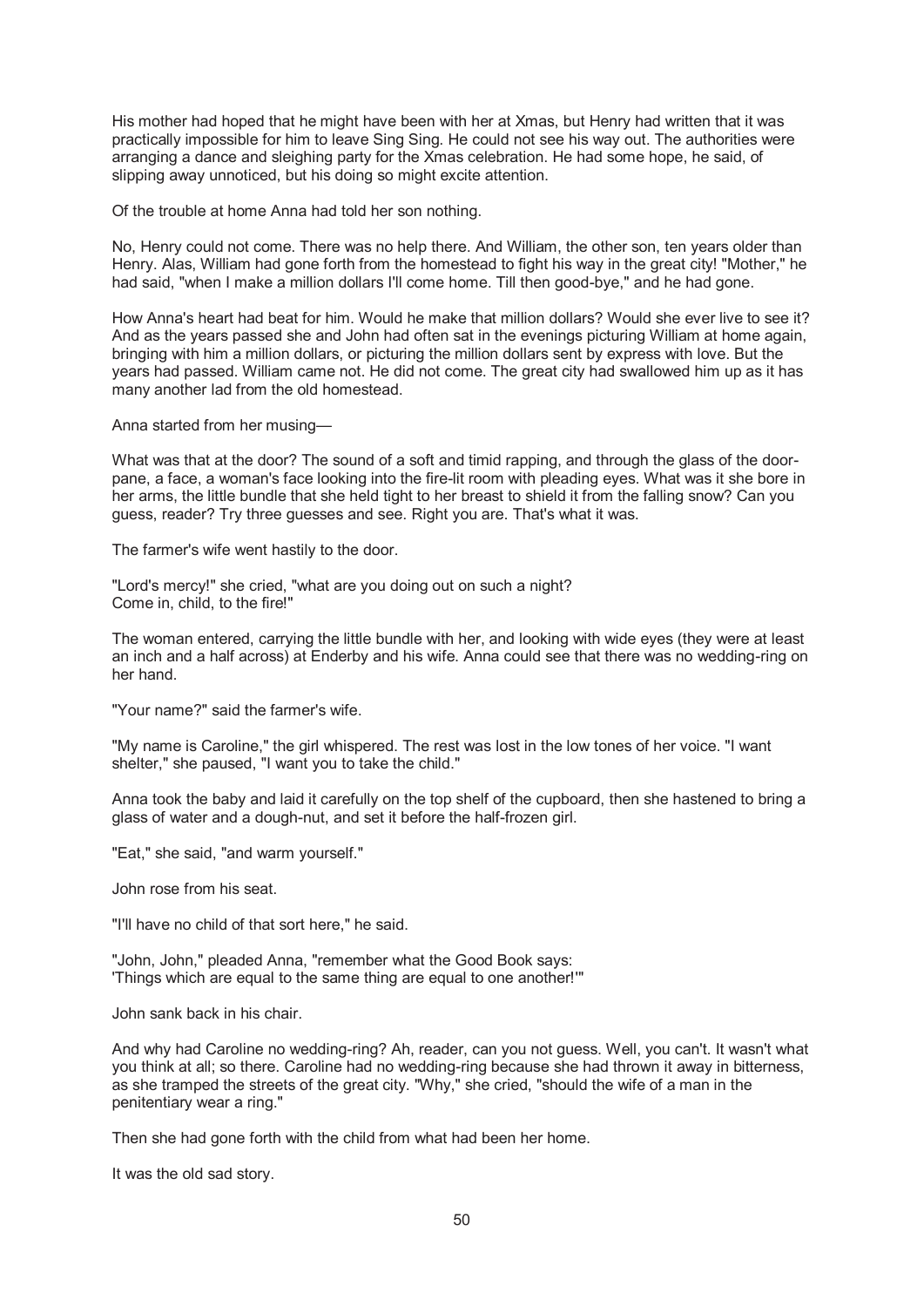She had taken the baby and laid it tenderly, gently on a seat in the park. Then she walked rapidly away. A few minutes after a man had chased after Caroline with the little bundle in his arms. "I beg your pardon," he said, panting, "I think you left your baby in the park." Caroline thanked him.

Next she took the baby to the Grand Central Waiting-room, kissed it tenderly, and laid it on a shelf behind the lunch-counter.

A few minutes an official, beaming with satisfaction, had brought it back to her.

"Yours, I think, madame," he said, as he handed it to her. Caroline thanked him.

Then she had left it at the desk of the Waldorf Astoria, and at the ticket-office of the subway.

It always came back.

Once or twice she took it to the Brooklyn Bridge and threw it into the river, but perhaps something in the way it fell through the air touched the mother's heart and smote her, and she had descended to the river and fished it out.

Then Caroline had taken the child to the country. At first she thought to leave it on the wayside and she had put it down in the snow, and standing a little distance off had thrown mullein stalks at it, but something in the way the little bundle lay covered in the snow appealed to the mother's heart.

She picked it up and went on. "Somewhere," she murmured, "I shall find a door of kindness open to it." Soon after she had staggered into the homestead.

Anna, with true woman's kindness, asked no questions. She put the baby carefully away in a trunk, saw Caroline safely to bed in the best room, and returned to her seat by the fire.

The old clock struck twenty minutes past eight.

Again a knock sounded at the door.

There entered the familiar figure of the village lawyer. His astrachan coat of yellow dogskin, his celluloid collar, and boots which reached no higher than the ankle, contrasted with the rude surroundings of the little room.

"Enderby," he said, "can you pay?"

"Lawyer Perkins," said the farmer, "give me time and I will; so help me, give me five years more and I'll clear this debt to the last cent."

"John," said the lawyer, touched in spite of his rough (dogskin) exterior, "I couldn't, if I would. These things are not what they were. It's a big New York corporation, Pinchem & Company, that makes these loans now, and they take their money on the day, or they sell you up. I can't help it. So there's your notice, John, and I am sorry! No, I'll take no buttermilk, I must keep a clear head to work," and with that he hurried out into the snow again.

John sat brooding in his chair.

The fire flickered down.

The old clock struck half-past eight, then it half struck a quarter to nine, then slowly it struck striking.

Presently Enderby rose, picked a lantern from its hook, "Mortgage or no mortgage," he said, "I must see to the stock."

He passed out of the house, and standing in the yard, looked over the snow to the cedar swamp beyond with the snow winding through it, far in the distance the lights of the village far away.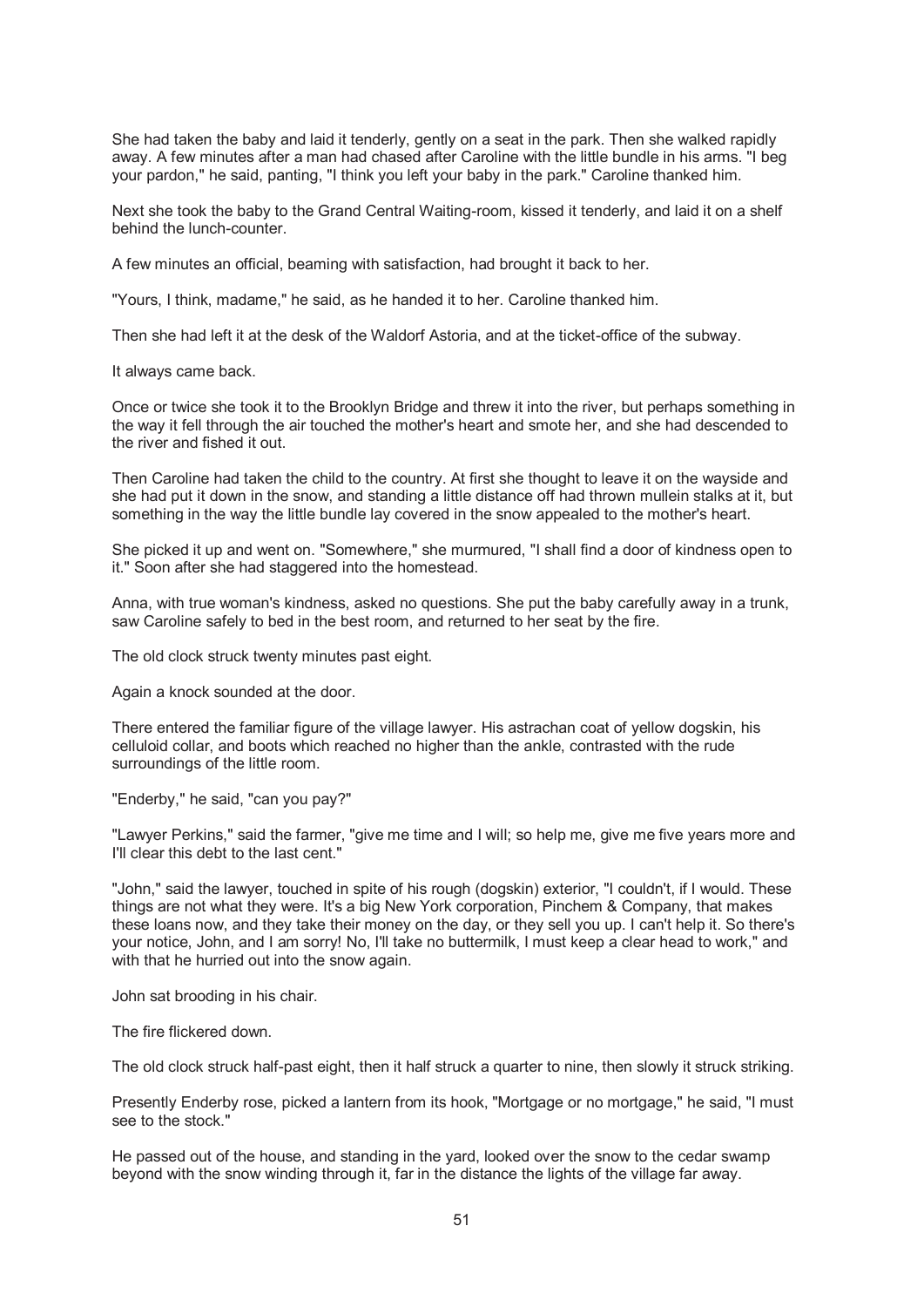He thought of the forty years he had spent here on the homestead—the rude, pioneer days—the house he had built for himself, with its plain furniture, the old-fashioned spinning-wheel on which Anna had spun his trousers, the wooden telephone and the rude skidway on which he ate his meals.

He looked out over the swamp and sighed.

Down in the swamp, two miles away, could he have but seen it, there moved a sleigh, and in it a man dressed in a sealskin coat and silk hat, whose face beamed in the moonlight as he turned to and fro and stared at each object by the roadside as at an old familiar scene. Round his waist was a belt containing a million dollars in gold coin, and as he halted his horse in an opening of the road he unstrapped the belt and counted the coins.

Beside him there crouched in the bushes at the dark edge of the swamp road, with eyes that watched every glitter of the coins, and a hand that grasped a heavy cudgel of blackthorn, a man whose closecropped hair and hard lined face belonged nowhere but within the walls of Sing Sing.

When the sleigh started again the man in the bushes followed doggedly in its track.

Meanwhile John Enderby had made the rounds of his outbuildings. He bedded the fat cattle that blinked in the flashing light of the lantern. He stood a moment among his hogs, and, farmer as he was, forgot his troubles a moment to speak to each, calling them by name. It smote him to think how at times he had been tempted to sell one of the hogs, or even to sell the cattle to clear the mortgage off the place. Thank God, however, he had put that temptation behind him.

As he reached the house a sleigh was standing on the roadway. Anna met him at the door. "John," she said, "there was a stranger came while you were in the barn, and wanted a lodging for the night; a city man, I reckon, by his clothes. I hated to refuse him, and I put him in Willie's room. We'll never want it again, and he's gone to sleep."

"Ay, we can't refuse."

John Enderby took out the horse to the barn, and then returned to his vigil with Anna beside the fire.

The fumes of the buttermilk had died out of his brain. He was thinking, as he sat there, of midnight and what it would bring.

In the room above, the man in the sealskin coat had thrown himself down, clothes and all, upon the bed, tired with his drive.

"How it all comes back to me," he muttered as he fell asleep, "the same old room, nothing changed except them—how worn they look," and a tear started to his eyes. He thought of his leaving his home fifteen years ago, of his struggle in the great city, of the great idea he had conceived of making money, and of the Farm Investment Company he had instituted—the simple system of applying the crushing power of capital to exact the uttermost penny from the farm loans. And now here he was back again, true to his word, with a million dollars in his belt. "To-morrow," he had murmured, "I will tell them. It will be Xmas." Then William—yes, reader, it was William (see line 503 above) had fallen asleep.

The hours passed, and kept passing.

It was 11.30.

Then suddenly Anna started from her place.

"Henry!" she cried as the door opened and a man entered. He advanced gladly to meet her, and in a moment mother and son were folded in a close embrace. It was Henry, the man from Sing Sing. True to his word, he had slipped away unostentatiously at the height of the festivities.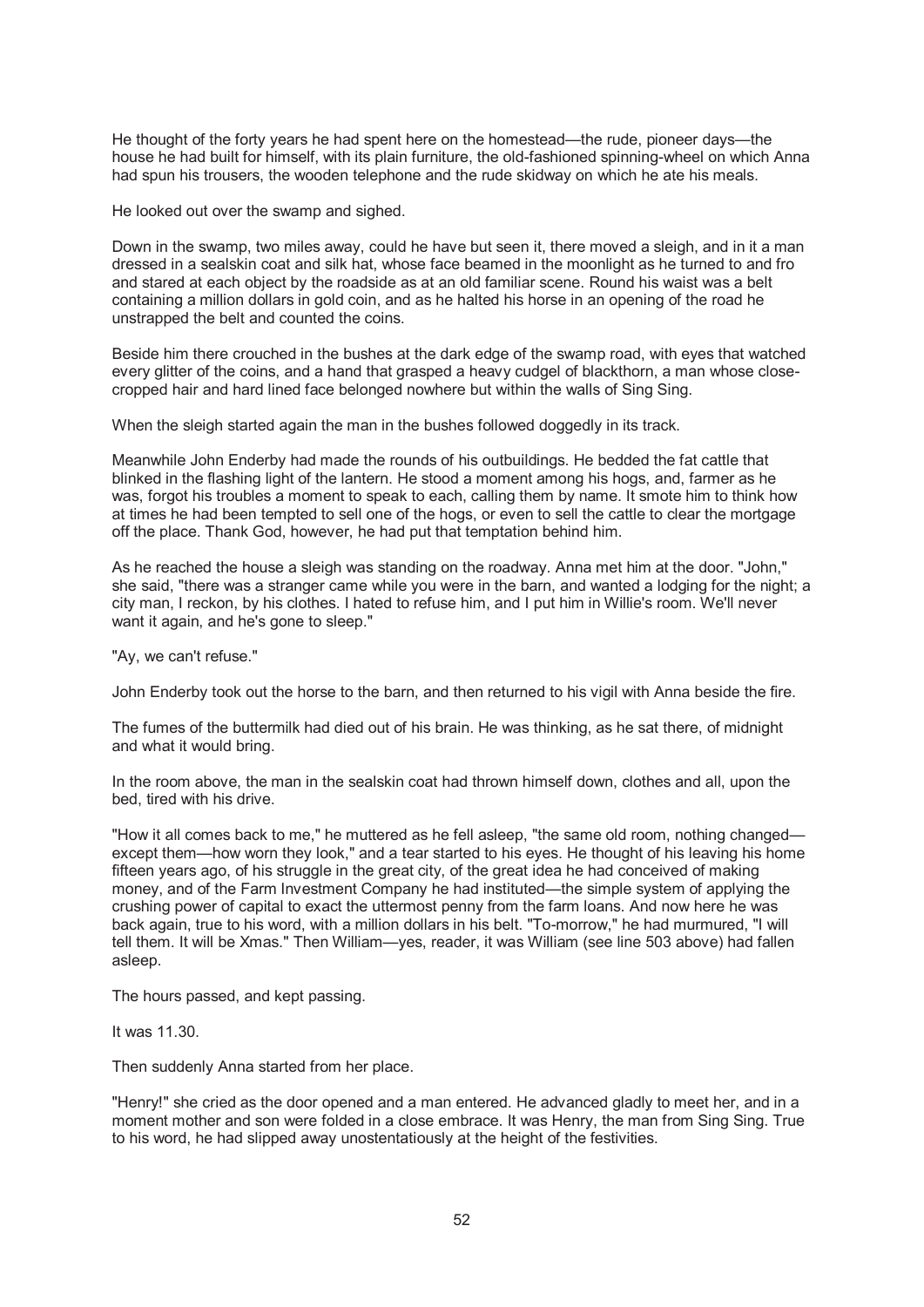"Alas, Henry," said the mother after the warmth of the first greetings had passed, "you come at an unlucky hour." They told him of the mortgage on the farm and the ruin of his home.

"Yes," said Anna, "not even a bed to offer you," and she spoke of the strangers who had arrived; of the stricken woman and the child, and the rich man in the sealskin coat who had asked for a night's shelter.

Henry listened intently while they told him of the man, and a sudden light of intelligence flashed into his eye.

"By Heaven, father, I have it!" he cried. Then, dropping his voice, he said, "Speak low, father. This man upstairs, he had a sealskin coat and silk hat?"

"Yes," said the father.

"Father," said Henry, "I saw a man sitting in a sleigh in the cedar swamp. He had money in his hand, and he counted it, and chuckled,—five dollar gold pieces—in all, 1,125,465 dollars and a quarter."

The father and son looked at one another.

"I see your idea," said Enderby sternly.

"We'll choke him," said Henry.

"Or club him," said the farmer, "and pay the mortgage."

Anna looked from one to the other, joy and hope struggling with the sorrow in her face. "Henry, my Henry," she said proudly, "I knew he would find a way."

"Come on," said Henry; "bring the lamp, mother, take the club, father," and gaily, but with hushed voices, the three stole up the stairs.

The stranger lay sunk in sleep. The back of his head was turned to them as they came in.

"Now, mother," said the farmer firmly, "hold the lamp a little nearer; just behind the ear, I think, Henry."

"No," said Henry, rolling back his sleeve and speaking with the quick authority that sat well upon him, "across the jaw, father, it's quicker and neater."

"Well, well," said the farmer, smiling proudly, "have your own way, lad, you know best."

Henry raised the club.

But as he did so—stay, what was that? Far away behind the cedar swamp the deep booming of the bell of the village church began to strike out midnight. One, two, three, its tones came clear across the crisp air. Almost at the same moment the clock below began with deep strokes to mark the midnight hour; from the farmyard chicken coop a rooster began to crow twelve times, while the loud lowing of the cattle and the soft cooing of the hogs seemed to usher in the morning of Christmas with its message of peace and goodwill.

The club fell from Henry's hand and rattled on the floor.

The sleeper woke, and sat up.

"Father! Mother!" he cried.

"My son, my son," sobbed the father, "we had guessed it was you. We had come to wake you."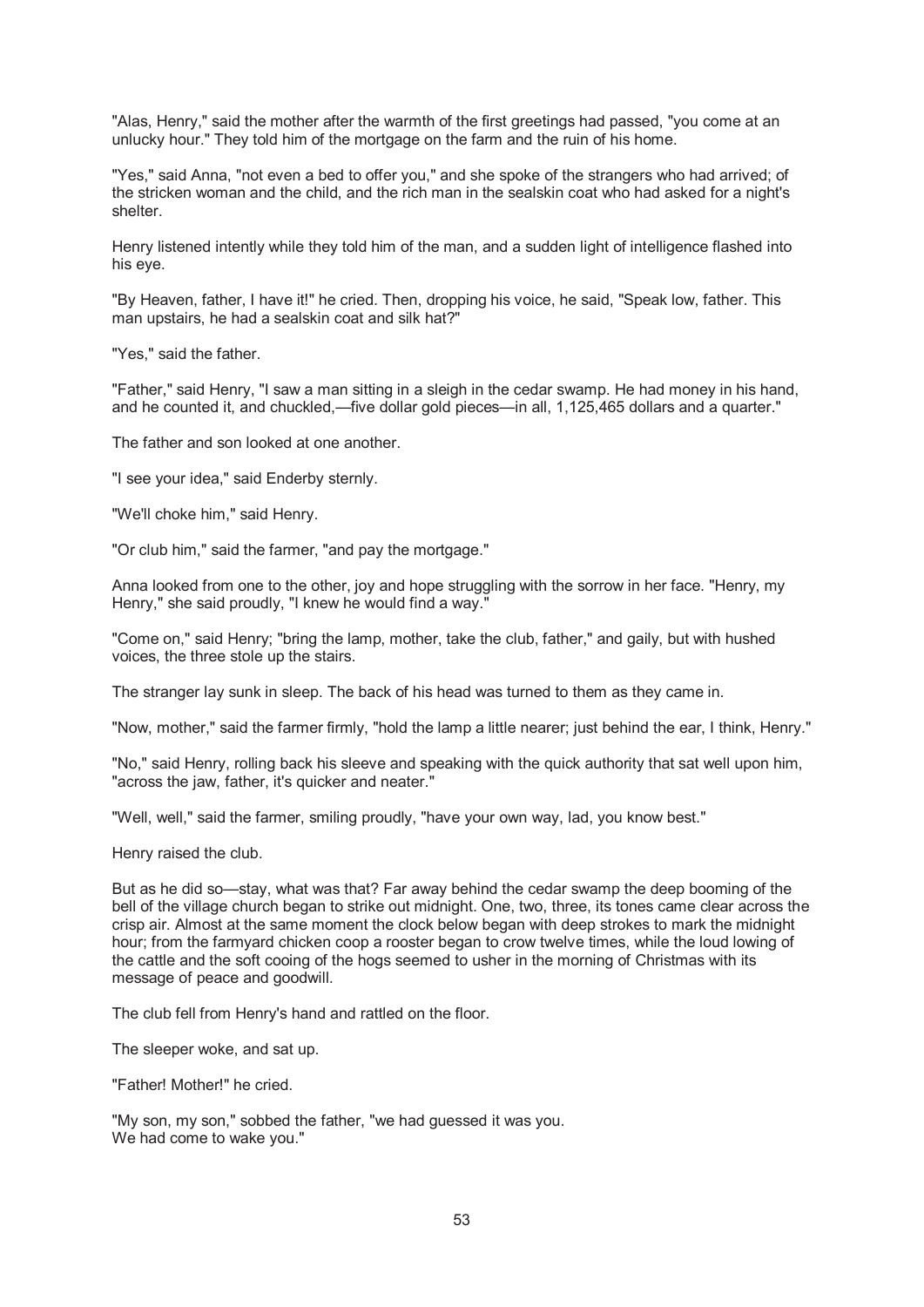"Yes, it is I," said William, smiling to his parents, "and I have brought the million dollars. Here it is," and with that he unstrapped the belt from his waist and laid a million dollars on the table.

"Thank Heaven!" cried Anna, "our troubles are at an end. This money will help clear the mortgage and the greed of Pinchem & Co. cannot harm us now."

"The farm was mortgaged!" said William, aghast.

"Ay," said the farmer, "mortgaged to men who have no conscience, whose greedy hand has nearly brought us to the grave. See how she has aged, my boy," and he pointed to Anna.

"Father," said William, in deep tones of contrition, "I am Pinchem & Co. Heaven help me! I see it now. I see at what expense of suffering my fortune was made. I will restore it all, these million dollars, to those I have wronged."

"No," said his mother softly. "You repent, dear son, with true Christian repentance. That is enough. You may keep the money. We will look upon it as a trust, a sacred trust, and every time we spend a dollar of it on ourselves we will think of it as a trust."

"Yes," said the farmer softly, "your mother is right, the money is a trust, and we will restock the farm with it, buy out the Jones's property, and regard the whole thing as a trust."

At this moment the door of the room opened. A woman's form appeared. It was Caroline, robed in one of Anna's directoire nightgowns.

"I heard your voices," she said, and then, as she caught sight of Henry, she gave a great cry.

"My husband!"

"My wife," said Henry, and folded her to his heart.

"You have left Sing Sing?" cried Caroline with joy.

"Yes, Caroline," said Henry. "I shall never go back."

Gaily the reunited family descended. Anna carried the lamp, Henry carried the club. William carried the million dollars.

The tamarack fire roared again upon the hearth. The buttermilk circulated from hand to hand. William and Henry told and retold the story of their adventures. The first streak of the Christmas morn fell through the door-pane.

"Ah, my sons," said John Enderby, "henceforth let us stick to the narrow path. What is it that the Good Book says: 'A straight line is that which lies evenly between its extreme points.'"

*X. — The Man in Asbestos: An Allegory of the Future*

TO begin with let me admit that I did it on purpose. Perhaps it was partly from jealousy.

It seemed unfair that other writers should be able at will to drop into a sleep of four or five hundred years, and to plunge head-first into a distant future and be a witness of its marvels.

I wanted to do that too.

I always had been, I still am, a passionate student of social problems. The world of to-day with its roaring machinery, the unceasing toil of its working classes, its strife, its poverty, its war, its cruelty, appals me as I look at it. I love to think of the time that must come some day when man will have conquered nature, and the toil-worn human race enter upon an era of peace.

I loved to think of it, and I longed to see it.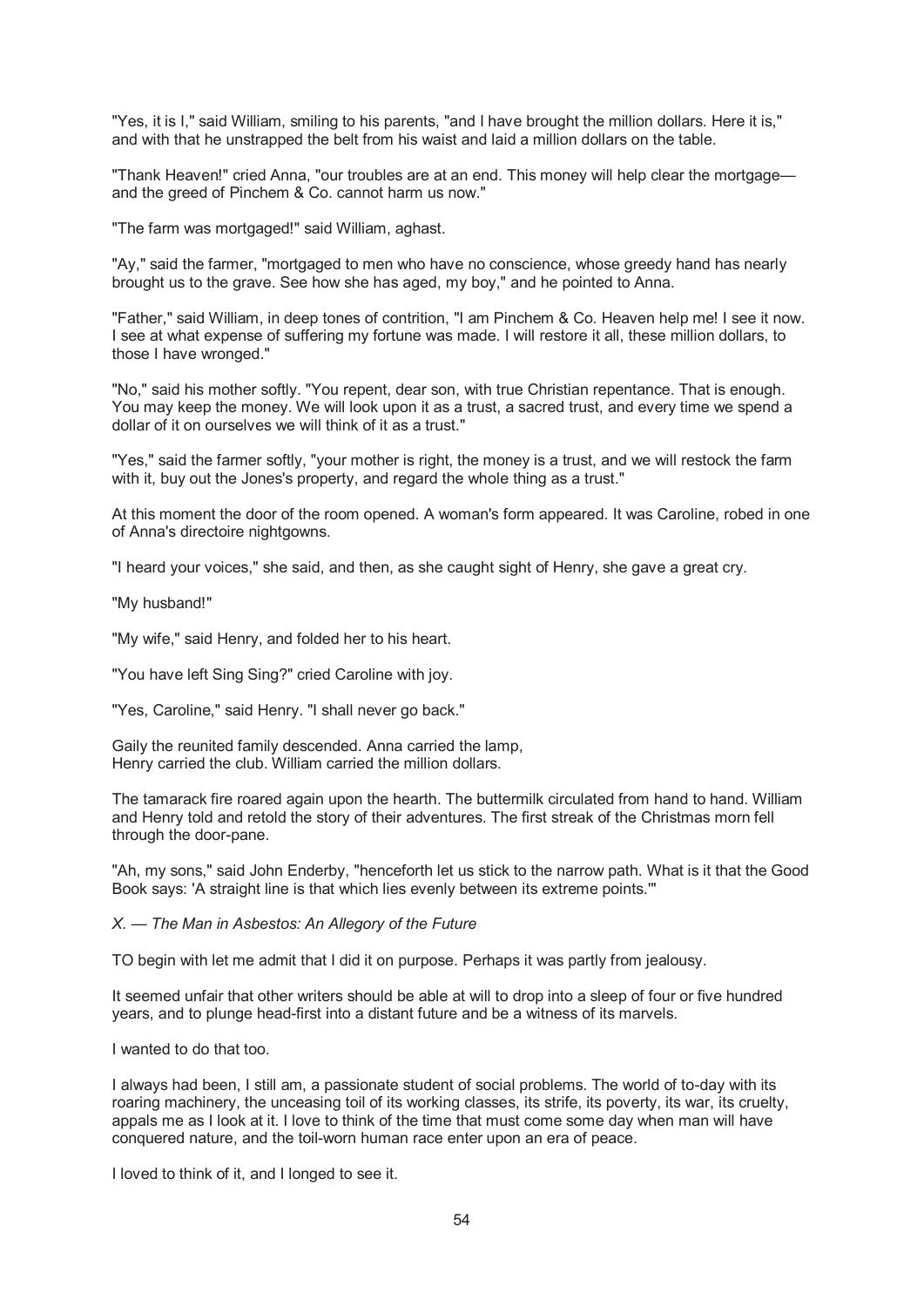So I set about the thing deliberately.

What I wanted to do was to fall asleep after the customary fashion, for two or three hundred years at least, and wake and find myself in the marvel world of the future.

I made my preparations for the sleep.

I bought all the comic papers that I could find, even the illustrated ones. I carried them up to my room in my hotel: with them I brought up a pork pie and dozens and dozens of doughnuts. I ate the pie and the doughnuts, then sat back in the bed and read the comic papers one after the other. Finally, as I felt the awful lethargy stealing upon me, I reached out my hand for the *London Weekly Times*, and held up the editorial page before my eye.

It was, in a way, clear, straight suicide, but I did it.

I could feel my senses leaving me. In the room across the hall there was a man singing. His voice, that had been loud, came fainter and fainter through the transom. I fell into a sleep, the deep immeasurable sleep in which the very existence of the outer world was hushed. Dimly I could feel the days go past, then the years, and then the long passage of the centuries.

Then, not as it were gradually, but quite suddenly, I woke up, sat up, and looked about me.

Where was I?

Well might I ask myself.

I found myself lying, or rather sitting up, on a broad couch. I was in a great room, dim, gloomy, and dilapidated in its general appearance, and apparently, from its glass cases and the stuffed figures that they contained, some kind of museum.

Beside me sat a man. His face was hairless, but neither old nor young. He wore clothes that looked like the grey ashes of paper that had burned and kept its shape. He was looking at me quietly, but with no particular surprise or interest.

"Quick," I said, eager to begin; "where am I? Who are you? What year is this; is it the year 3000, or what is it?"

He drew in his breath with a look of annoyance on his face.

"What a queer, excited way you have of speaking," he said.

"Tell me," I said again, "is this the year 3000?"

"I think I know what you mean," he said; "but really I haven't the faintest idea. I should think it must be at least that, within a hundred years or so; but nobody has kept track of them for so long, it's hard to say."

"Don't you keep track of them any more?" I gasped.

"We used to," said the man. "I myself can remember that a century or two ago there were still a number of people who used to try to keep track of the year, but it died out along with so many other faddish things of that kind. Why," he continued, showing for the first time a sort of animation in his talk, "what was the use of it? You see, after we eliminated death——"

"Eliminated death!" I cried, sitting upright. "Good God!"

"What was that expression you used?" queried the man.

"Good God!" I repeated.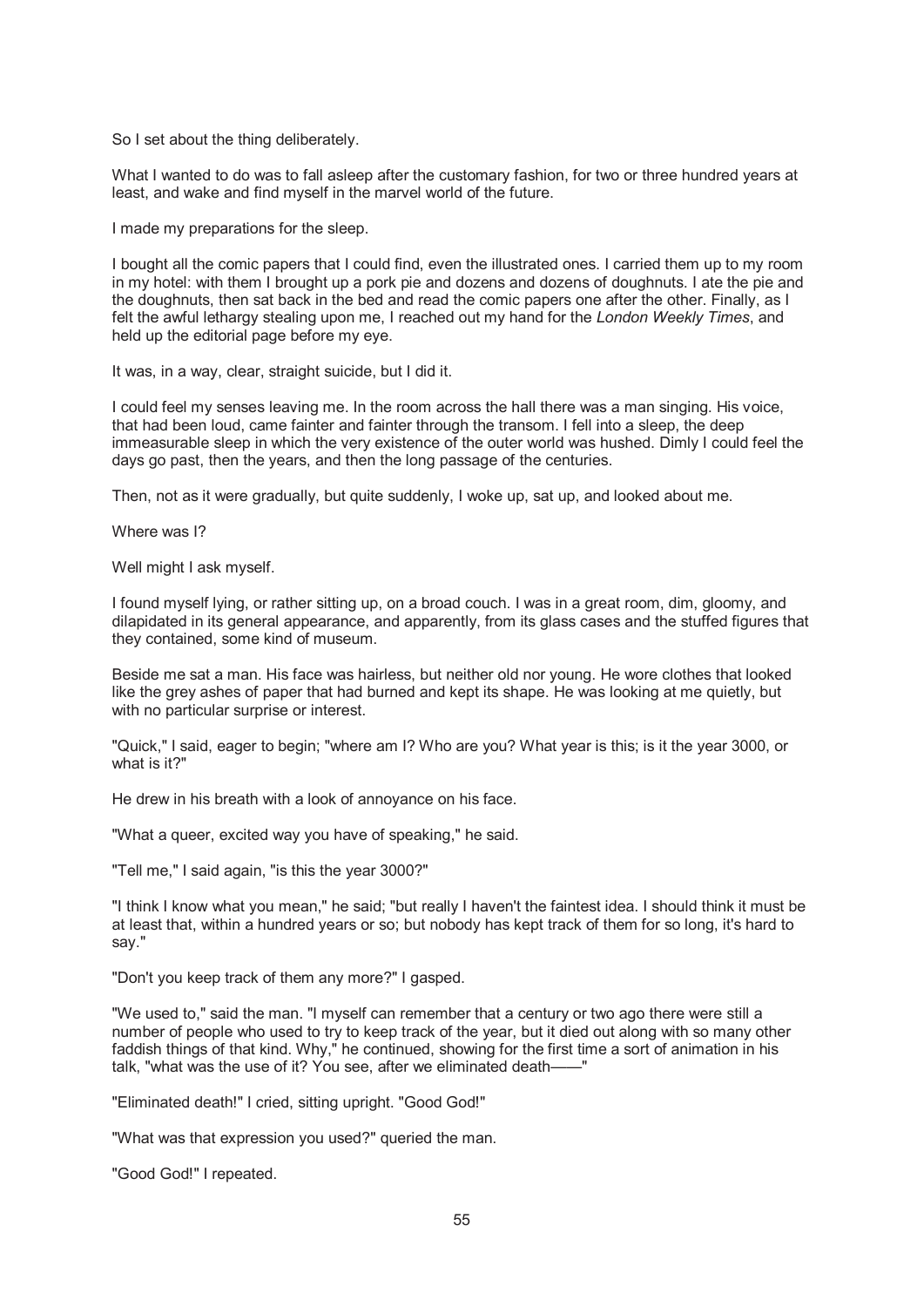"Ah," he said, "never heard it before. But I was saying that after we had eliminated Death, and Food, and Change, we had practically got rid of Events, and——"

"Stop!" I said, my brain reeling. "Tell me one thing at a time."

"Humph!" he ejaculated. "I see, you must have been asleep a long time. Go on then and ask questions. Only, if you don't mind, just as few as possible, and please don't get interested or excited."

Oddly enough the first question that sprang to my lips was—

"What are those clothes made of?"

"Asbestos," answered the man. "They last hundreds of years. We have one suit each, and there are billions of them piled up, if anybody wants a new one."

"Thank you," I answered. "Now tell me where I am?"

"You are in a museum. The figures in the cases are specimens like yourself. But here," he said, "if you want really to find out about what is evidently a new epoch to you, get off your platform and come out on Broadway and sit on a bench."

I got down.

As we passed through the dim and dust-covered buildings I looked curiously at the figures in the cases.

"By Jove!'' I said looking at one figure in blue clothes with a belt and baton, "that's a policeman!"

"Really," said my new acquaintance, "is *that* what a *policeman* was? I've often wondered. What used they to be used for?"

"Used for?" I repeated in perplexity. "Why, they stood at the corner of the street."

"Ah, yes, I see," he said, "so as to shoot at the people. You must excuse my ignorance," he continued, "as to some of your social customs in the past. When I took my education I was operated upon for social history, but the stuff they used was very inferior."

I didn't in the least understand what the man meant, but had no time to question him, for at that moment we came out upon the street, and I stood riveted in astonishment.

Broadway! Was it possible? The change was absolutely appalling! In place of the roaring thoroughfare that I had known, this silent, moss-grown desolation. Great buildings fallen into ruin through the sheer stress of centuries of wind and weather, the sides of them coated over with a growth of fungus and moss! The place was soundless. Not a vehicle moved. There were no wires overhead—no sound of life or movement except, here and there, there passed slowly to and fro human figures dressed in the same asbestos clothes as my acquaintance, with the same hairless faces, and the same look of infinite age upon them.

Good heavens! And was this the era of the Conquest that I had hoped to see! I had always taken for granted, I do not know why, that humanity was destined to move forward. This picture of what seemed desolation on the ruins of our civilisation rendered me almost speechless.

There were little benches placed here and there on the street. We sat down.

"Improved, isn't it," said man in asbestos, "since the days when you remember it?"

He seemed to speak quite proudly.

I gasped out a question.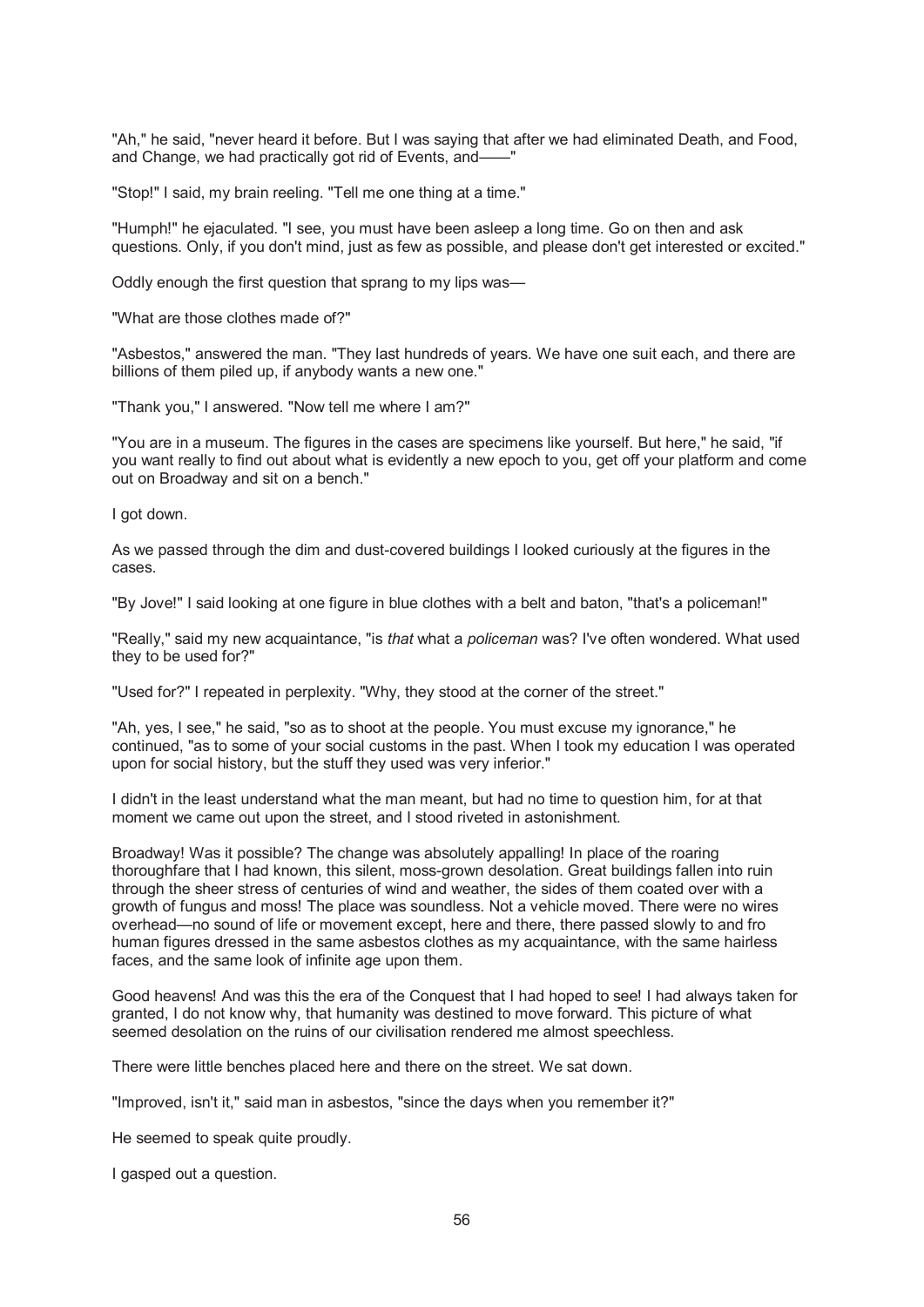"Where are the street cars and the motors?"

"Oh, done away with long ago," he said; "how awful they must have been. The noise of them!" and his asbestos clothes rustled with a shudder.

"But how do you get about?"

"We don't," he answered. "Why should we? It's just the same being here as being anywhere else." He looked at me with an infinity of dreariness in his face.

A thousand questions surged into my mind at once. I asked one of the simplest.

"But how do you get back and forwards to your work?"

"Work!" he said. "There isn't any work. It's finished. The last of it was all done centuries ago."

I looked at him a moment open-mouthed. Then I turned and looked again at the grey desolation of the street with the asbestos figures moving here and there.

I tried to pull my senses together. I realised that if I was to unravel this new and undreamed-of future, I must go at it systematically and step by step.

"I see," I said after a pause, "that momentous things have happened since my time. I wish you would let me ask you about it all systematically, and would explain it to me bit by bit. First, what do you mean by saying that there is no work?"

"Why," answered my strange acquaintance, "it died out of itself. Machinery killed it. If I remember rightly, you had a certain amount of machinery even in your time. You had done very well with steam, made a good beginning with electricity, though I think radial energy had hardly as yet been put to use."

I nodded assent.

"But you found it did you no good. The better your machines, the harder you worked. The more things you had the more you wanted. The pace of life grew swifter and swifter. You cried out, but it would not stop. You were all caught in the cogs of your own machine. None of you could see the end."

"That is quite true," I said. "How do you know it all?"

"Oh," answered the Man in Asbestos, "that part of my education was very well operated—I see you do not know what I mean. Never mind, I can tell you that later. Well, then, there came, probably almost two hundred years after your time, the Era of the Great Conquest of Nature, the final victory of Man and Machinery."

"They did conquer it?" I asked quickly, with a thrill of the old hope in my veins again.

"Conquered it," he said, "beat it out! Fought it to a standstill! Things came one by one, then faster and faster, in a hundred years it was all done. In fact, just as soon as mankind turned its energy to decreasing its needs instead of increasing its desires, the whole thing was easy. Chemical Food came first. Heavens! the simplicity of it. And in your time thousands of millions of people tilled and grubbed at the soil from morning till night. I've seen specimens of them—farmers, they called them. There's one in the museum. After the invention of Chemical Food we piled up enough in the emporiums in a year to last for centuries. Agriculture went overboard. Eating and all that goes with it, domestic labour, housework—all ended. Nowadays one takes a concentrated pill every year or so, that's all. The whole digestive apparatus, as you knew it, was a clumsy thing that had been bloated up like a set of bagpipes through the evolution of its use!"

I could not forbear to interrupt. "Have you and these people," I said, "no stomachs—no apparatus?"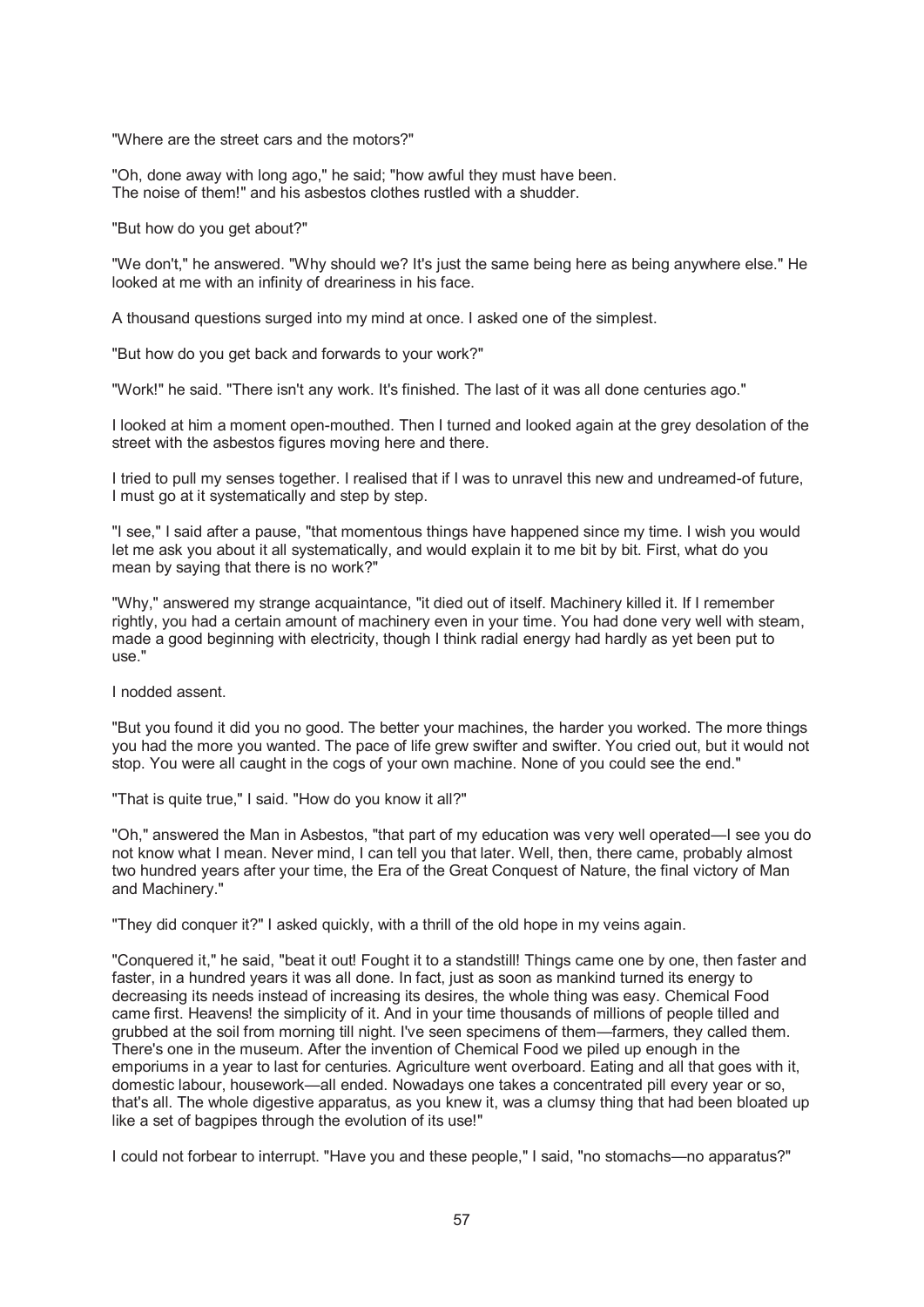"Of course we have," he answered, "but we use it to some purpose. Mine is largely filled with my education—but there! I am anticipating again. Better let me go on as I was. Chemical Food came first: that cut off almost one-third of the work, and then came Asbestos Clothes. That was wonderful! In one year humanity made enough suits to last for ever and ever. That, of course, could never have been if it hadn't been connected with the revolt of women and the fall of Fashion."

"Have the Fashions gone," I asked, "that insane, extravagant idea of——" I was about to launch into one of my old-time harangues about the sheer vanity of decorative dress, when my eye rested on the moving figures in asbestos, and I stopped.

"All gone," said the Man in Asbestos. "Then next to that we killed, or practically killed, the changes of climate. I don't think that in your day you properly understood how much of your work was due to the shifts of what you called the weather. It meant the need of all kinds of special clothes and houses and shelters, a wilderness of work. How dreadful it must have been in your day—wind and storms, great wet masses—what did you call them?—clouds—flying through the air, the ocean full of salt, was it not?—tossed and torn by the wind, snow thrown all over everything, hail, rain—how awful!"

"Sometimes," I said, "it was very beautiful. But how did you alter it?"

"Killed the weather!" answered the Man in Asbestos. "Simple as anything—turned its forces loose one against the other, altered the composition of the sea so that the top became all more or less gelatinous. I really can't explain it, as it is an operation that I never took at school, but it made the sky grey, as you see it, and the sea gum-coloured, the weather all the same. It cut out fuel and houses and an infinity of work with them!"

He paused a moment. I began to realise something of the course of evolution that had happened.

"So," I said, "the conquest of nature meant that presently there was no more work to do?"

"Exactly," he said, "nothing left."

"Food enough for all?"

"Too much," he answered.

"Houses and clothes?"

"All you like," said the Man in Asbestos, waving his hand. "There they are. Go out and take them. Of course, they're falling down— slowly, very slowly. But they'll last for centuries yet, nobody need bother."

Then I realised, I think for the first time, just what work had meant in the old life, and how much of the texture of life itself had been bound up in the keen effort of it.

Presently my eyes looked upward: dangling at the top of a moss-grown building I saw what seemed to be the remains of telephone wires.

"What became of all that," I said, "the telegraph and the telephone and all the system of communication?"

"Ah," said the Man in Asbestos, "that was what a telephone meant, was it? I knew that it had been suppressed centuries ago. Just what was it for?"

"Why," I said with enthusiasm, "by means of the telephone we could talk to anybody, call up anybody, and talk at any distance."

"And anybody could call you up at any time and talk?" said the Man in Asbestos, with something like horror. "How awful! What a dreadful age yours was, to be sure. No, the telephone and all the rest of it, all the transportation and intercommunication was cut out and forbidden. There was no sense in it. You see," he added, "what you don't realise is that people after your day became gradually more and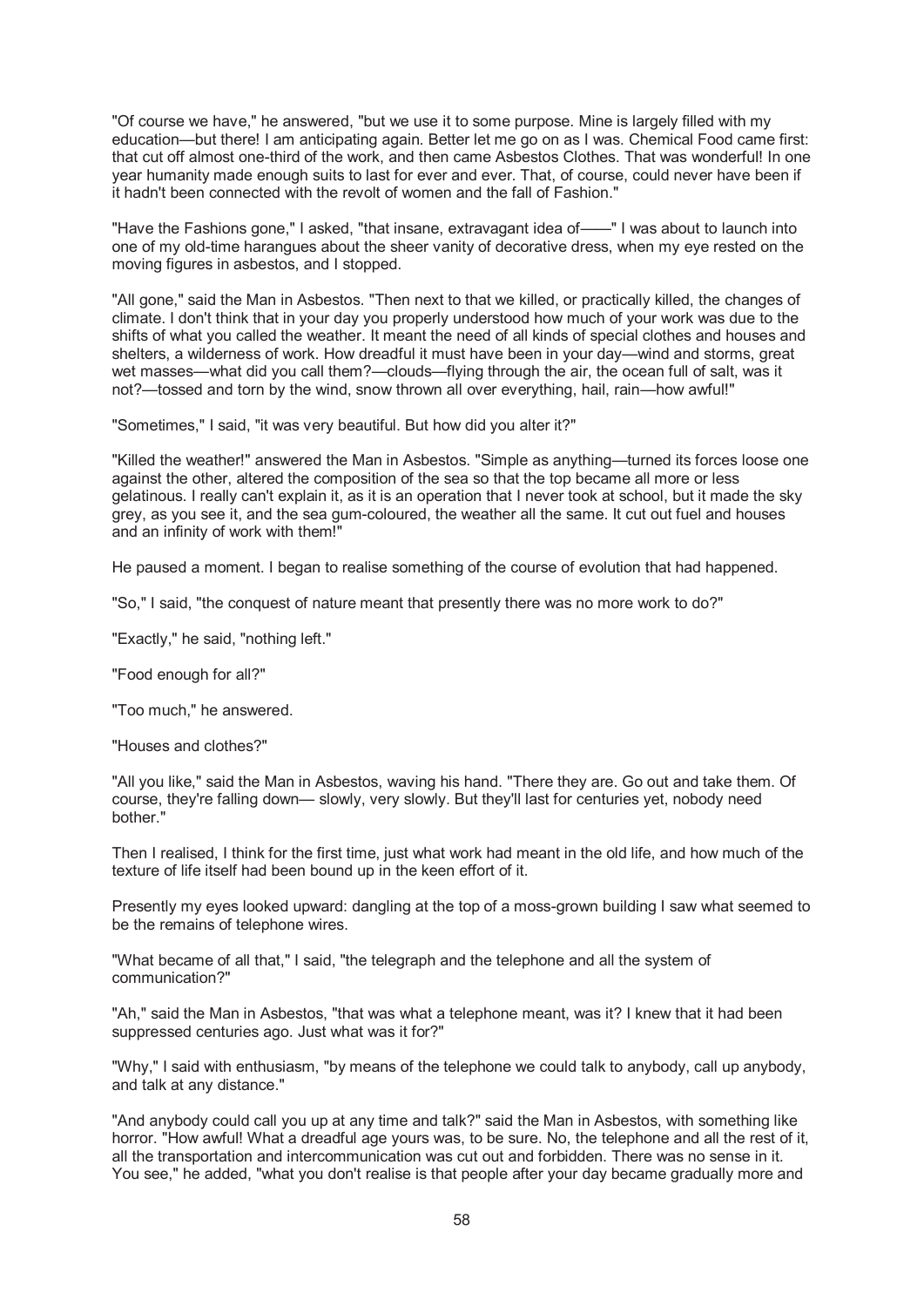more reasonable. Take the railroad, what good was that? It brought into every town a lot of people from every other town. Who wanted them? Nobody. When work stopped and commerce ended, and food was needless, and the weather killed, it was foolish to move about. So it was all terminated. Anyway," he said, with a quick look of apprehension and a change in his voice, "it was dangerous!"

"So!" I said. "Dangerous! You still have danger?"

"Why, yes," he said, "there's always the danger of getting broken."

"What do you mean," I asked.

"Why," said the Man in Asbestos, "I suppose it's what you would call being dead. Of course, in one sense there's been no death for centuries past; we cut that out. Disease and death were simply a matter of germs. We found them one by one. I think that even in your day you had found one or two of the easier, the bigger ones?"

I nodded.

"Yes, you had found diphtheria and typhoid and, if I am right, there were some outstanding, like scarlet fever and smallpox, that you called ultra-microscopic, and which you were still hunting for, and others that you didn't even suspect. Well, we hunted them down one by one and destroyed them. Strange that it never occurred to any of you that Old Age was only a germ! It turned out to be quite a simple one, but it was so distributed in its action that you never even thought of it."

"And you mean to say," I ejaculated in amazement, looking at the Man in Asbestos, "that nowadays you live for ever?"

"I wish," he said, "that you hadn't that peculiar, excitable way of talking; you speak as if everything *mattered* so tremendously. Yes," he continued, "we live for ever, unless, of course, we get broken. That happens sometimes. I mean that we may fall over a high place or bump on something, and snap ourselves. You see, we're just a little brittle still—some remnant, I suppose, of the Old Age germ—and we have to be careful. In fact," he continued, "I don't mind saying that accidents of this sort were the most distressing feature of our civilisation till we took steps to cut out all accidents. We forbid all street cars, street traffic, aeroplanes, and so on. The risks of your time," he said, with a shiver of his asbestos clothes, "must have been awful."

"They were," I answered, with a new kind of pride in my generation that I had never felt before, "but we thought it part of the duty of brave people to-

"Yes, yes," said the Man in Asbestos impatiently, "please don't get excited. I know what you mean. It was quite irrational."

We sat silent for a long time. I looked about me at the crumbling buildings, the monotone, unchanging sky, and the dreary, empty street. Here, then, was the fruit of the Conquest, here was the elimination of work, the end of hunger and of cold, the cessation of the hard struggle, the downfall of change and death—nay, the very millennium of happiness. And yet, somehow, there seemed something wrong with it all. I pondered, then I put two or three rapid questions, hardly waiting to reflect upon the answers.

"Is there any war now?"

"Done with centuries ago. They took to settling international disputes with a slot machine. After that all foreign dealings were given up. Why have them? Everybody thinks foreigners awful."

"Are there any newspapers now?"

"Newspapers! What on earth would we want them for? If we should need them at any time there are thousands of old ones piled up. But what is in them, anyway; only things that *happen*, wars and accidents and work and death. When these went newspapers went too. Listen," continued the Man in Asbestos, "you seem to have been something of a social reformer, and yet you don't understand the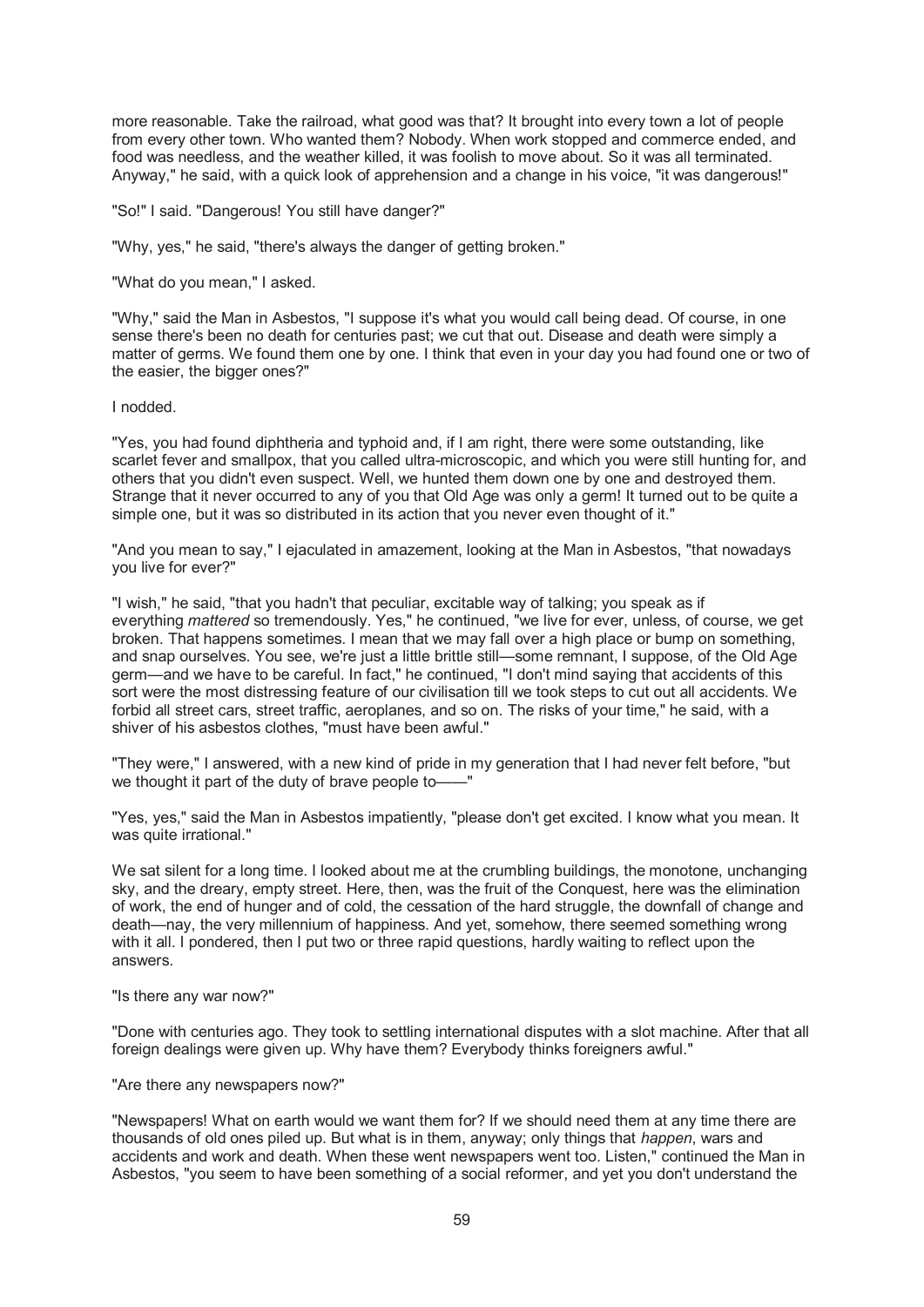new life at all. You don't understand how completely all our burdens have disappeared. Look at it this way. How used your people to spend all the early part of their lives?"

"Why," I said, "our first fifteen years or so were spent in getting education."

"Exactly," he answered; "now notice how we improved on all that. Education in our day is done by surgery. Strange that in your time nobody realised that education was simply a surgical operation. You hadn't the sense to see that what you really did was to slowly remodel, curve and convolute the inside of the brain by a long and painful mental operation. Everything learned was reproduced in a physical difference to the brain. You knew that, but you didn't see the full consequences. Then came the invention of surgical education—the simple system of opening the side of the skull and engrafting into it a piece of prepared brain. At first, of course, they had to use, I suppose, the brains of dead people, and that was ghastly"—here the Man in Asbestos shuddered like a leaf—"but very soon they found how to make moulds that did just as well. After that it was a mere nothing; an operation of a few minutes would suffice to let in poetry or foreign languages or history or anything else that one cared to have. Here, for instance," he added, pushing back the hair at the side of his head and showing a scar beneath it, "is the mark where I had my spherical trigonometry let in. That was, I admit, rather painful, but other things, such as English poetry or history, can be inserted absolutely without the least suffering. When I think of your painful, barbarous methods of education through the ear, I shudder at it. Oddly enough, we have found lately that for a great many things there is no need to use the head. We lodge them—things like philosophy and metaphysics, and so on—in what used to be the digestive apparatus. They fill it admirably."

He paused a moment. Then went on:

"Well, then, to continue, what used to occupy your time and effort after your education?"

"Why," I said, "one had, of course, to work, and then, to tell the truth, a great part of one's time and feeling was devoted toward the other sex, towards falling in love and finding some woman to share one's life."

"Ah," said the Man in Asbestos, with real interest. "I've heard about your arrangements with the women, but never quite understood them. Tell me; you say you selected some woman?"

"Yes."

"And she became what you called your wife?"

"Yes, of course."

"And you worked for her?" asked the Man in Asbestos in astonishment.

"Yes."

"And she did not work?"

"No," I answered, "of course not."

"And half of what you had was hers?"

"Yes."

"And she had the right to live in your house and use your things?"

"Of course," I answered.

"How dreadful!" said the Man in Asbestos. "I hadn't realised the horrors of your age till now."

He sat shivering slightly, with the same timid look in his face as before.